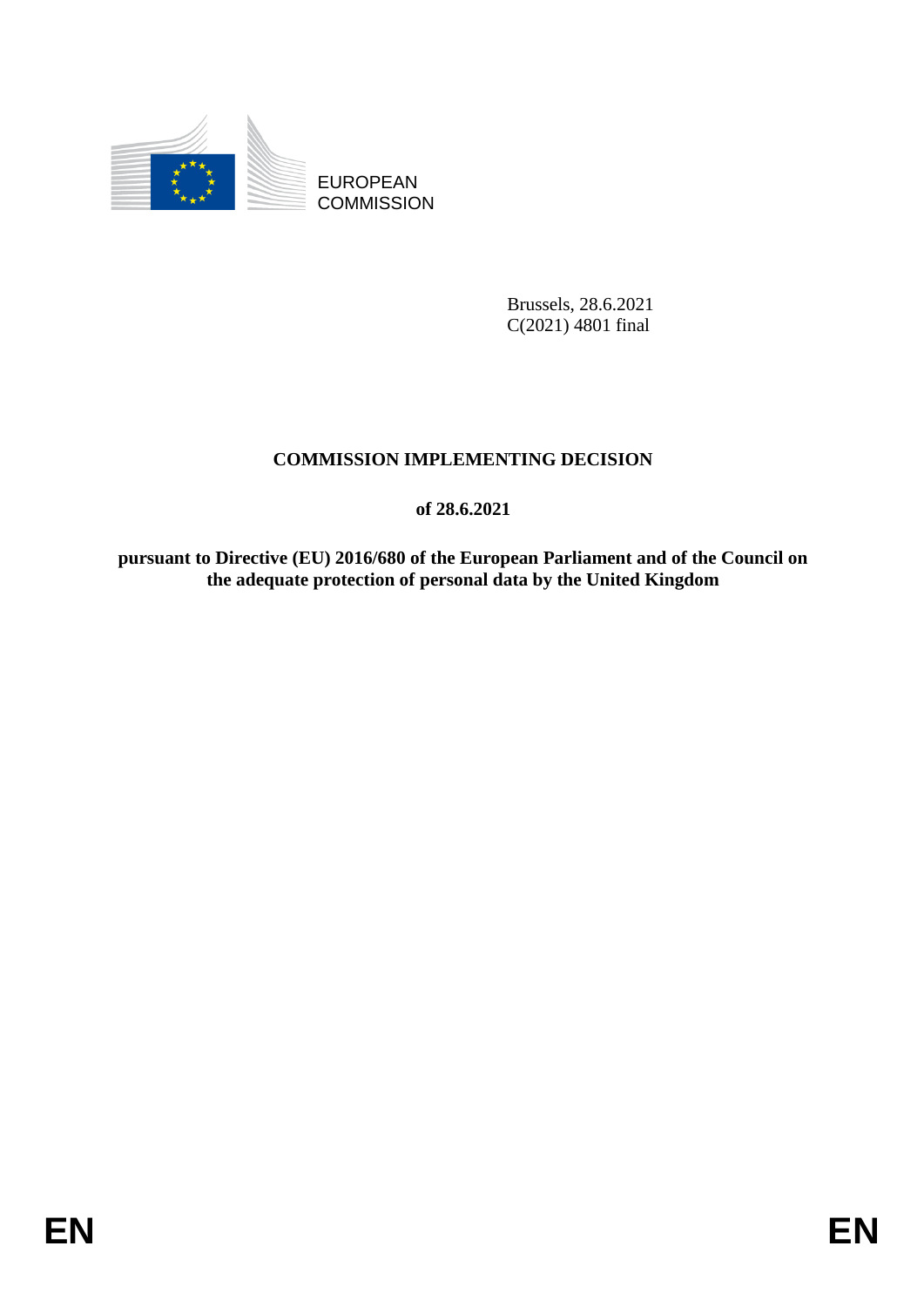#### **COMMISSION IMPLEMENTING DECISION**

#### **of 28.6.2021**

## **pursuant to Directive (EU) 2016/680 of the European Parliament and of the Council on the adequate protection of personal data by the United Kingdom**

#### THE EUROPEAN COMMISSION,

Having regard to the Treaty on the Functioning of the European Union,

Having regard to Directive (EU) 2016/680 of the European Parliament and of the Council of 27 April 2016 on the protection of natural persons with regard to the processing of personal data by competent authorities for the purposes of the prevention, investigation, detection or prosecution of criminal offences or the execution of criminal penalties, and on the free movement of such data, and repealing Council Framework Decision 2008/977/JHA<sup>1</sup>, and in particular Article 36(3) thereof,

Whereas:

#### **1. INTRODUCTION**

- (1) Directive (EU) 2016/680 of the European Parliament and of the Council of 27 April 2016 on the protection of natural persons with regard to the processing of personal data by competent authorities for the purposes of the prevention, investigation, detection or prosecution of criminal offences or the execution of criminal penalties, and on the free movement of such data, and repealing Council Framework Decision 2008/977/JHA sets out the rules for the transfer of personal data from competent authorities in the Union to third countries and international organisations to the extent that such transfers fall within its scope of application. The rules on international data transfers by competent authorities are laid down in Chapter V of the Directive (EU) 2016/680, more specifically in Articles 35 to 40. While the flow of personal data to and from countries outside the European Union is essential for efficient law enforcement cooperation, it must be guaranteed that the level of protection afforded to personal data in the European Union is not undermined by such transfers<sup>2</sup>.
- (2) Pursuant to Article 36(3) of Directive (EU) 2016/680, the Commission may decide, by means of an implementing act, that a third country, a territory or one or more specified sectors within a third country or an international organisation ensure(s) an adequate level of protection. Under this condition, transfers of personal data to a third country may take place without the need to obtain any further authorisation (except where another Member State from which the data were obtained has to give its authorisation to the transfer), as provided for in Article 35(1) and recital 66 of the Directive (EU) 2016/680.
- (3) As specified in Article 36(2) of Directive (EU) 2016/680, the adoption of an adequacy decision has to be based on a comprehensive analysis of the third country's legal order.

 $\mathbf{1}$ <sup>1</sup> OJ L 119, 4.5.2016, p. 89.

 $\overline{2}$ See recital 64 of the Directive (EU) 2016/680.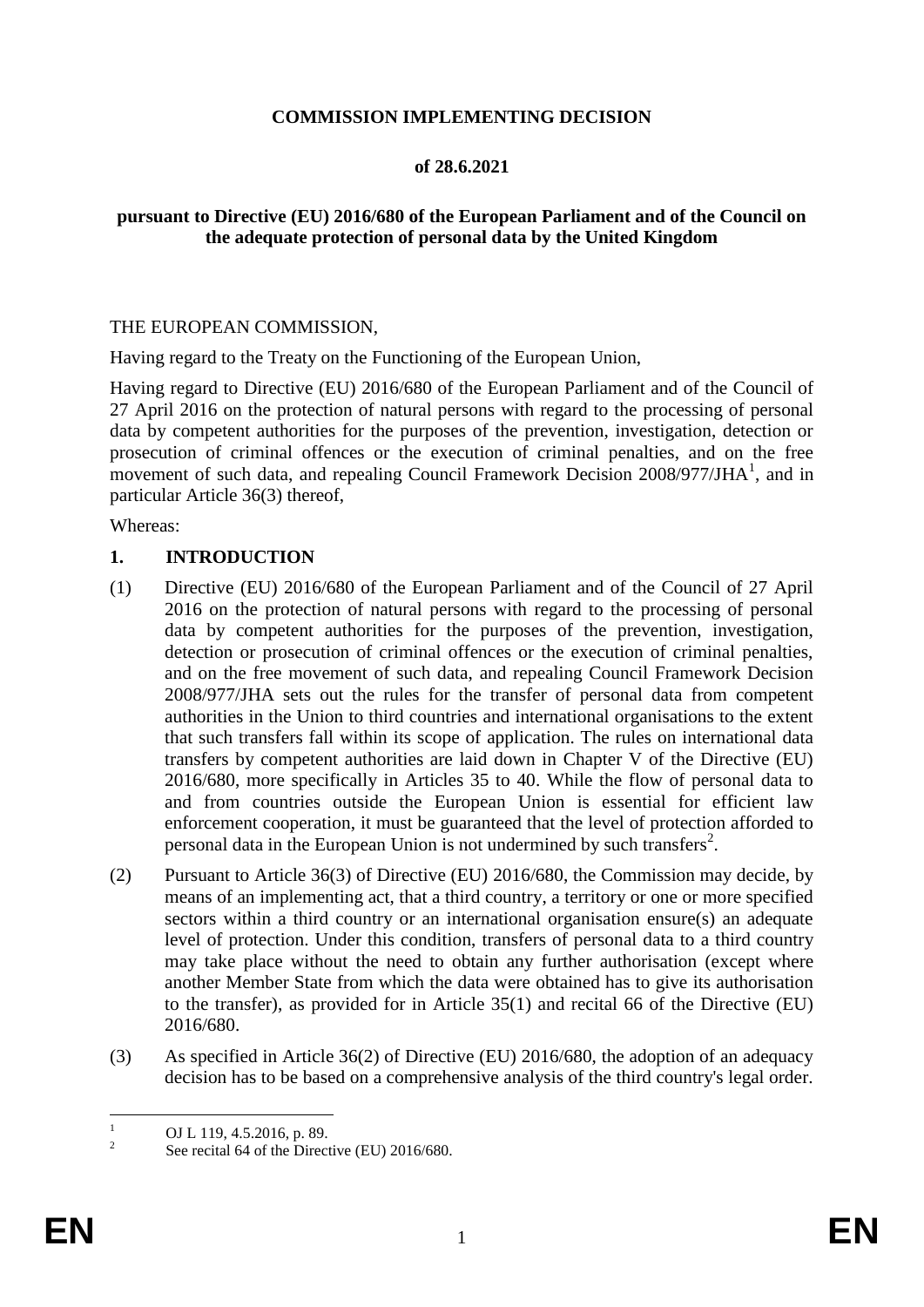In its assessment, the Commission has to determine whether the third country in question guarantees a level of protection "essentially equivalent" to that ensured within the European Union (recital 67 of Directive (EU) 2016/680). The standard against which the "essential equivalence" is assessed is that set by EU legislation, notably Directive (EU) 2016/680, as well as the case law of the Court of Justice of the European Union<sup>3</sup>. The European Data Protection Board's adequacy referential is also of significance in this regard<sup>4</sup>.

- (4) As clarified by the Court of Justice of the European Union, this does not require finding an identical level of protection<sup>5</sup>. In particular, the means to which the third country in question has recourse for protecting personal data may differ from the ones employed in the European Union, as long as they prove, in practice, effective for ensuring an adequate level of protection<sup>6</sup>. The adequacy standard therefore does not require a point-to-point replication of Union rules. Rather, the test lies in whether, through the substance of privacy rights and their effective implementation, supervision and enforcement, the foreign system as a whole delivers the required level of protection<sup>7</sup>.
- (5) The Commission has carefully analysed the relevant law and practice of the United Kingdom (UK). Based on its findings, set out below, the Commission concludes that the United Kingdom ensures an adequate level of protection for personal data transferred from competent authorities in the Union, falling within the scope of Directive (EU) 2016/680, to competent authorities in the United Kingdom falling within the scope of Part 3 of the Data Protection Act 2018 (DPA 2018)<sup>8</sup>.
- (6) This Decision has the effect that such transfers may take place without the need to obtain any further authorisation for a period of four years, subject to possible renewal, and without prejudice to the conditions laid down in Article 35 of the Directive (EU) 2016/680.

#### **2. RULES APPLYING TO THE PROCESSING OF PERSONAL DATA BY COMPETENT AUTHORITIES FOR THE CRIMINAL LAW ENFORCEMENT PURPOSES**

## **2.1. The constitutional framework**

(7) The United Kingdom is a parliamentary democracy. It has a sovereign parliament, which is supreme to all other government institutions, an executive drawn from and accountable to parliament and an independent judiciary. The Executive draws its authority from its ability to command the confidence of the elected House of

 $\frac{1}{3}$ See, most recently, Case C-311/18, *Maximilian Schrems v. Data Protection Commissioner* ("*Schrems II*") ECLI:EU:C:2020:559.

<sup>4</sup> See Recommendations 01/2021 on the adequacy referential under the Law Enforcement Directive, adopted on February 2021, available at the following link [https://edpb.europa.eu/our-work](https://edpb.europa.eu/our-work-tools/general-guidance/police-justice-guidelines-recommendations-best-practices_en)[tools/general-guidance/police-justice-guidelines-recommendations-best-practices\\_en](https://edpb.europa.eu/our-work-tools/general-guidance/police-justice-guidelines-recommendations-best-practices_en)

<sup>5</sup> Case C-362/14, *Maximilian Schrems v. Data Protection Commissioner* ("*Schrems*"), ECLI:EU:C:2015:650, paragraph 73. 6

*Schrems*, paragraph 74.

<sup>&</sup>lt;sup>7</sup> Communication from the Commission to the European Parliament and the Council, Exchanging and Protecting Personal Data in a Globalised World, COM(2017)7 of 10.1.2017, section 3.1, pp. 6-7, available at the following link: [https://eur-lex.europa.eu/legal](https://eur-lex.europa.eu/legal-content/EN/TXT/PDF/?uri=CELEX:52017DC0007&from=EN)[content/EN/TXT/PDF/?uri=CELEX:52017DC0007&from=EN](https://eur-lex.europa.eu/legal-content/EN/TXT/PDF/?uri=CELEX:52017DC0007&from=EN)

<sup>&</sup>lt;sup>8</sup> Data Protection Act 2018, available at the following link: <https://www.legislation.gov.uk/ukpga/2018/12/contents>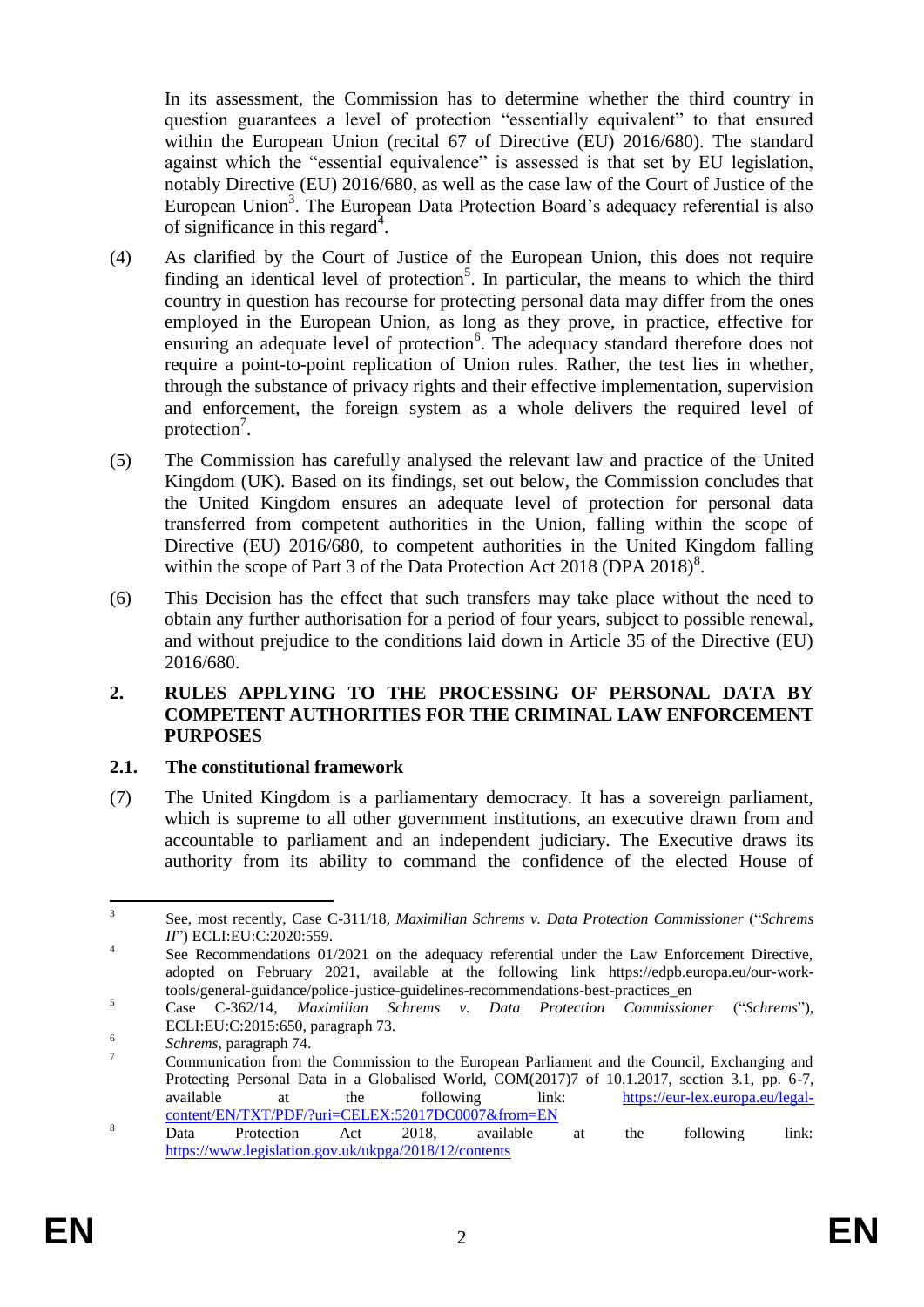<span id="page-3-0"></span>Commons and is accountable to both Houses of Parliament (House of Commons and House of Lords) which are responsible for scrutinising the Government and debating and passing laws. The United Kingdom Parliament has devolved responsibility to the Scottish Parliament, the Welsh Parliament (Senedd Cymru), and the Northern Ireland Assembly for legislating on certain domestic matters in Scotland, Wales and Northern Ireland. While data protection is a matter reserved for the United Kingdom Parliament, i.e. the same legislation applies across the country, other areas of policy relevant to this Decision are devolved. For instance, the criminal justice systems, including policing (the activities carried out by police forces) of Scotland and Northern Ireland are devolved to the Scottish Parliament and Northern Ireland Assembly respectively<sup>9</sup>.

- (8) While the United Kingdom does not have a codified constitution in the sense of an entrenched constitutive document, its constitutional principles have emerged over time, drawn from case law and convention in particular. The constitutional value of certain statutes, such as Magna Carta, the Bill of Rights 1689 and the Human Rights Act 1998 has been recognised. The fundamental rights of individuals have been developed, as part of the constitution, through common law, the statutes, and international treaties, in particular the European Convention of Human Rights (ECHR), which the United Kingdom ratified in 1951. The United Kingdom also ratified the Council of Europe Convention for the Protection of Individuals with regard to Automatic Processing of Personal Data (Convention 108) in 1987<sup>10</sup>.
- (9) The Human Rights Act 1998 incorporates the rights contained in the ECHR into the law of the United Kingdom. The Act grants any individual the fundamental rights and freedoms provided in Articles 2 to 12 and 14 of the ECHR and Articles 1 to 3 of its First Protocol and Article 1 of its Thirteenth Protocol, as read with Articles 16 to 18 of the ECHR. This includes the right to respect for private and family life, which in turn includes the right to data protection, and the right to a fair trial<sup>11</sup>. In particular, in accordance with Article 8 of the ECHR, a public authority may only interfere with the right to privacy in accordance with the law, where necessary in a democratic society in the interests of national security, public safety or the economic well-being of the country, for the prevention of disorder or crime, for the protection of health or morals, or for the protection of the rights and freedoms of others.
- (10) In accordance with the Human Rights Act 1998, any action of public authorities must be compatible with a right guaranteed under the  $ECHR<sup>12</sup>$ . In addition, primary and subordinate legislation must be read and given effect in a way, which is compatible with those rights<sup>13</sup>. As far as an individual considers that his or her rights, including rights to privacy and data protection, have been violated by public authorities, he or

 $\overline{9}$ <sup>9</sup> UK Explanatory Framework for Adequacy Discussion, section F: Law enforcement, available at the following link: the contract of the contract of the contract of the contract of the contract of the contract of the contract of the contract of the contract of the contract of the contract of the contract of the contract o [https://assets.publishing.service.gov.uk/government/uploads/system/uploads/attachment\\_data/file/8722](https://assets.publishing.service.gov.uk/government/uploads/system/uploads/attachment_data/file/872237/F_-_Law_Enforcement_.pdf)

<sup>37/</sup>F - Law Enforcement .pdf

<sup>&</sup>lt;sup>10</sup> The principles of Convention 108 have originally been implemented into the law of the United Kingdom through the Data Protection Act of 1984, which has been replaced by the DPA 1998, and then in turn by the DPA 2018 (as read with the UK GDPR).The United Kingdom has also signed the Protocol amending the Convention for the Protection of Individuals with regard to Automatic Processing of Personal Data (known as "Convention 108+") in 2018 and is currently working on the ratification of the Convention.

<sup>11</sup> Article 6 and 8 of the ECHR (see also Schedule 1 to the Human Rights Act 1998).

<sup>&</sup>lt;sup>12</sup> Section 6 of the Human Rights Act 1998.

Section 3 of the Human Rights Act 1998.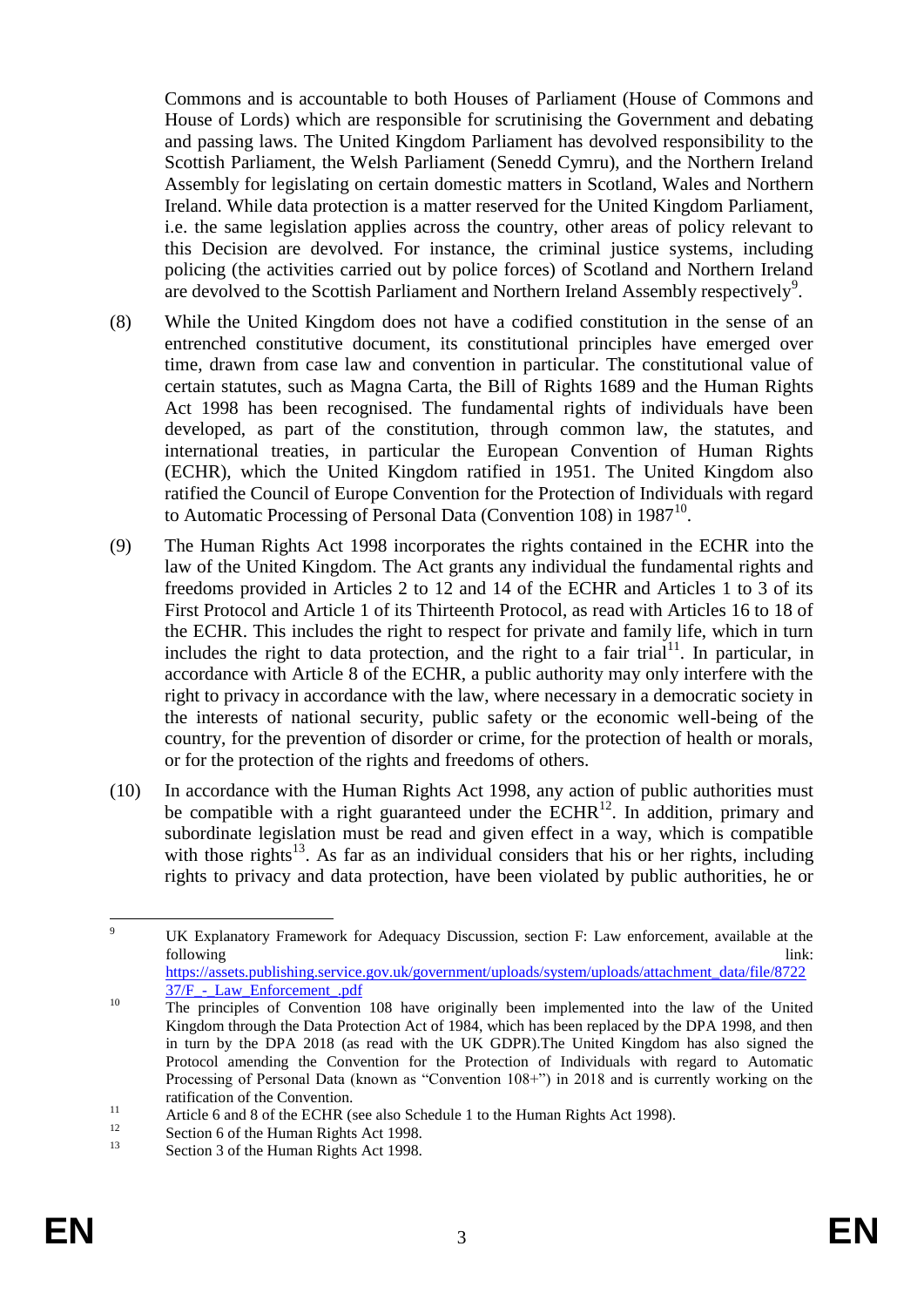she can obtain redress before the United Kingdom courts under the Human Rights Act 1998 and eventually, after exhausting national remedies, he or she can obtain redress before the European Court of Human Rights for violations of the rights guaranteed under the ECHR.

## **2.2. The United Kingdom data protection framework**

- (11) The United Kingdom withdrew from the Union on 31 January 2020. On the basis of the Agreement on the withdrawal of the United Kingdom of Great Britain and Northern Ireland from the European Union and the European Atomic Energy Community<sup>14</sup>, Union law continued to apply in the United Kingdom during the transition period until 31 December 2020. Prior to the withdrawal and during the transition period, the legislative framework on the protection of personal data in the United Kingdom governing the processing of personal data by competent authorities for the purposes of the prevention, investigation, detection or prosecution of criminal offences or the execution of criminal penalties, including the safeguarding against and the prevention of threats to public security, consisted of relevant parts of the Data Protection Act 2018), which transposed Directive (EU) 2016/680.
- (12) To prepare for the exit from the EU, the Government of the United Kingdom enacted the European Union (Withdrawal) Act 2018 (EUWA)<sup>15</sup>, which incorporated directly applicable Union legislation into the law of the United Kingdom and provided that socalled "EU-derived domestic legislation" continues to have effect after the end of the transition period. Part 3 of the DPA 2018<sup>16</sup> transposing Directive (EU) 2016/680 constitutes "EU-derived domestic legislation" under the EUWA. In accordance with the EUWA, the unmodified "EU-derived domestic legislation" must be interpreted by the courts of the United Kingdom in accordance with the relevant case law of the Court of Justice of the European Union (Court of Justice) and general principles of Union law as they had effect immediately before the end of the transition period (referred to as "retained EU case law" and "retained general principles of EU law" respectively) $^{17}$ .
- (13) Under the EUWA, the ministers of the United Kingdom have the power to introduce secondary legislation, via statutory instruments, to introduce necessary modifications to retained EU law that result from the United Kingdom's withdrawal from the Union. The Data Protection, Privacy and Electronic Communications (Amendments etc.) (EU Exit) Regulations 2019 (DPPEC Regulations)<sup>18</sup> exercised this power. They amend the

 $14$ <sup>14</sup> Agreement on the withdrawal of the United Kingdom of Great Britain and Northern Ireland from the European Union and the European Atomic Energy Community 2019/C 384 I/01, XT/21054/2019/INIT, OJ C 384I , 12.11.2019, p. 1–177 ("Withdrawal Agreement" or "WA"), available at the following link: [https://eur-lex.europa.eu/legal-content/EN/TXT/PDF/?uri=CELEX:12019W/TXT\(02\)&from=EN](https://eur-lex.europa.eu/legal-content/EN/TXT/PDF/?uri=CELEX:12019W/TXT(02)&from=EN)

<sup>&</sup>lt;sup>15</sup> European Union Withdrawal Act 2018, available at the following link: <https://www.legislation.gov.uk/ukpga/2018/16/contents>

<sup>&</sup>lt;sup>16</sup> Data Protection Act 2018, available at the following link: <https://www.legislation.gov.uk/ukpga/2018/12/contents>

 $\frac{17}{18}$  Section 6 of the EUWA 2018.

<sup>18</sup> The Data Protection, Privacy and Electronic Communications (Amendments etc.) (EU Exit) Regulations 2019, available at the following link: [https://www.legislation.gov.uk/uksi/2019/419/contents/made,](https://www.legislation.gov.uk/uksi/2019/419/contents/made) as amended by DPPEC 2020, available at the following link:<https://www.legislation.gov.uk/ukdsi/2020/9780348213522>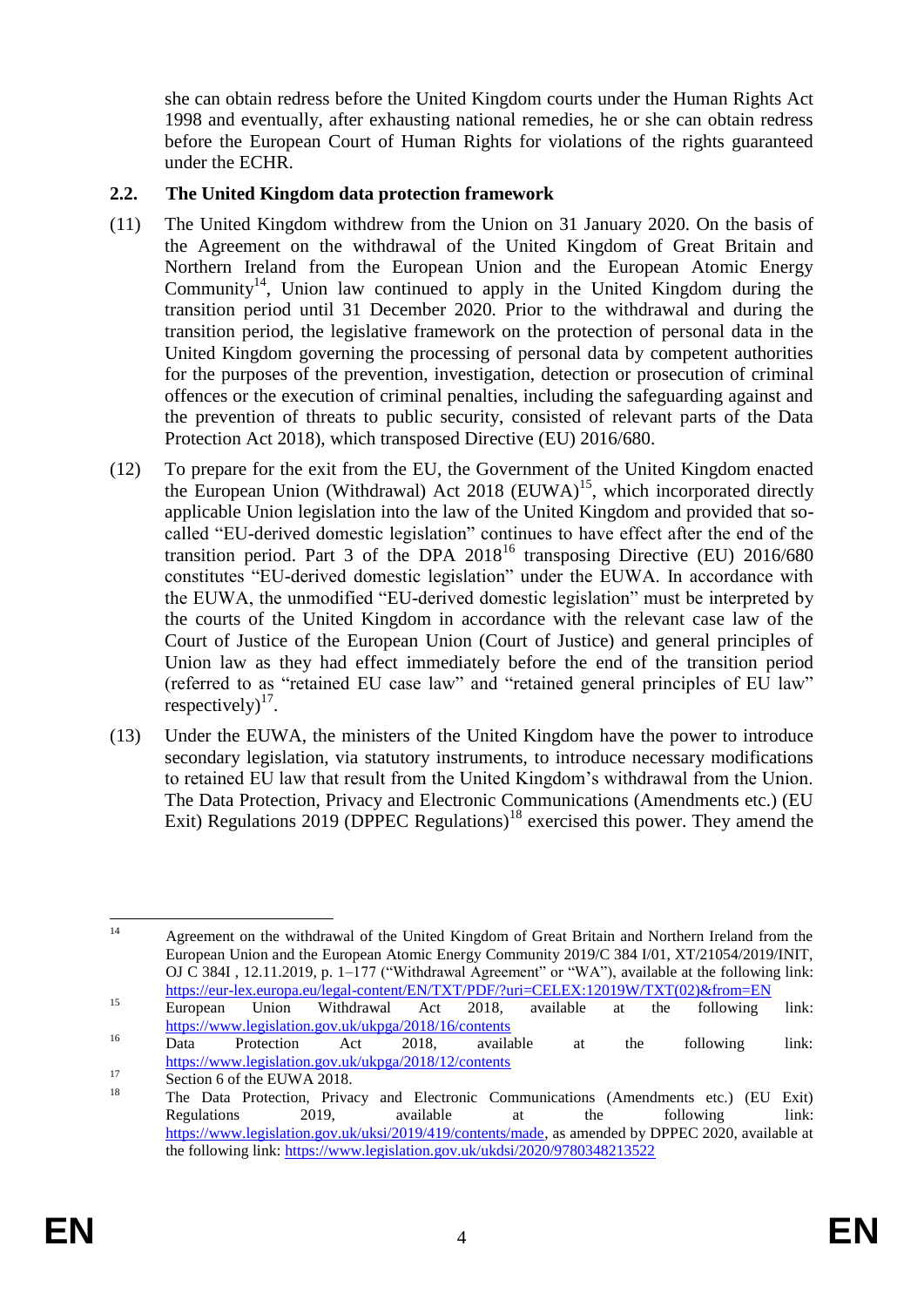United Kingdom data protection legislation, including the DPA 2018, to fit the domestic context<sup>19</sup>.

- (14) Consequently, the legal standards on the processing of personal data by competent authorities for the purposes of the prevention, investigation, detection or prosecution of criminal offences or the execution of criminal penalties, including the safeguarding against and the prevention of threats to public security in the United Kingdom after the transition period under the Withdrawal Agreement will continue to be set out in relevant parts of the DPA 2018, but as amended by the DPPEC Regulations, in particular in Part 3 of that Act. The United Kingdom General Data Protection Regulation (UK GDPR) does not apply to this type of processing.
- (15) Part 3 of the DPA 2018 provides the rules for processing of personal data for criminal law enforcement purposes, including data protection principles, legal grounds of processing (lawfulness), rights of the data subjects, obligations of the competent authorities as controllers and restrictions on onward transfers. At the same time, applicable rules on the oversight, enforcement and redress applicable to the law enforcement sector are provided in Parts 5 and 6 of the DPA 2018.
- (16) Moreover, in the light of the relevant role played by the police forces in the law enforcement sector, considerations should be given to the rules governing policing. Policing being a devolved matter, different pieces of legislation that are, however, often similar as to their content are applicable to policing in (a) England and Wales, (b) Scotland, and (c) Northern Ireland<sup>20</sup>. In addition, various types of guidance documents provides additional clarifications on how the powers of the police should be used. There are three main forms of police guidance: 1) statutory guidance issued under legislation, such as the Code of Ethics<sup>21</sup> and the Code of Practice on the Management of Police Information (MoPI Code of Practice)<sup>22</sup> issued under the Police Act 1996<sup>23</sup> or PACE codes<sup>24</sup> issued under the Police and Criminal Evidence Act<sup>25</sup>, 2) Authorised Professional Practice on the Management of Police Information (APP

<span id="page-5-0"></span> $19$ <sup>19</sup> The Exit Regulations make a number of amendments to Part 3 of the DPA 2018. Many of these are technical changes, such as deleting references to "Member State" or to the "Law Enforcement Directive" (see for example, Section 48(8) or Section 73(5)(a)) of the DPA 2018 with "domestic law"), so that Part 3 operates effectively as domestic law after the transition period ends. In some places other types of changes were required, for example, in respect of "who" adopts "adequacy decisions" for the purposes of the United Kingdom's data protection legislative framework (see Section 74A of the DPA 2018), i.e. the Secretary of State instead of the European Commission.

<sup>&</sup>lt;sup>20</sup> For a more detailed explanation on the police forces and their powers in the United Kingdom see: UK Explanatory Framework for Adequacy Discussion, section F: Law Enforcement (see footnote [9\)](#page-3-0).

<sup>&</sup>lt;sup>21</sup> The Code of Practice for the Principles and Standards of Professional Behaviour for the Policing Profession of England and Wales, available at the following link: [https://www.college.police.uk/What](https://www.college.police.uk/What-we-do/Ethics/Documents/Code_of_Ethics.pdf)we-do/Ethics/Documents/Code of Ethics.pdf; the Police Service Northern Ireland Code of Ethic, available at the following link: [https://www.nipolicingboard.org.uk/psni-code-ethics;](https://www.nipolicingboard.org.uk/psni-code-ethics) the Code of Ethic for policing in Scotland, available at the following link: [https://www.scotland.police.uk/about-us/code](https://www.scotland.police.uk/about-us/code-of-ethics-for-policing-in-scotland/)[of-ethics-for-policing-in-scotland/](https://www.scotland.police.uk/about-us/code-of-ethics-for-policing-in-scotland/)

<sup>&</sup>lt;sup>22</sup> Code of Practice on the Management of Police Information, available at the following link: <http://library.college.police.uk/docs/APPref/Management-of-Police-Information.pdf>

<sup>&</sup>lt;sup>23</sup><br>
Police Act 1996, available at the following link:<https://www.legislation.gov.uk/ukpga/1996/16/contents> <sup>24</sup> Police and Criminal Evidence Act 1984 (PACE) codes of practice available at the following link: <https://www.gov.uk/guidance/police-and-criminal-evidence-act-1984-pace-codes-of-practice>

 $25$  Police and Criminal Evidence Act 1984, available at the following link: <https://www.legislation.gov.uk/ukpga/1984/60/contents>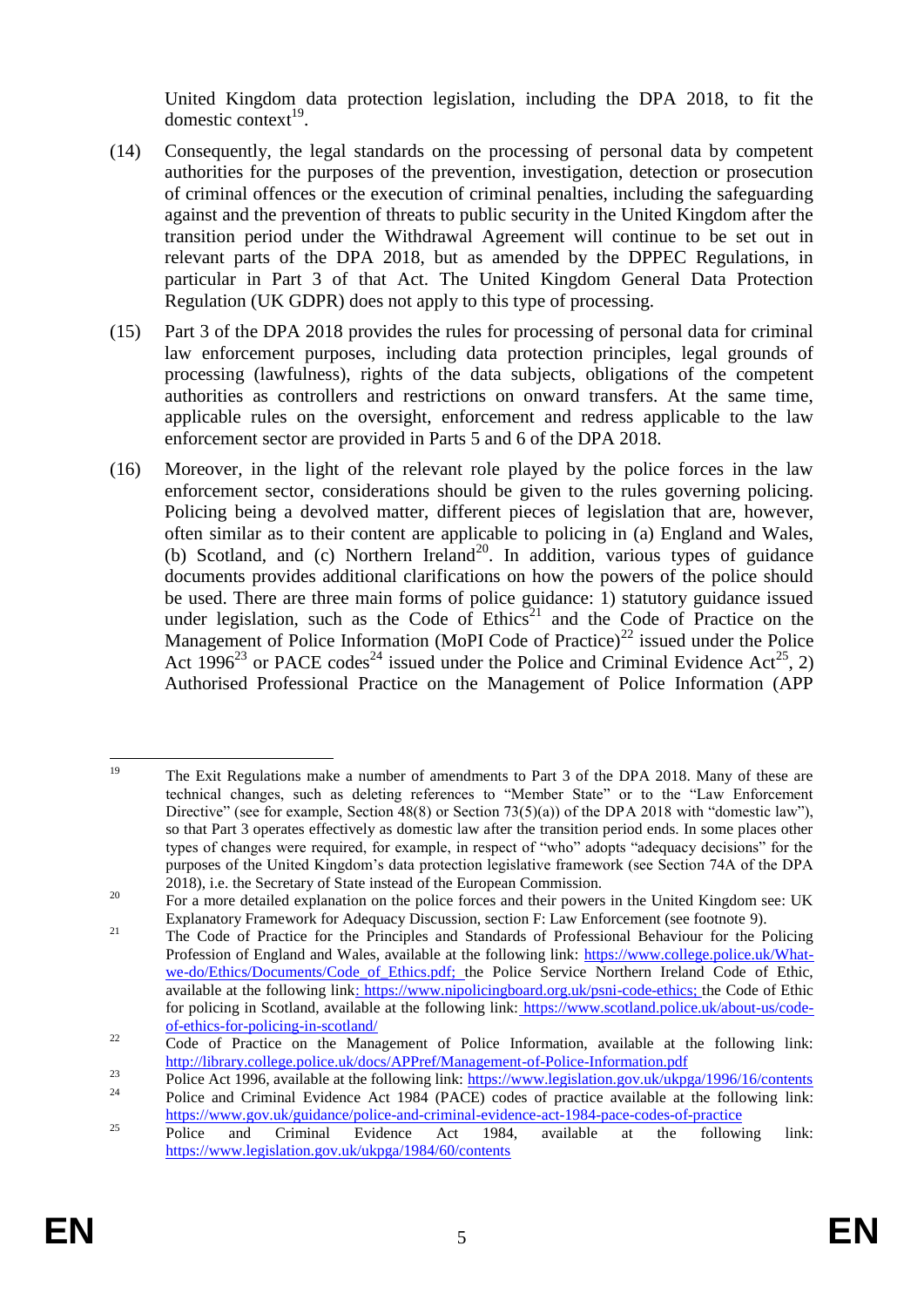<span id="page-6-1"></span>Guidance on the Management of Police Information)<sup>26</sup>, issued by the College of Policing and 3) operational guidance (published by the police themselves). The National Police Chiefs Council (a co-ordinating body for all United Kingdom police forces) publishes operational guidance which all police forces have endorsed and which therefore applies nationally<sup>27</sup>. The aim of this guidance is to ensure consistency between forces in the way information is managed $^{28}$ .

- (17) The MoPI Code of Practice was issued by the Secretary of State in 2005, using the powers provided for in Section 39A of the Police Act  $1996^{29}$ . Any code of practice issued under the Police Act must have the approval of the Secretary of State and is subject to consultation with the National Crime Agency prior to being laid before Parliament. Section 39A (7) of the Police Act requires the police to have due regard to codes issued under the Act hence the police is expected to comply with it<sup>30</sup>. Moreover, non-statutory guidance (such as the APP Guidance on the Management of Police Information) must always be consistent with the MoPI Code of Practice which sits above it<sup>31</sup>. In any case, while there might be certain operational situations when police officers need to deviate from this guidance, they are still required to comply with the requirements of Part 3 of the DPA  $2018^{32}$ .
- <span id="page-6-0"></span>(18) Further guidance on the data protection legislation of the United Kingdom for processing in the law enforcement sector is provided by the Information Commissioner ("Information Commissioner" or "ICO")<sup>33</sup> (for further details on the ICO see recitals (93) to (109)). Although not legally binding, in a court case, the courts would be bound to take into consideration any breach of the guidance, as it carries

<sup>26</sup> <sup>26</sup> Authorised Professional Practice on the Management of Police Information, available at the following link: [https://www.app.college.police.uk/app-content/information-management/management-of-police](https://www.app.college.police.uk/app-content/information-management/management-of-police-information/)[information/](https://www.app.college.police.uk/app-content/information-management/management-of-police-information/)

<sup>&</sup>lt;sup>27</sup> Data Protection Manual for Police Data Protection Professionals, available at the following link: [https://www.npcc.police.uk/2019%20FOI/IMORCC/225%2019%20NPCC%20DP%20Manual%20Draf](https://www.npcc.police.uk/2019%20FOI/IMORCC/225%2019%20NPCC%20DP%20Manual%20Draft%200.11%20Mar%202019.pdf) [t%200.11%20Mar%202019.pdf](https://www.npcc.police.uk/2019%20FOI/IMORCC/225%2019%20NPCC%20DP%20Manual%20Draft%200.11%20Mar%202019.pdf)

<sup>&</sup>lt;sup>28</sup> For example, the MoPI Code of Practice (see footnote [22\)](#page-5-0) applies to the retention of operational policing information (see recital (47) of this decision).

<sup>&</sup>lt;sup>29</sup> According to the information provided by the United Kingdom authorities, during the period of the adequacy talks, the College of Policing was in the process of drafting an Information and Records Management Code of Practice to replace the MoPI. The draft code was published for public consultation on 25 January 2021 and is available at following link: <https://www.college.police.uk/article/information-records-management-consultation>

<sup>&</sup>lt;sup>30</sup> In case R v the Commission of Police of the Metropolis [2014] EWCA Civ 585, the legal status of the MoPI Code of Practice was confirmed and Lord Justice Laws declared that the Metropolitan Police Commissioner is obliged to have regard to the MoPI Code of Practice and the APP Guidance on Management of Police Information pursuant to Section 39A of the Police Act 1996.

<sup>&</sup>lt;sup>31</sup> The police is inspected as to its compliance with the MoPI Code of Practice by Her Majesty's Inspectorate of Constabulary and Fire & Rescue Services (HMICFRS).

<sup>&</sup>lt;sup>32</sup> See in this respect, the College of Policing's position on compliance with APP's guidance on all elements of policing, that explains that "APP is authorised by the professional body for policing (the College of Policing) as the official source of professional practice on policing. Police officers and staff are expected to have regard to APP in discharging their responsibilities. There may be circumstances, however, where there is a legitimate operational reason for a Force to deviate from APP, providing there is a clear rationale for doing so. It would be for the Force to bear the responsibility of any local and national risk of operating outside nationally agreed guidelines, and if an incident or investigation occurs as a consequence (such as through the Independent Office of Police Conduct) the Force is liable for any risk.", available at the following link <https://www.app.college.police.uk/faq-page/>

<sup>&</sup>lt;sup>33</sup> Guide to Law Enforcement Processing, available at the following link: [https://ico.org.uk/for](https://ico.org.uk/for-organisations/guide-to-data-protection/guide-to-law-enforcement-processing/)[organisations/guide-to-data-protection/guide-to-law-enforcement-processing/](https://ico.org.uk/for-organisations/guide-to-data-protection/guide-to-law-enforcement-processing/)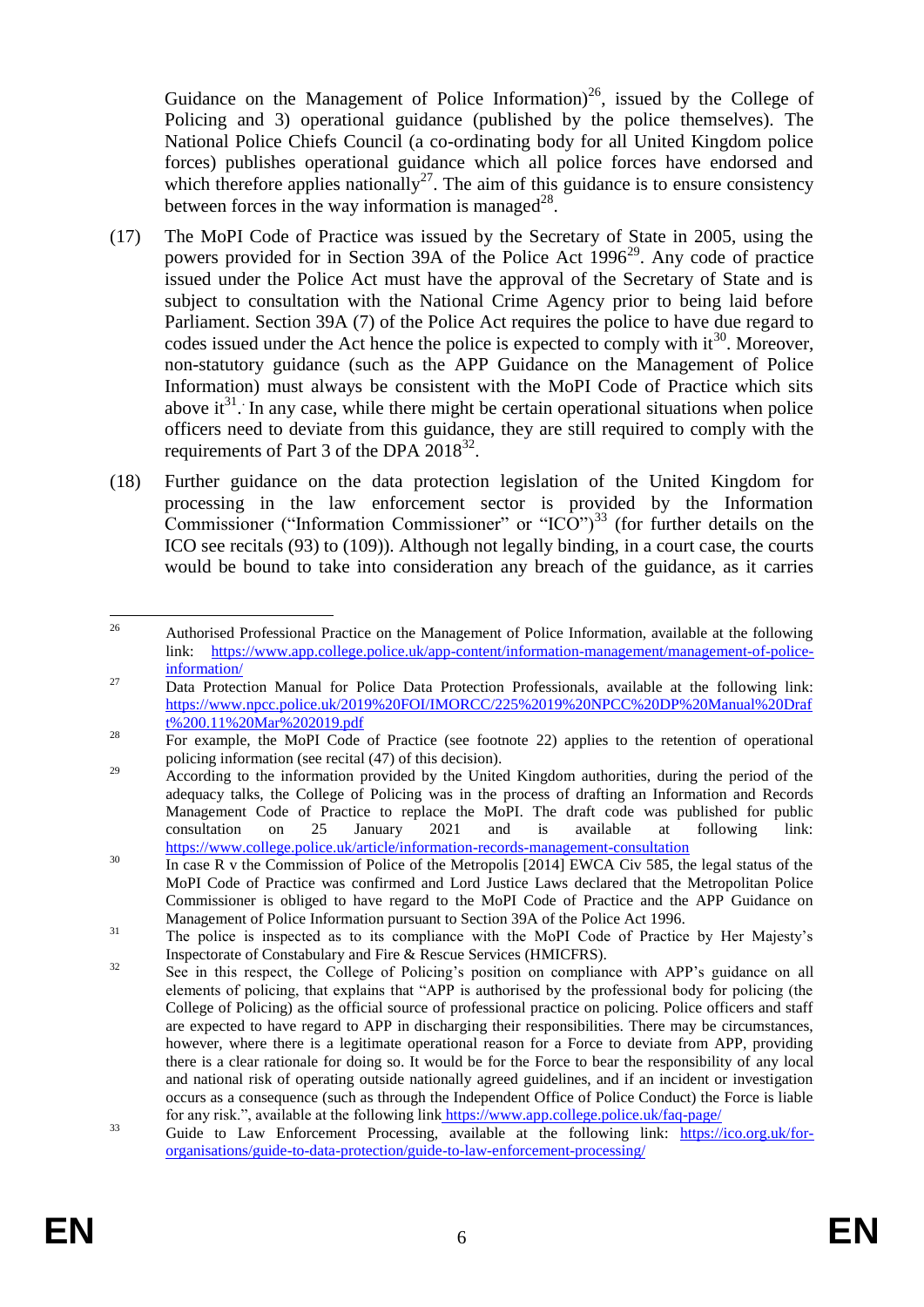interpretative weight and demonstrates how the data protection legislation is interpreted and enforced by the Commissioner in practice $34$ .

- (19) Finally, as mentioned in recitals (8) to (10), the United Kingdom law enforcement agencies must ensure compliance with the (ECHR) and Convention 108.
- (20) In its structure and main components, the legal framework governing the processing of data by United Kingdom criminal law enforcement authorities is thus very similar to the one applying in the EU. This includes the fact that such framework does not only rely on obligations laid down in domestic law, that have been shaped by EU law, but also on obligations enshrined in international law, in particular through the United Kingdom adherence to the ECHR and Convention 108, as well as its submission to the jurisdiction of the European Court of Human Rights. These obligations arising from legally binding international instruments, concerning notably the protection of personal data, are therefore a particular important element of the legal framework assessed in this Decision.

#### **2.3. Material and territorial scope**

- (21) The material scope of Part 3 of the DPA 2018 coincides with the scope of Directive 2016/680 as specified in Article 2(2) thereof. Part 3 applies to the processing by a competent authority of personal data wholly or partly by automated means and the processing by a competent authority otherwise than by automated means of personal data which forms part of a filing system or is intended to form part of a filing system.
- (22) Moreover, in order to fall under the scope of that Part 3, the controller must be a "competent authority" and the processing must be carried out for a "law enforcement purpose". Therefore, the data protection regime that is assessed in this Decision applies to all the law enforcement activities of these competent authorities.
- (23) The concept of "competent authority" is defined in Section 30 of the DPA as a person listed in Schedule 7 to the DPA 2018 as well as any other person to the extent that the person has statutory functions for any of the law enforcement purposes. Competent authorities listed in Schedule 7 include not only police forces, but also all United Kingdom ministerial government departments as well as other authorities with investigatory functions (e.g. the Commissioner for Her Majesty's Revenue and Customs, the Welsh Revenue Authority, the Competition and Markets Authority, Her Majesty's Land Register or the National Crime Agency), prosecutorial agencies, other criminal justice agencies and other holders or organisations who carry out law enforcement activities<sup>35</sup>. Part 3 of the DPA 2018 also applies to courts and tribunals when they exercise their judicial functions, except for the part related to data subject's rights and ICO oversight<sup>36</sup>. The list of competent authorities provided by Schedule 7 is

 $34$ See case *Bridges v the Chief Constable of South Wales Police* [2019] EWHC 2341 (Admin) where although noting the non-statutory nature of the Commissioner's guidance, the High Court stated that "[w]hen considering whether or not a data controller has complied with the section 64 obligation [to carry out a Data Protection Impact Assessment in relation to high risk processing], a Court will have regard to the guidance that has been issued by the Information Commissioner in respect of Data Protection Impact Assessments".

<sup>&</sup>lt;sup>35</sup> Among those, Schedule 7 of the DPA 2018 lists the Directors of Public Prosecutors, the Director of Public Prosecutors for Northern Ireland or the Information Commission.

<sup>&</sup>lt;sup>36</sup> Section 43(3) of the DPA 2018.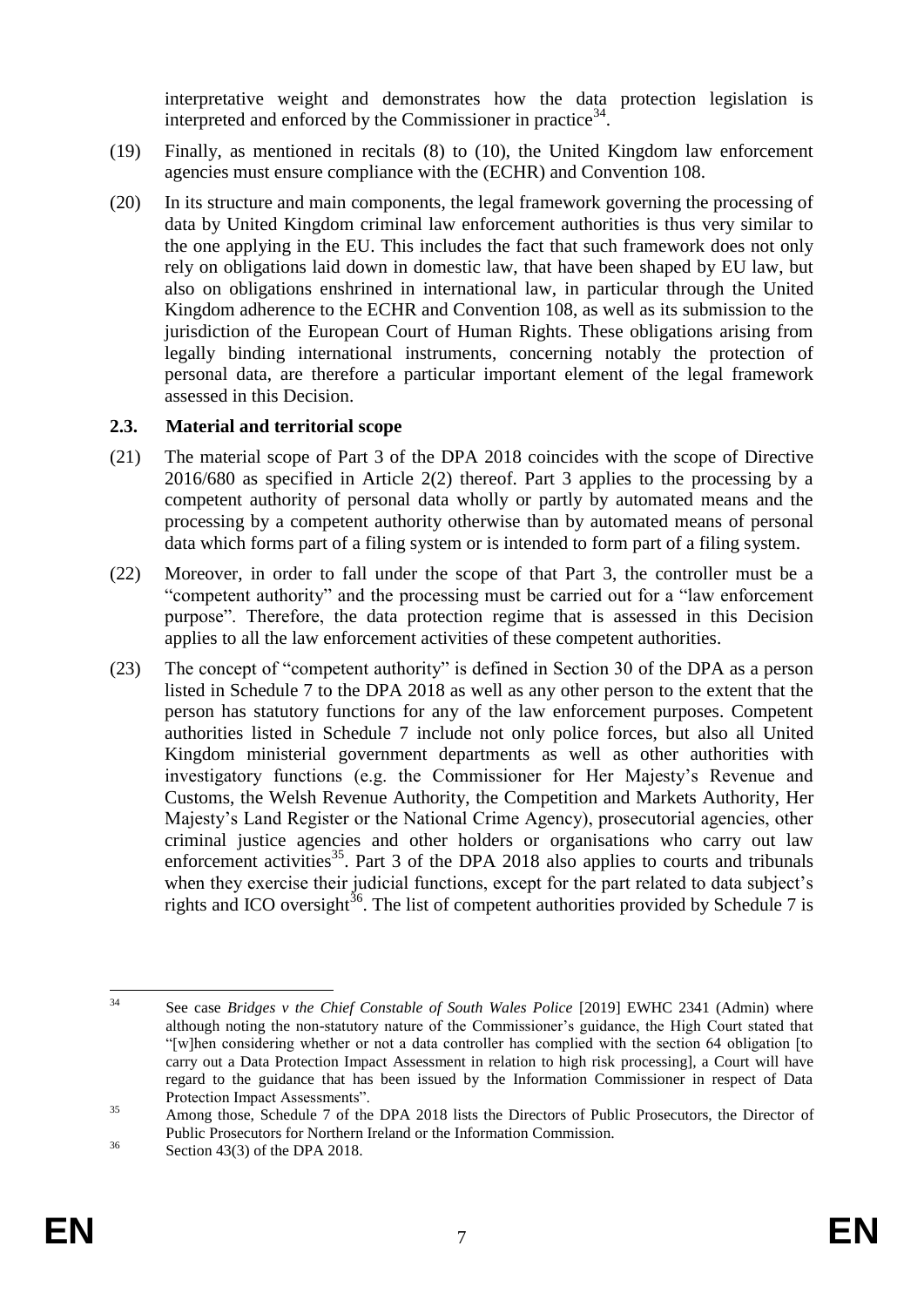not definitive and may be updated by the Secretary of State by Regulations taking into account the changes in the organisation of the public offices $37$ .

- (24) The processing in question must also be for a "law enforcement purpose", defined as the prevention, investigation, detection or prosecution of criminal offences or the execution of criminal penalties, including the safeguarding against and the prevention of threats to public security<sup>38</sup>. Processing by a competent authority is not governed by Part 3 of the DPA 2018 where it does not occur for law enforcement purposes. This will be the case, for example, when the Competition and Markets Authority investigates cases that are not criminalised (e.g. mergers between companies). In that case, the UK GDPR, together with Part 2 of the DPA 2018, will apply as the processing of personal data by competent authorities is carried out for purposes other than law enforcement purposes. To determine which data protection regime applies (Part 3 or Part 2 of the DPA 2018) to the processing of personal data in question, the competent authority, i.e. the controller, must consider whether the "primary purpose" of such processing is one of the law enforcement purposes under the DPA 2018.
- (25) As for the territorial scope of Part 3 of the DPA 2018, Section 207(2) provides that the DPA applies to the processing of personal data in the context of the activities of a person who has an establishment in the entire United Kingdom territory. This includes public authorities of territories of England, Wales, Scotland and Northern Ireland which fall under the material scope of Part 3 of the DPA 2018<sup>39</sup>.
- *2.3.1. Definition of personal data and processing*
- (26) The key concepts of personal data and processing are defined in Section 3 of the DPA 2018 and apply throughout the DPA. The definitions closely follow the corresponding definitions set out in Article 3 of the Directive 2016/680. Under the DPA 2018, personal data means any information relating to an identified or identifiable living individual<sup>40</sup>. Under Section  $3(3)$  of the DPA 2018 an individual is identifiable if he or she can be directly or indirectly identified from the information, including by reference to a name or an identifier or by reference to one or more factors specific to the person's physical, physiological, genetic, mental, economic, cultural or social identity. The notion of "processing" is defined as an operation or set of operations which is performed on information, or on sets of information, such as (a) collection, recording, organisation, structuring or storage; (b) adaptation or alteration; (c) retrieval, consultation or use; (d) disclosure by transmission, dissemination or otherwise making available; (e) alignment or combination; or (f) restriction, erasure or destruction. Moreover, the Act defines "sensitive processing" as "(a) the processing of personal data revealing racial or ethnic origin, political opinions, religious or philosophical beliefs or trade union membership; (b) the processing of genetic data, or of biometric data, for the purpose of uniquely identifying an individual; (c) the processing of data concerning health; (d) the processing of data concerning an individual's sex life or

 $37$ Section 30(3) of the DPA 2018. The intelligence services (Secret Intelligence Service, Security Service and the Government Communications Headquarters) are not competent authorities (see Section 30(2) of the DPA 2018) and Part 3 of the DPA 2018 does not apply to any of their activities. Their activities fall under the scope of Part 4 of the DPA 2018.

 $38 \t\operatorname{Section 31}$  of the DPA 2018.

This means that the DPA 2018 and therefore this decision do not apply to UK Crown dependencies and the other United Kingdom Overseas Territories, such as for example the Falkland Islands and the territory of Gibraltar.

<sup>&</sup>lt;sup>40</sup> Personal data related to deceased person do not fall into the scope of the DPA 2018.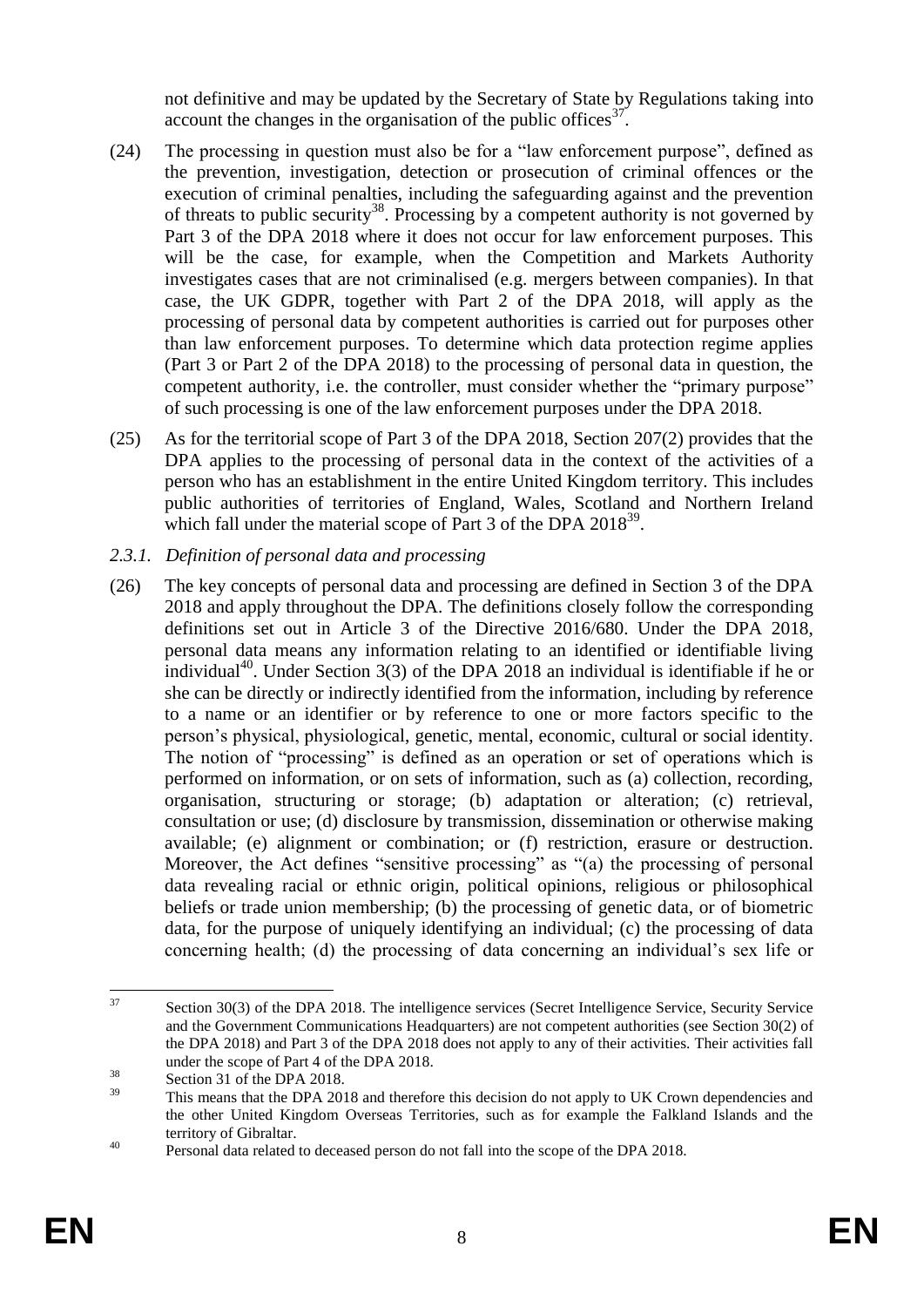sexual orientation<sup>"41</sup>. In this respect, Section 205 of the DPA 2018 provides the definition of "biometric data"<sup>42</sup>, "data concerning health"<sup>43</sup> and "genetic data"<sup>44</sup>.

(27) Section 32 of the DPA 2018 clarifies the definitions of "controller" and "processor" in the context of processing of personal data for law enforcement purposes closely following the equivalent definitions in Directive 2016/680. The controller means the competent authority, which determines the purposes and means of the processing of personal data. Where the processing is required by law, the controller is the competent authority on which such an obligation is imposed by that law. A processor is defined as any person who processes personal data on behalf of the controller (other than a person who is an employee of the controller).

## **2.4. Safeguards, rights and obligations**

## *2.4.1. Lawfulness and fairness of processing*

- (28) Pursuant to Section 35 of the DPA 2018, the processing of personal data must be lawful and fair, in a manner similar to Article 4(1)(a) of Directive (EU) 2016/680. In accordance with Section 35(2) of the DPA 2018, the processing of personal data for any of the law enforcement purposes is lawful only if it is based on law and either the data subject has given consent to the processing for that purpose, or the processing is necessary for the performance of a task carried out for that purpose by a competent authority.
- 2.4.1.1 Processing on the basis of the law
- (29) Similarly to Article 8 of Directive (EU) 2016/680, in order to ensure the lawfulness of a processing falling under Part 3 of the DPA 2018, such processing must be "based on law". "Lawful" processing means authorised by either statute, common law or royal prerogatives<sup>45</sup>.
- <span id="page-9-0"></span>(30) The powers of competent authorities are in general governed by statutes, meaning that their functions and powers are set out clearly in legislations adopted by the Parliament<sup>46</sup>. In certain cases, the police as well as other competent authorities listed

 $41$  $\frac{41}{42}$  Section 35(8) of the DPA 2018.

<sup>&</sup>quot;Biometric data" means personal data resulting from specific technical processing relating to the physical, physiological or behavioral characteristics of an individual, which allows or confirms the unique identification of that individual, such as facial images or dactyloscopic data.

<sup>&</sup>lt;sup>43</sup> "Data concerning health" means personal data relating to the physical or mental health of an individual, including the provision of health care services, which reveals information about his or her health status.

<sup>&</sup>lt;sup>44</sup> "Genetic data" means personal data relating to the inherited or acquired genetic characteristics of an individual which gives unique information about the physiology or the health of that individual and which results, in particular, from an analysis of a biological sample from the individual in question.

<sup>45</sup> Explanatory Notes to the DPA 2018, paragraph 181, available at the following link: [https://www.legislation.gov.uk/ukpga/2018/12/pdfs/ukpgaen\\_20180012\\_en.pdf.](https://www.legislation.gov.uk/ukpga/2018/12/pdfs/ukpgaen_20180012_en.pdf)

<sup>&</sup>lt;sup>46</sup> The National Crime Agency, for example, derives its powers from the Crime and Courts Act 2013, available at the following link [https://www.legislation.gov.uk/ukpga/2013/22/contents.](https://www.legislation.gov.uk/ukpga/2013/22/contents) Similarly, the Food Standards Agency's powers are provided for by the Food Standards Act 1999, available at the following link https://www.legislation.gov.uk/ukpga/1999/28/contents. Other examples include the Prosecution of Offenders Act 1985, which created the Crown Prosecution Service (see [https://www.legislation.gov.uk/ukpga/1985/23/contents\)](https://www.legislation.gov.uk/ukpga/1985/23/contents); the Commissioners for Revenue and Customs Act 2005 which established Her Majesty's Revenue and Customs (see [https://www.legislation.gov.uk/ukpga/2005/11/contents\)](https://www.legislation.gov.uk/ukpga/2005/11/contents); the Criminal Procedure (Scotland) Act 1995, which created the Scottish Criminal Cases Review Commission (see [https://www.legislation.gov.uk/ukpga/1995/46/contents\);](https://www.legislation.gov.uk/ukpga/1995/46/contents)) the Justice (Northern Ireland) Act 2002, which established the Public Prosecution Service in Northern Ireland (see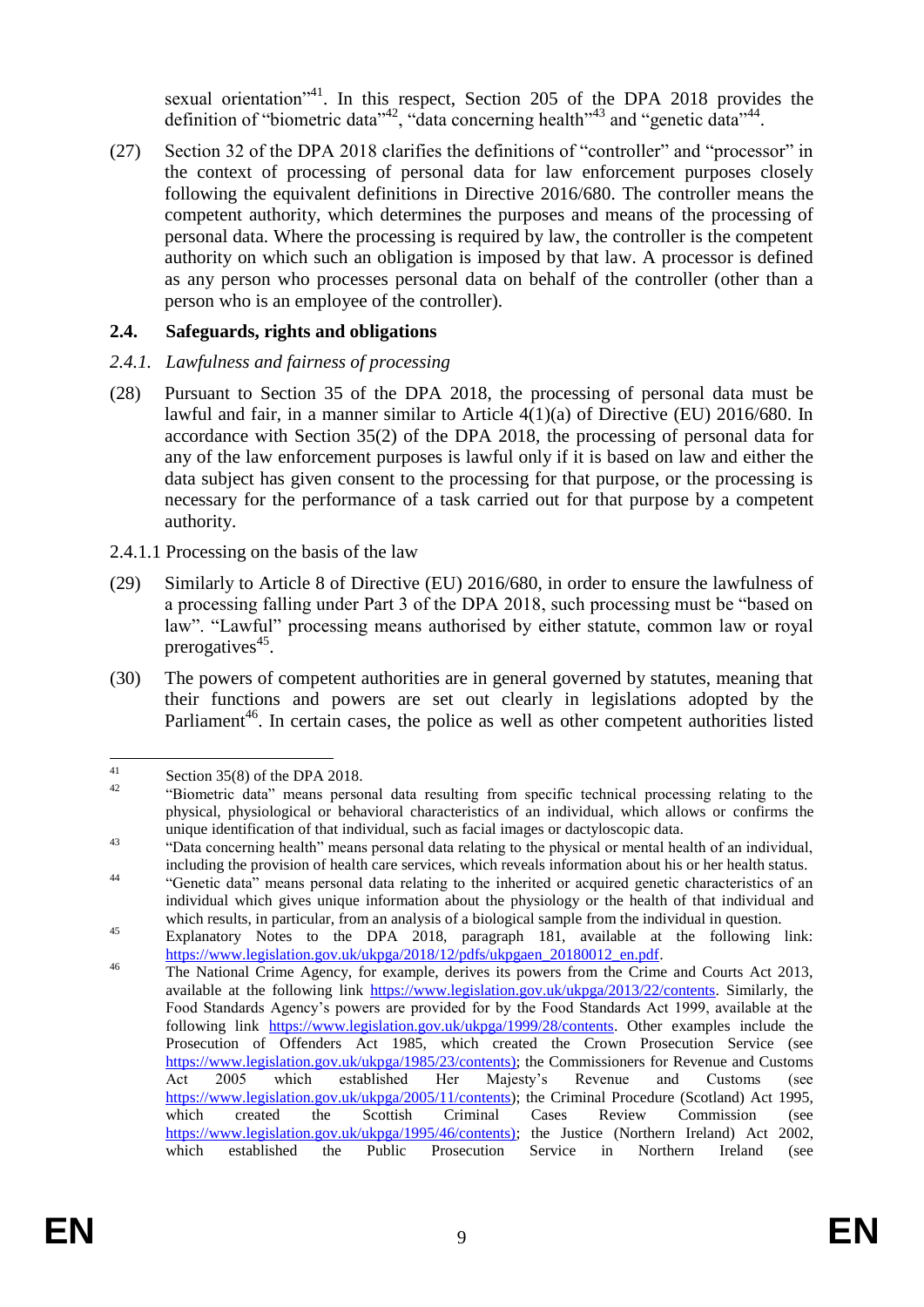under Schedule 7 of the DPA 2018 can rely on common law to process data<sup>47</sup>. Common law has built up through precedents set by decisions of the courts. The common law is relevant in the context of powers available to the police that derives from this source of law its core duty to protect the public by detecting and preventing crime<sup>48</sup>. The police forces have, however, both common law and legislative powers $^{49}$ to execute such a duty. Where the police have a statutory power, this supersedes any common law power<sup>50</sup>.

(31) The breadth of the police officer's common law powers and obligations has been recognised by the courts to include "all steps which appear to him necessary for keeping the peace, for preventing crime or for protecting property from criminal injury"<sup>51</sup>. Common law powers are not unqualified powers. They are subject to a range of limitations, including limits established by the courts<sup>52</sup> and by legislation, in particular, the Human Rights Act 1998 and the Equality Act  $2010^{53}$ . Moreover, for competent authorities processing data under Part 3 of the DPA 2018, this includes exercising common law powers consistently with the requirements set out in the DPA

- <sup>47</sup> For example, according to the information provided by the United Kingdom authorities, within the Crown Office and Procurator Fiscal Service, responsible for prosecuting cases in Scotland, the Lord Advocate, who is the head of the system of prosecution in Scotland, derives his powers to investigate deaths and prosecute offences from common law, whilst some of his function are established in statute. Moreover, the Crown and, by extension various government, departments and Ministers, also derive their powers from a combination of legislation, common law and the royal prerogative (these are common law powers vested in the Crown but which are exercised by Ministers).
- <sup>48</sup> UK Explanatory Framework for adequacy Discussion, section F: Law Enforcement, page 8 (see footnot[e 9\)](#page-3-0).
- <sup>49</sup> The key pieces of legislation providing the regime on the main police powers (arrest, searches, authorization of continued detention, finger printing, taking of intimate samples, warrant interception, access to communication data) are: (i), for England and Wales, the Police and Criminal Evidence Act 1984 (PACE), available at the following link <https://www.legislation.gov.uk/ukpga/1984/60/contents> (as amended by the Protection of Freedoms Act 2012 (PoFA), available at the following link: [https://www.legislation.gov.uk/ukpga/2012/9/contents\)](https://www.legislation.gov.uk/ukpga/2012/9/contents) and the Investigatory Powers Act 2016 (IPA), available at the following link [https://www.legislation.gov.uk/ukpga/2016/25/contents\)](https://www.legislation.gov.uk/ukpga/2016/25/contents), (ii) for Scotland, the Criminal Justice (Scotland) Act 2016, available at the following link <https://www.legislation.gov.uk/asp/2016/1/contents> and the Criminal Procedure (Scotland) Act 1995, available at the following link [https://www.legislation.gov.uk/ukpga/1995/46/contents\)](https://www.legislation.gov.uk/ukpga/1995/46/contents) (iii) for Northern Ireland, the Police and Criminal Evidence (Northern Ireland) Order 1989, available at the following link [https://www.legislation.gov.uk/nisi/1989/1341/contents.](https://www.legislation.gov.uk/nisi/1989/1341/contents)
- <sup>50</sup> The United Kingdom authorities have explained that the supremacy of statutory law is a long established in the United Kingdom, as far back as the judgment in *Entick v Carrington* [1765] EWHC KB J98, which recognised that there were limits on the exercise of powers by the executive and established the principle that common law powers and prerogative powers of the monarch and government are subordinate to the law of the land.

<sup>53</sup> Equality Act 2010, available at the following link <https://www.legislation.gov.uk/ukpga/2010/15/contents>

1

[https://www.legislation.gov.uk/ukpga/2002/26/contents\)](https://www.legislation.gov.uk/ukpga/2002/26/contents) and the Serious Fraud Office was created and given its powers under the Criminal Justice Act 1987 (see given its powers under the Criminal Justice Act 1987 (see [https://www.legislation.gov.uk/ukpga/1987/38/contents\)](https://www.legislation.gov.uk/ukpga/1987/38/contents).

<sup>51</sup> See case *Rice v Connolly* [1966] 2 QB 414.

<sup>52</sup> See case *R(Catt) v Association of Chief police Officers* [2015] AC 1065, where in relation to the police power's to obtain and hold the information of an individual (who had committed a crime), Lord Sumption held that at common law the police have the power to obtain and store information for policing purposes, i.e. broadly speaking for the maintenance of public order and the prevention and detection of crime. These powers do not authorise intrusive methods of obtaining information, such as entry on private property or acts (other than arrest under common law powers) which would constitute an assault. The judge considered that, in this case, common law powers were amply sufficient to authorise the obtaining and storage of the kind of public information in question on these appeals.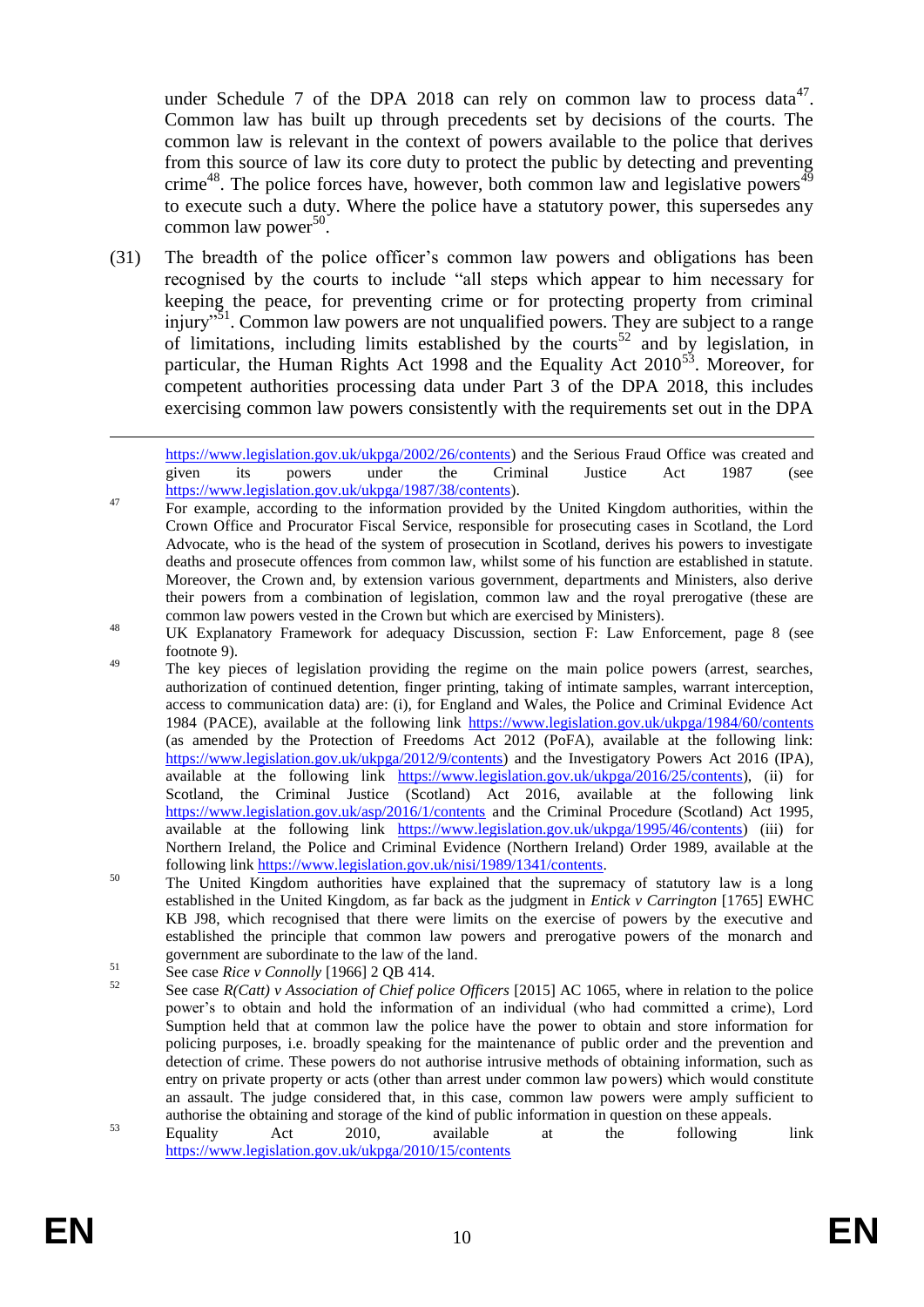$2018<sup>54</sup>$ . Furthermore, a decision to perform any sort of data processing must consider the requirements of applicable guidance, such as the MoPI Code of Practice as well as guidance specific to one of the United Kingdom countries<sup>55</sup>. A number of guidance documents are issued by the government and operational policing to ensure police officers exercise processing their powers within the limits set by common law or the relevant statute<sup>56</sup>.

- (32) Royal prerogatives represent another component of the "law" and refer to certain powers vested in the Crown and exercisable by the executive that are not based on statute, but derive from the sovereignty of the monarch<sup>57</sup>. There are very few examples of prerogative powers being relevant in the law enforcement context. They include, for example, the mutual legal assistance framework enabling the sharing of data by a Secretary of State with third countries for law enforcement purposes and the power to share data in this way is not always set out in statute<sup>58</sup>. Royal prerogatives are bound by common law principles<sup>59</sup> and are subordinate to statute, therefore subject to the limits provided by the Human Rights Act 1998 and the DPA 2018<sup>60</sup>.
- (33) Similarly to Article 8 of Directive (EU) 2016/680, the United Kingdom regime requires that in order to comply with the principle of lawfulness, competent authorities should ensure that, when the processing is based on the law, it must also be "necessary" to perform the task carried out for the law enforcement purpose. The ICO gives guidance in this respect clarifying that "it must be a targeted and proportionate

<sup>54</sup> <sup>54</sup> For an example of a case where police common law powers are assessed under the framework of the DPA 1998, see the decision of the High Court in *Bridges v the Chief Constable of South Wales Police* (see footnote 33). See also cases *Vidal-Hall v Google Inc* [2015] EWCA Civ 311 and *Richard v BBC* [2018] EWHC 1837 (Ch).

<sup>&</sup>lt;sup>55</sup> See for example the guidance of the Police Service of Northern Ireland on records management service instruction, available at the following link: [https://www.psni.police.uk/globalassets/advice-](https://www.psni.police.uk/globalassets/advice--information/our-publications/policies-and-service-procedures/records-management-080819.pdf) [information/our-publications/policies-and-service-procedures/records-management-080819.pdf](https://www.psni.police.uk/globalassets/advice--information/our-publications/policies-and-service-procedures/records-management-080819.pdf)

<sup>&</sup>lt;sup>56</sup> The House of Commons has published a briefing document which sets out the key common law and statutory powers of the police in England and Wales (see [https://researchbriefings.files.uk/documents/CBP-8637/CBP-8637.pdf\)](https://researchbriefings.files.uk/documents/CBP-8637/CBP-8637.pdf). According to this document, for example, while the powers of maintaining "the Crown's peace" is common law derived power as well as "the use of force", "the stop and search powers" are always derived from Statute. Moreover, the Scottish Government provides information on its website on the police powers of arrest and stop search (see [https://www.gov.scot/policies/police/police-powers/\)](https://www.gov.scot/policies/police/police-powers/).

 $\frac{57}{57}$  According to the information provided by the United Kingdom authorities, prerogative powers exercised by the government include, for example, the making and ratification of treaties, the conduct of diplomacy, the use of the armed forces within the United Kingdom to maintain the peace in support of the police.

 $\frac{58}{10}$  In this respect, see the assessment of the United Kingdom onward transfer regime in recitals (74)-(87).

<sup>59</sup> See case *Bancoult v Secretary of State for Foreign and Commonwealth Affairs* [2008] UKHL 61 whereby the courts held that the prerogative power to make Orders in Council was also subject to the ordinary grounds of judicial review.

<sup>&</sup>lt;sup>60</sup> See case *Attorney-General v De Keyser's Royal Hotel Ltd* [1920] [1920] AC 508 where the court held that prerogative powers cannot be used when statutory powers replace them; case *Laker Airways Ltd v Department of Trade* 1977] QB 643, ] where the court found that prerogative powers cannot be used in order to frustrate statutory law; case *R v Secretary of State for the Home Department, ex p. Fire Brigades Union* [1995] UKHL 3 where court held that prerogative powers cannot be used where they conflict with enacted legislation, even when that enacted legislation is not yet in force; case *R (Miller) v Secretary of State for Exiting the European Union* [2017] UKSC 5 where the court confirmed the ability for statute law to adjust and abolish prerogative powers. For a general overview of the relationship between the Royal prerogatives and the statute or the Common law powers, see the briefing paper of the House of Commons, available at the following link: <https://researchbriefings.files.parliament.uk/documents/SN03861/SN03861.pdf>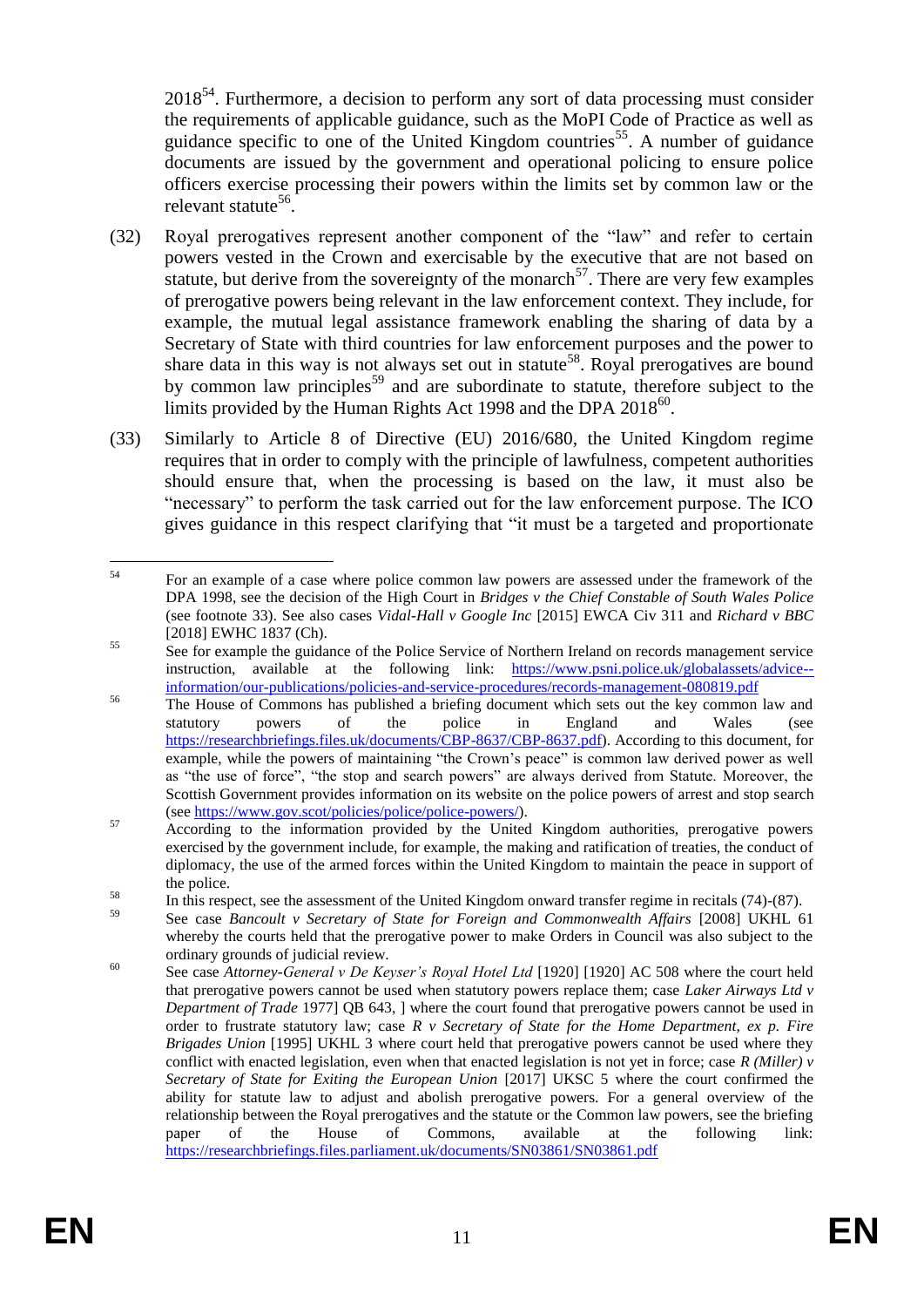way of achieving the purpose. The lawful basis will not apply if you can reasonably achieve the purpose by some other less intrusive means. It is not enough to argue that processing is necessary because you have chosen to operate your business in a particular way. The question is whether the processing is necessary for the stated purpose"<sup>61</sup>.

- 2.4.1.2. Processing on the basis of the "consent" of the data subject
- (34) As mentioned in recital (28), Section 35(2) of the DPA 2018 provides for the possibility to process personal data on the basis of the "consent" of the individual.
- (35) However, consent does not appear to be a legal basis relevant for the processing operations falling within the scope of the present decision. In fact, the processing operations covered by the present decision will always concern data that has been transferred under Directive (EU) 2016/680 by a competent authority of a Member State to a United Kingdom competent authority. Therefore, they will typically not involve the type of direct interaction (collection) between a public authority and data subjects that can be based on consent under Section 35(2)(a) of the DPA 2018.
- (36) While reliance on consent is thus not considered relevant for the assessment carried out under this Decision, it is worth noting, for sake of completeness, that in a law enforcement context processing is never based solely on consent as a competent authority must always have an underlying power that enables it to process the data<sup>62</sup>. More specifically, and similarly to what is allowed under Directive (EU)  $2016/680^{63}$ , this means that consent serves as an additional condition to enable certain limited and specific processing operations that could otherwise not be carried out, for example the collection and processing of a DNA sample of an individual who is not a suspect. In this case, the processing would not be carried out if the consent is not given or is withdrawn<sup>64</sup>.
- (37) In cases requiring the consent of the individual, such consent must be unambiguous and involve a clear affirmative action<sup>65</sup>. Police forces are required to have a privacy

<sup>61</sup> Guide to Law Enforcement Processing, "What is the first principle about?" available at the following link: [https://ico.org.uk/for-organisations/guide-to-data-protection/guide-to-law-enforcement](https://ico.org.uk/for-organisations/guide-to-data-protection/guide-to-law-enforcement-processing/principles/#ib2)[processing/principles/#ib2](https://ico.org.uk/for-organisations/guide-to-data-protection/guide-to-law-enforcement-processing/principles/#ib2)

<sup>&</sup>lt;sup>62</sup> This follows from the language of the relevant provision of the DPA 2018, according which the processing of personal data for any of the law enforcement purposes is lawful only if and to the extent that "it is based on law" and either (a) the data subject has given consent to the processing for that purpose, or (b) the processing is necessary for the performance of a task carried out for that purpose by a competent authority".

 $\frac{63}{64}$  See recitals 35 and 37 of Directive (EU) 2016/680.

<sup>64</sup> The United Kingdom authorities have explained that one example of when consent may be an appropriate basis for processing would be where the police obtains a DNA sample in relation to a missing person to match against a body if one is found. Under such circumstances, it would be inappropriate for the police to compel the data subject to provide a sample; instead, the police would ask for the individual's consent, which is freely given and can be withdrawn at any point. If consent is withdrawn, the data could no longer be processed, unless a new legal basis was established to continue to process the sample (e.g. the data subject became a suspect). A further example could arise when a police force investigates a crime in which a victim (it could be a victim of a robbery, sexual offence, domestic violence, relatives of a homicide or other victim of a crime) could benefit from a referral to Victim Support (an independent charity dedicated to supporting people affected by crime and traumatic incidents). In such circumstances, the police will only share the personal information such as the name and contact details with Victim Support if they have the consent of the victim.

<sup>&</sup>lt;sup>65</sup> There is no separate definition of "consent" for the purposes of processing personal data under Part 3 of the DPA 2018. The ICO provided guidance on the notion of "consent" under Part 3 of DPA 2018,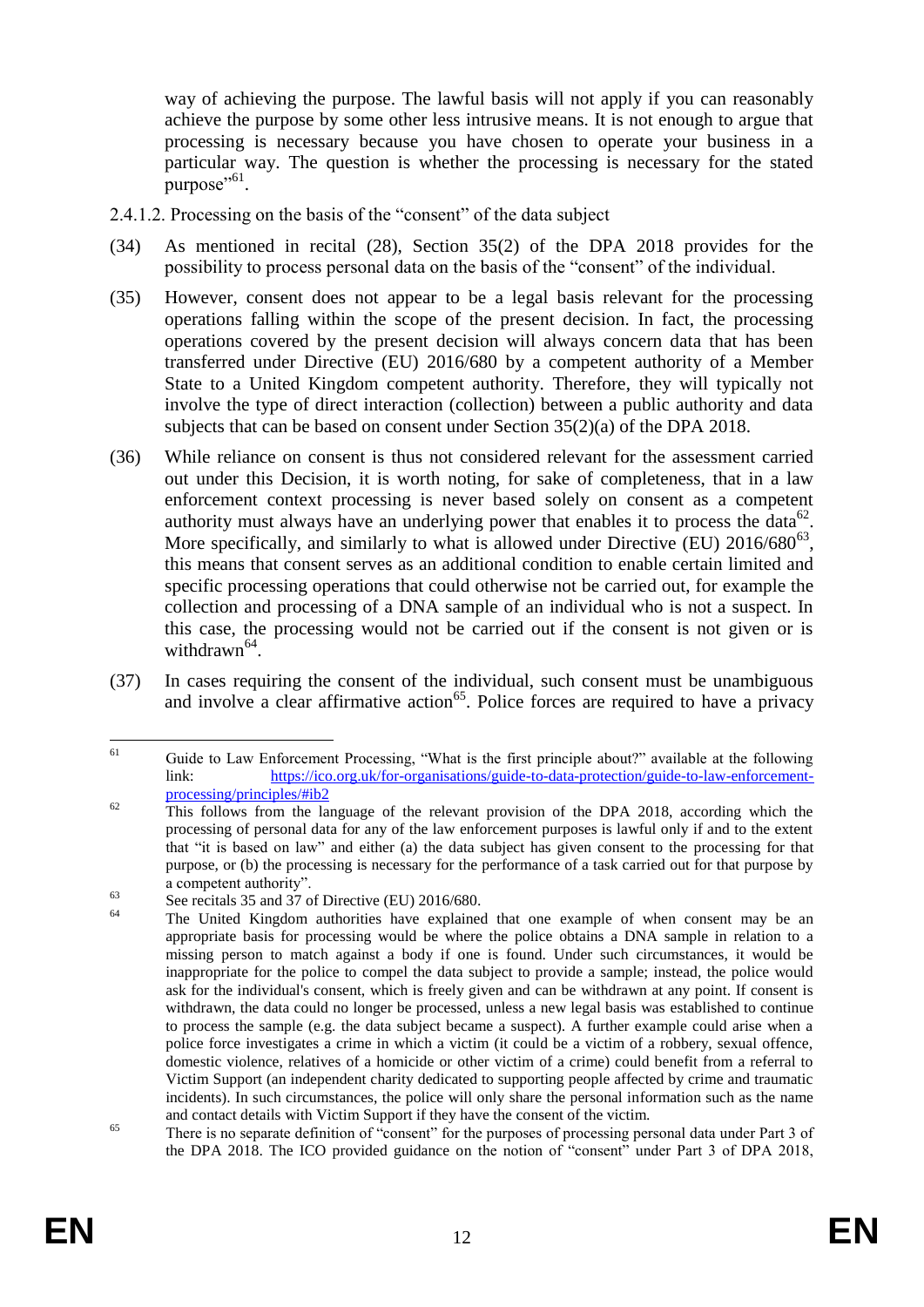notice including, among others, the necessary information related to the valid use of consent. In addition, some of them publish additional material on how they comply with data protection legislation, including how and when they would use consent as a  $\log$ al basis<sup>66</sup>.

- 2.4.1.3. Sensitive processing
- (38) Specific safeguards should exist where "special categories" of data are being processed. In this respect, similarly to what is provided by Article 10 of Directive (EU) 2016/680, Part 3 of the DPA 2018 provides stronger safeguards for so-called "sensitive processing"<sup>67</sup>.
- (39) According to Section 35(3) of the DPA 1998, sensitive data can be processed by competent authorities for law enforcement purposes only in two cases: (1) the data subject has given consent to the processing for the law enforcement purpose and at the time when the processing is carried out, the controller has an appropriate policy document in place<sup>68</sup>; or (2) the processing is strictly necessary for the law enforcement purpose, the processing meets at least one of the conditions in Schedule 8 to the DPA 2018, and at the time when the processing is carried out, the controller has an appropriate policy document in place<sup>69</sup>.
- (40) As regards the first case and as explained in recital (38), reliance on consent is not considered relevant in the type of transfer situation subject to the present this Decision<sup>70</sup>.

- <sup>66</sup> See, for example, the information at the webpage of the Lincolnshire police (see [https://www.lincs.police.uk/resource-library/data-protection/law-enforcement-processing/\)](https://www.lincs.police.uk/resource-library/data-protection/law-enforcement-processing/) or at the webpage of the West Yorkshire Police (see [https://www.westyorkshire.police.uk/sites/default/files/2018-06/data\\_protection.pdf\)](https://www.westyorkshire.police.uk/sites/default/files/2018-06/data_protection.pdf).
- $\frac{67}{68}$  Section 35(8) of the DPA 2018.

1

- <sup>68</sup> Section 35(4) of the DPA 2018.
- $^{69}$  Section 35(5) of the DPA 2018.
- For sake of completeness, it is worth noting that, when processing is based on consent, it must be freely given, specific and informed and there must be a specific choice about agreeing to the data being processed. In addition, the controller, when processing on the basis of the consent of the data subject, is required to have in place an "appropriate policy document" (APD). Section 42 of the DPA 2018 outlines the requirements that the APD must fulfill. It makes clear that the document must, as a minimum, explain the controller's procedures for securing compliance with the data protection principles and explain the controller's policies as regards the retention and erasure of personal data. According to Section 42 of the DPA 2018, this means that the controller must produce a document which (a) explains the controller's procedures for securing compliance with the data protection principles; and (b) explains the controller's policies as regards the retention and erasure of personal data processed in reliance on the consent of the data subject or giving an indication of how long such personal data is likely to be retained. In particular, the Policy Document requires that the controller, in respecting his duty of recording the processing activities, should always include the elements mentioned in points a) and b). The ICO has published a template document (Guide to Law Enforcement Processing. "Conditions for sensitive processing", available at the following link: [https://ico.org.uk/for](https://ico.org.uk/for-organisations/guide-to-data-protection/guide-to-law-enforcement-processing/conditions-for-sensitive-processing)[organisations/guide-to-data-protection/guide-to-law-enforcement-processing/conditions-for-sensitive](https://ico.org.uk/for-organisations/guide-to-data-protection/guide-to-law-enforcement-processing/conditions-for-sensitive-processing)[processing\)](https://ico.org.uk/for-organisations/guide-to-data-protection/guide-to-law-enforcement-processing/conditions-for-sensitive-processing) and can take enforcement action if the controllers fail to meet these requirements. The APD

is also examined by courts when considering potential breaches of the DPA 2018. For example, in the recent case of *R (Bridges) v Chief Constable of South Wales Police*, the courts reviewed the controller's

<span id="page-13-0"></span>clarifying that it has the same meaning and should be aligned with the definition provided by the GDPR, notably that "consent must be freely given, specific and informed and there must be a genuine choice about agreeing to the data being processed" (Guide to Law Enforcement Processing, "What is the first principle about?" (see footnote 64) and Guide to Data Protection on consent, available at the following link: [https://ico.org.uk/for-organisations/guide-to-data-protection/guide-to-the-general-data](https://ico.org.uk/for-organisations/guide-to-data-protection/guide-to-the-general-data-protection-regulation-gdpr/lawful-basis-for-processing/consent/)[protection-regulation-gdpr/lawful-basis-for-processing/consent/](https://ico.org.uk/for-organisations/guide-to-data-protection/guide-to-the-general-data-protection-regulation-gdpr/lawful-basis-for-processing/consent/) ).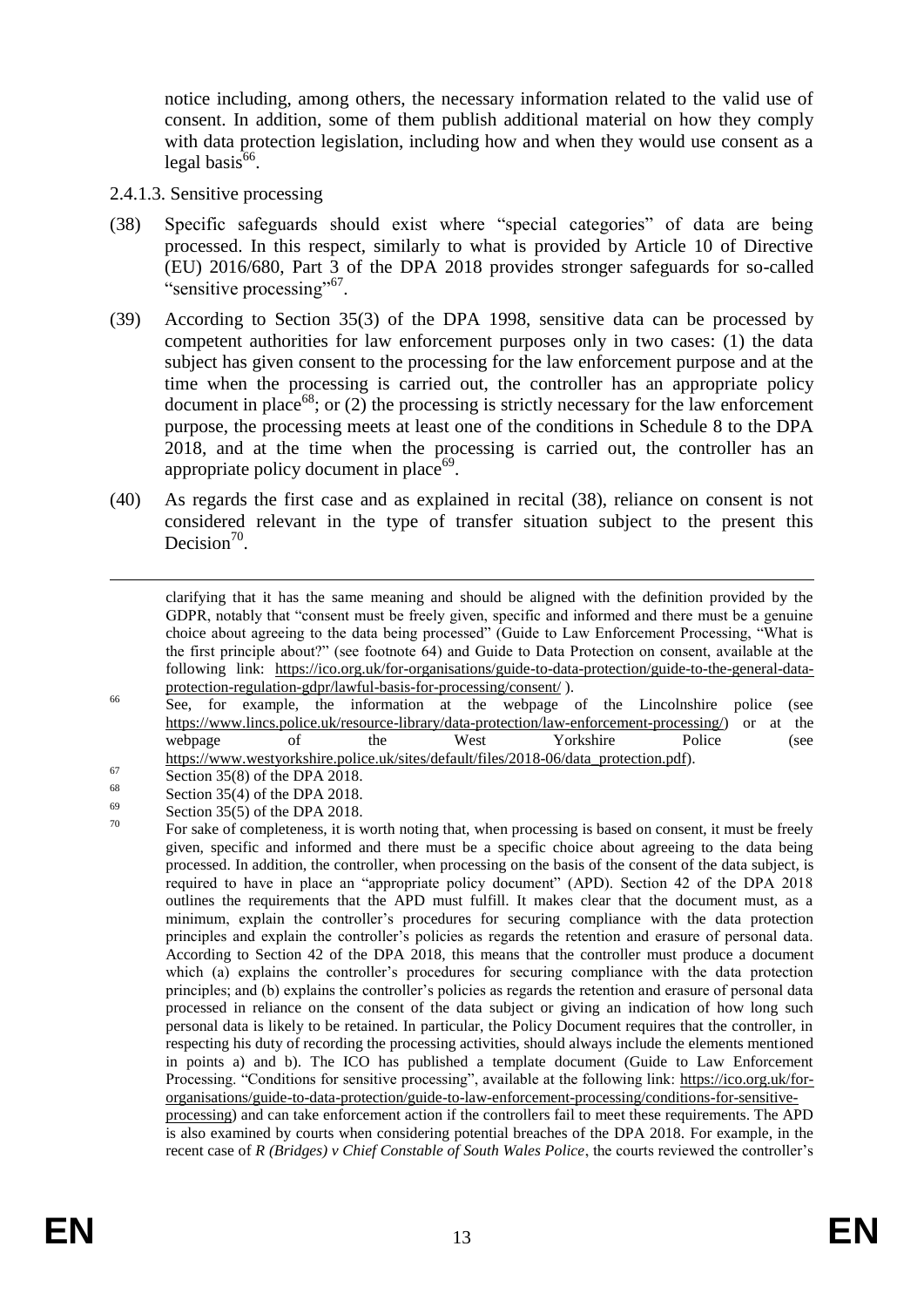- (41) When the processing of sensitive data does not rely on consent, it can be carried out using one of the conditions listed in Schedule 8 to the DPA 2018. These conditions relate to processing necessary for statutory purposes; the administration of justice; the protection of the vital interests of the data subject or of another individual; the safeguarding of children and of individuals at risk; legal claims; judicial acts; preventing fraud; archiving; where personal data is manifestly made public by the data subject. Apart from the case when the data is manifestly made public, all of the conditions provided by Schedule 8 are subject to a "strict necessity" test. As clarified by the ICO, "strictly necessary in this context means that the processing has to relate to a pressing social need, and you cannot reasonably achieve it through less intrusive means"<sup>71</sup>. Moreover, some of the conditions are subject to additional restrictions. For example, to rely on the "statutory purposes" condition and the "safeguarding condition" (Schedule 8, paragraph 1 and paragraph 4) there is an additional substantial public interest test to be fulfilled. Moreover, in relation to the conditions regarding the safeguard of the child (Schedule 8, paragraph 4) the data subject must also be of a specific age and considered at risk. Moreover, the controller can only apply the condition provided in paragraph 4 of Schedule 8 in case of specific circumstances<sup>72</sup>. Similarly, there are restrictions for the "judicial acts" and "preventing fraud" conditions (Schedule 8, paragraphs 7 and 8 respectively). Both are only applicable to specific controllers. In the case of judicial acts, only a court or another judicial authority may use such a condition and, in the case of fraud prevention, only controllers who are anti-fraud organisations are able to rely on this condition.
- (42) Finally, when the processing relies on one of the conditions listed in Schedule 8 and pursuant respectively to Section 42 DPA 2018, an "appropriate policy document" must be in place – explaining the controller's procedures for securing compliance with the data protection principles and the controller's policies as regards the retention and erasure of personal data – and augmented record obligations apply.
- *2.4.2 Purpose limitation*
- (43) Personal data should be processed for a specific purpose and subsequently used only insofar as this is not incompatible with the purpose of processing. This data protection principle is guaranteed by Section 36 of the DPA 2018. This provision, similarly to Article 4(1)(b) of Directive (EU) 2016/680, requires that (a) the law enforcement purpose for which personal data is collected on any occasion must be specified, explicit and legitimate, and (b) personal data so collected must not be processed in a manner that is incompatible with the purpose for which it was collected.

1

APD and found that it was adequate but would have benefitted from further detail. As a result, the South Wales Police reviewed the APD and updated it in line with the new ICO guidance (see footnote [33\)](#page-6-0). Furthermore, pursuant to Section 42(3) of the DPA 2018, the APD should be kept under a regular review by the controller. Finally, as an additional safeguard, pursuant to Section 42(4) of the DPA 2018, the controller is required to keep an augmented record of processing activities, including additional elements when compared to the general obligation that falls on the controller to keep records over the processing activities set out in Section 61 DPA 2018.

 $^{71}$  Guide to Law Enforcement Processing, "Conditions for sensitive processing" (see footnote [70\)](#page-13-0).

The processing is carried out without the consent of the data subject when: (a) consent to the processing cannot be given by the data subject; (b) the controller cannot reasonably be expected to obtain the consent of the data subject to the processing: (c) the processing must be carried out without the consent of the data subject because obtaining the consent of the data subject would prejudice the provision of the protection mentioned in sub-paragraph  $(1)(a)$ .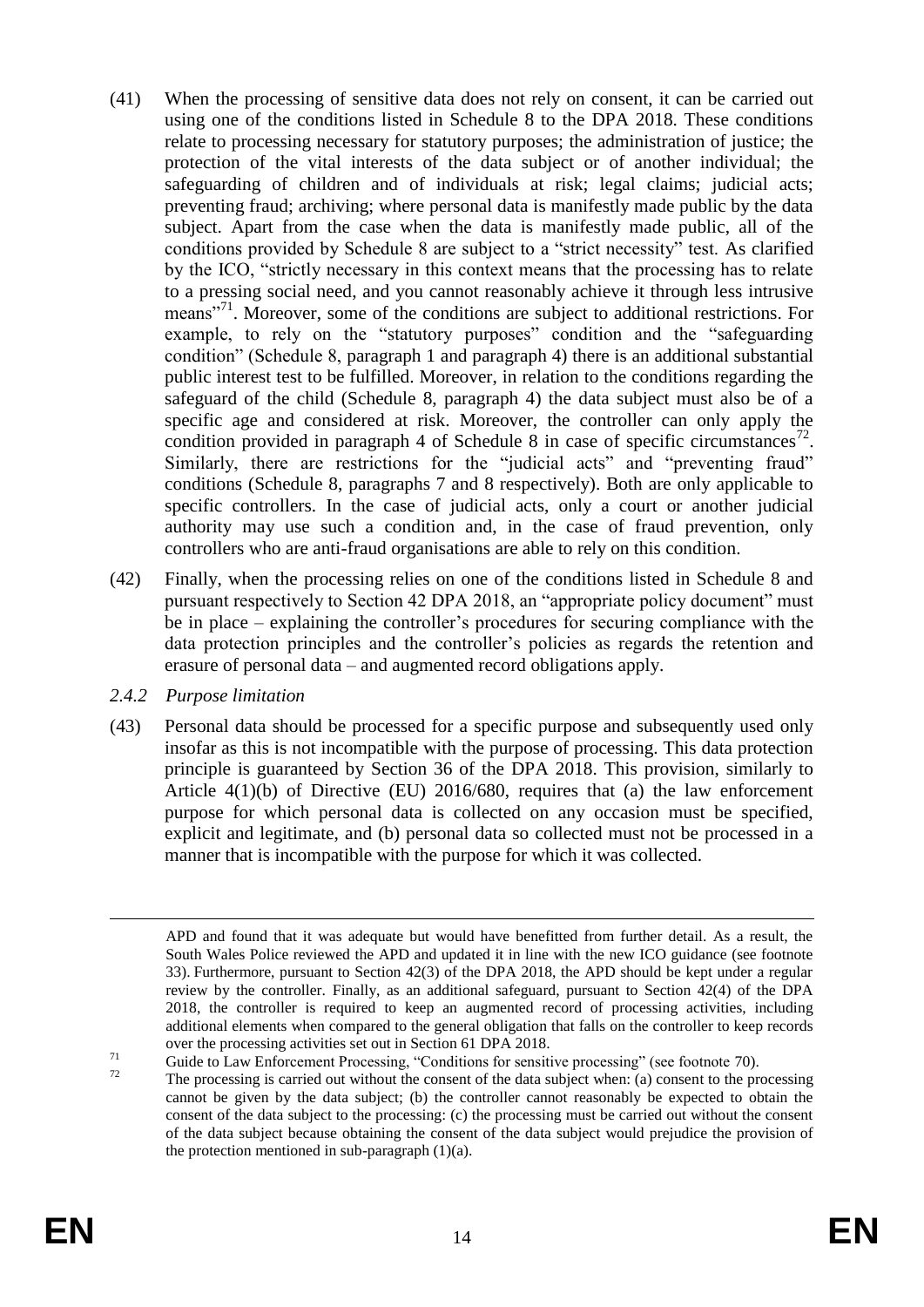- (44) Where competent authorities process data for a law enforcement purpose, this may include archiving, scientific or historical research and statistical purposes<sup>73</sup>. In these cases, the DPA 2018 also clarifies that archiving (or processing for scientific or historical research and statistical purposes) is not permitted where it is carried out with respect to decisions made in relation to a particular data subject or if it is likely to cause him or her substantial damage or distress<sup>74</sup>.
- *2.4.3 Accuracy and data minimisation*
- (45) Data must be accurate and, where necessary, kept up to date. It must also be adequate, relevant and not excessive in relation to the purposes for which it is processed. Similarly to Article  $4(1)(c)$ , (d) and (e)) of Directive (EU) 2016/680, these principles are ensured in Sections 37 and 38 of the DPA 2018. Every reasonable step must be taken to ensure that personal data that is inaccurate<sup>75</sup> is erased or rectified without  $delay^{76}$ , having regard to the law enforcement purpose for which it is processed<sup>77</sup>, and to ensure that personal data which is inaccurate, incomplete or no longer up to date is not transmitted or made available for any of the law enforcement purposes<sup>78</sup>.
- (46) Furthermore, similarly to Article 7 of Directive (EU) 2016/680, the United Kingdom data protection regime specifies that personal data based on facts must, so far as possible, be distinguished from personal data based on personal assessments<sup>79</sup>. Where relevant and as far as possible, a clear distinction must be made between personal data relating to different categories of data subjects, such as suspects, persons convicted of a criminal offence, victims of a criminal offence and witnesses<sup>80</sup>.
- *2.4.4 Storage limitation*
- (47) Pursuant to Article 5 of Directive (EU) 2016/680, data should, in principle, be kept for no longer than is necessary for the purposes for which the personal data is processed. According to Section 39 of the DPA 2018 and similarly to Article 5 of that Directive, it is prohibited to keep personal data processed for any of the law enforcement purposes for longer than is necessary in relation to the purpose for which it is processed. The United Kingdom legal regime requires that appropriate time limits must be established for the periodic review of the need for the continued storage of

<sup>73</sup>  $^{73}$  See Section 41(1) of DPA 2018.

 $7^4$  See Section 41(2) of DPA 2018.

Section 205 of the DPA 2018 defines the term "inaccurate" as "incorrect or misleading" personal data. The United Kingdom authorities have explained it being typical that data related to criminal investigations will often be incomplete, but regardless of that, can be accurate.

 $\frac{76}{27}$  Section 38(1)(b) of the DPA 2018.

According to UK Explanatory Framework for Adequacy Discussion, "this ensures that both the rights of data subjects and the operational needs of law enforcement agencies are recognized. The above point was carefully considered during the drafting stages of the Data Protection Bill, as there may be specific and limited operational reasons why data cannot be rectified. Most likely this will be if the inaccurate personal data in question needs to be preserved in its original form for evidential purposes" (see UK Explanatory Framework for Adequacy Discussions, section F: Law Enforcement, page 21, see footnote [9\)](#page-3-0).

<sup>78</sup> Section 38(4) of the DPA 2018. Moreover, under Section 38(5) of the DPA 2018 the quality of personal data must be verified before it is transmitted or made available, in all transmissions of personal data, the necessary information enabling the recipient to assess the degree of accuracy, completeness and reliability of the data and the extent to which it is up to date must be included, and if, after personal data has been transmitted, it emerges that the data was incorrect or that the transmission was unlawful, the recipient must be notified without delay.

 $^{79}$  Section 38(2) of the DPA 2018.

Section  $38(3)$  of the DPA 2018.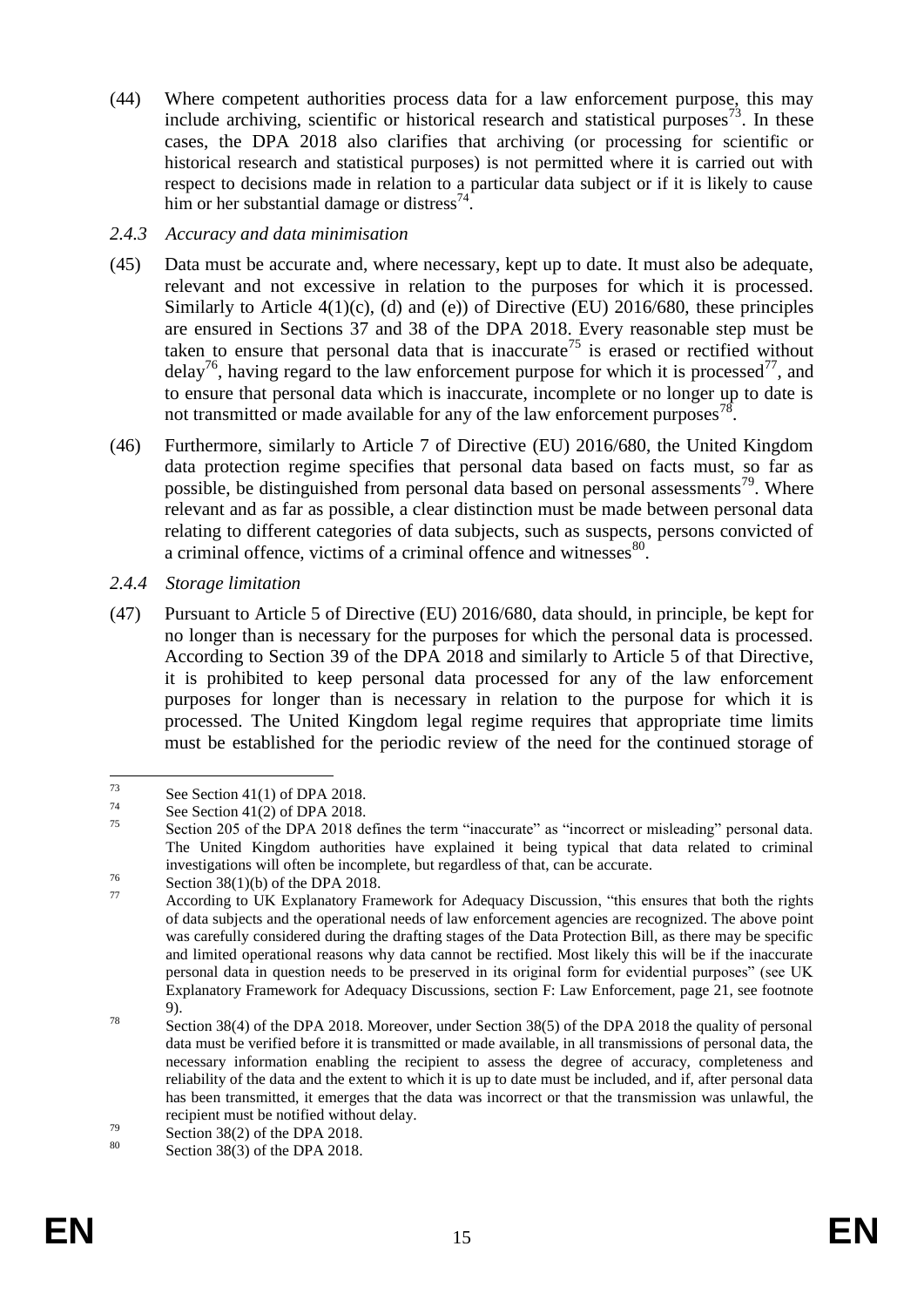personal data for any of the law enforcement purposes. Further rules on practices related to retention of personal data and the applicable time limits have been set out in the relevant legislation and guidance governing the powers and functioning of the police. For example, in England and Wales the College of Policing's MoPI Code of Practice, together with the APP Guidance on the Management of Police Information, provides a framework to ensure a consistent risk based retention, review and disposal process for the management of operational policing information<sup>81</sup>. This framework sets clear expectations across the service as to how information should be created, shared, used and managed within and between individual police forces and other agencies $82$ . The police are expected to comply with the Code of Practice and compliance is verified by Her Majesty's Inspectorate of Constabulary and Fire & Rescue Services<sup>83</sup>.

- (48) The Police Service of Northern Ireland (PSNI) is not required by law to follow the MoPI Code of Practice. However, the MoPI framework adopted in 2011 is supplemented by a PSNI Handbook $84$ , which sets out policies and procedures on the way in which the MoPI Code of Practice is applied in Northern Ireland.
- (49) In Scotland, the Police forces rely on the Record [Retention Standard Operating](https://urldefense.com/v3/__https:/www.scotland.police.uk/spa-media/nhobty5i/record-retention-sop.pdf__;!!DOxrgLBm!TCrr-wG7eCs3Liqm7xU88DgAUj6eUpvIpVJZUmxP6TBQ-c7H-YsGe8VX41pVxQBwtl8EGWI$)  [Procedure](https://urldefense.com/v3/__https:/www.scotland.police.uk/spa-media/nhobty5i/record-retention-sop.pdf__;!!DOxrgLBm!TCrr-wG7eCs3Liqm7xU88DgAUj6eUpvIpVJZUmxP6TBQ-c7H-YsGe8VX41pVxQBwtl8EGWI$) (SOP)<sup>85</sup> which supports the Police Service of Scotland Records [Management Policy](https://urldefense.com/v3/__https:/www.scotland.police.uk/spa-media/2aqecvlj/records-management-policy.pdf?view=Standard__;!!DOxrgLBm!TCrr-wG7eCs3Liqm7xU88DgAUj6eUpvIpVJZUmxP6TBQ-c7H-YsGe8VX41pVxQBwsMxfsbc$)<sup>86</sup>. The SOP sets specific retention rules for the records held by Police Scotland.
- (50) In addition to the overarching requirement to review records which applies across the whole of the United Kingdom, further detail is provided in localised rules. To give a few examples, with respect to England and Wales, the Police and Criminal Evidence Act, as amended by the Protection of Freedom Act 2012 (PoFA), makes provision for the retention of fingerprints and DNA profiles as well as a specific regime for individuals not convicted $^{87}$ . The PoFA also created the position of Commissioner for

<sup>81</sup> This framework ensures consistency in the application of the storage of the personal data acquired. The review period depends on the offences which are divided in 4 groups: 1) certain public protection matters; 2) other sexual violent and serious offences; 3) all other offences; 4) miscellaneous. More details are available at the APP Guidance on the Management of Police Information (see footnote 26).

<sup>&</sup>lt;sup>82</sup> According to the information provided by the United Kingdom authorities, other organisations are free to follow the MoPI Code of Practice principles if they wish, for example, Her Majesty's Revenue and Customs and the National Crime Agency voluntarily adopt many of the MoPI Code of Practice principles to ensure consistency across law enforcement. In general, most organizations will provide their staff with specific policies and guidance for all staff on how to handle personal data as part of their role and tailored to the specific organisation. This would usually include mandatory training as well.

<sup>83</sup> The MoPI Code of Practice was issued using powers provided under the Police Act 1996, which enables the College of Policing to issue codes of practice, relating to the effective functioning of policing. Any code of practice made under the Act must have approval of the Secretary of State and is subject to consultation with the National Crime Agency prior to being laid in Parliament. Section 39A(7) of the Police Act 1996 requires the police to have due regard to Codes issued under the Police Act 1996.

<sup>84</sup> PSNI MoPI Handbook Chapter 1-6.

<sup>85</sup> Record Retention Standard Operating Procedure (SOP), available at the following link: <https://www.scotland.police.uk/spa-media/nhobty5i/record-retention-sop.pdf>

<sup>&</sup>lt;sup>86</sup> For more details on record management, see information related to the National Records of Scotland, available at the following link: [https://www.nrscotland.gov.uk/record-keeping/records-management.](https://www.nrscotland.gov.uk/record-keeping/records-management)

<sup>&</sup>lt;sup>87</sup> The retention periods varies depending on whether or not an individual has been convicted (Sections 63I – 63KI of the PACE 1984). For example in the case of an adult convicted of a recordable offence his or her fingerprints and DNA profile may be retained indefinitely (Section 63I(2) of the PACE 1984), while the retention is limited in time if the convicted person is under 18, the offence is a "minor" recordable offence and the person has not been convicted before (Section 63K of the PACE 1984).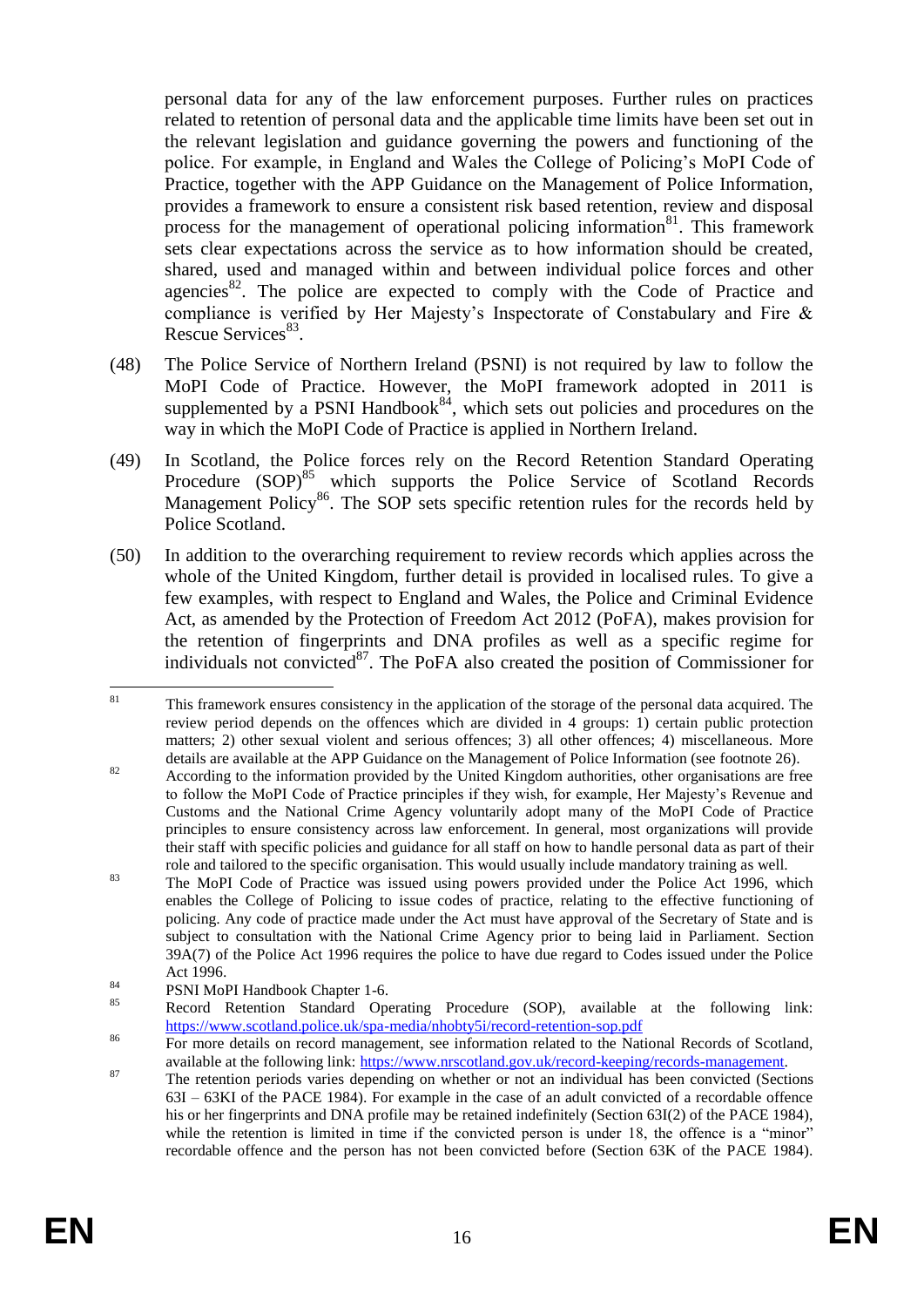the Retention and Use of Biometric Material ("the Biometrics Commissioner")<sup>88</sup>. Specific rules on custody images are set out in the 2017 Custody Image Review $^{89}$ . Concerning Scotland, the Criminal Procedure (Scotland) Act 1995 provides the rules for the obtaining and retention of fingerprint and biological samples<sup>90</sup>. As in the case of England and Wales, the legislation regulates the retention of biometric data in different cases $91$ .

*2.4.5. Data security*

<u>.</u>

- (51) Personal data must be processed in a manner that ensures their security, including protection against unauthorized or unlawful processing and against accidental loss, destruction or damage. To that end, public authorities are to take appropriate technical or organisational measures to protect personal data from possible threats. These measures must be assessed taking into consideration the state of the art and related costs.
- (52) These principles are reflected in Section 40 of the DPA 2018 according to which, similarly to Article 4(1)(f) of Directive (EU) 2016/680, personal data processed for any of the law enforcement purposes must be processed in a manner that ensures appropriate security of the personal data, using appropriate technical or organisational measures. This includes protecting the data against unauthorised or unlawful processing and against accidental loss, destruction or damage<sup>92</sup>. Section 66 of the DPA

Retention in the case of a person arrested or charged but not convicted is limited in time to three years (Section 63F of the PACE 1984). Extension of this retention period has to be approved by judicial authority (Section 63F(7) of the PACE 1984). In case of people arrested or charged but not convicted for minor offence, it is not possible to retain (Section 63D and Section 63H of the PACE 1984).

<sup>88</sup> Section 20 of the PoFA 2012 creates the position of the Biometrics Commissioner. Among others functions, the Biometrics Commissioner decides whether or not the police may retain DNA profile records and fingerprints obtained from individuals arrested but not charged with a qualifying offence (Section 63G of the PACE 1984). Moreover, the Biometrics Commissioner has a general responsibility to keep the retention and use of DNA and fingerprints, and retention on national security grounds, under review (Section 20(2) of the POFA 2012). The Biometric Commissioner is appointed under the Code for Public Appointments (the Code is available at the following link: [Governance Code for Public](https://www.gov.uk/government/publications/governance-code-for-public-appointments)  Appointments - [GOV.UK \(www.gov.uk\)\)](https://www.gov.uk/government/publications/governance-code-for-public-appointments) and his terms of appointment make it clear that he may only be removed from office by the Home Secretary under a narrowly defined set of circumstances; these include a failure to carry out his duties for a period of three months, conviction for a criminal offence or a failure to comply with the terms of his appointment.

<sup>89</sup> Review of the Use and Retention of Custody Images, available at the following link: <https://www.gov.uk/government/publications/custody-images-review-of-their-use-and-retention>

- 90 Sections 18 and following of Criminal Procedure (Scotland) Act 1995.
- The retention periods vary according to whether the person has been convicted (Section  $18(3)$  of the Criminal Procedure (Scotland) Act 1995) or whether he or she is underage. In this latter case, the retention period is 3 years from the conviction in the children's hearing (Section 18E(8) of the Criminal Procedure (Scotland) Act 1995). Data of people arrested but not convicted cannot be retained (Section 18(3) of the Criminal Procedure (Scotland) Act 1995) except in specific cases and depending on the gravity of the crime (Sections 18A of the Criminal Procedure (Scotland) Act 1995). The Scottish Biometrics Commissioner Act 2020 (see [https://www.legislation.gov.uk/asp/2020/8/contents\)](https://www.legislation.gov.uk/asp/2020/8/contents) creates the position of the Scottish Biometrics Commissioner who must prepare and revise codes of practice (approved by the Scottish Parliament) concerning the acquisition, retention, use and destruction of biometric data for criminal justice and police purposes (Section 7 of the Scottish Biometrics Commissioner Act 2020).
- <sup>92</sup> In accordance with the Explanatory Notes to the DPA 2018 (see footnote [45\)](#page-9-0), the controller must, in particular: design and organise their security to fit the nature of the personal data they hold and the harm that may result from a security breach; be clear about who in their organisation is responsible for ensuring information security; make sure they have the right physical and technical security, backed up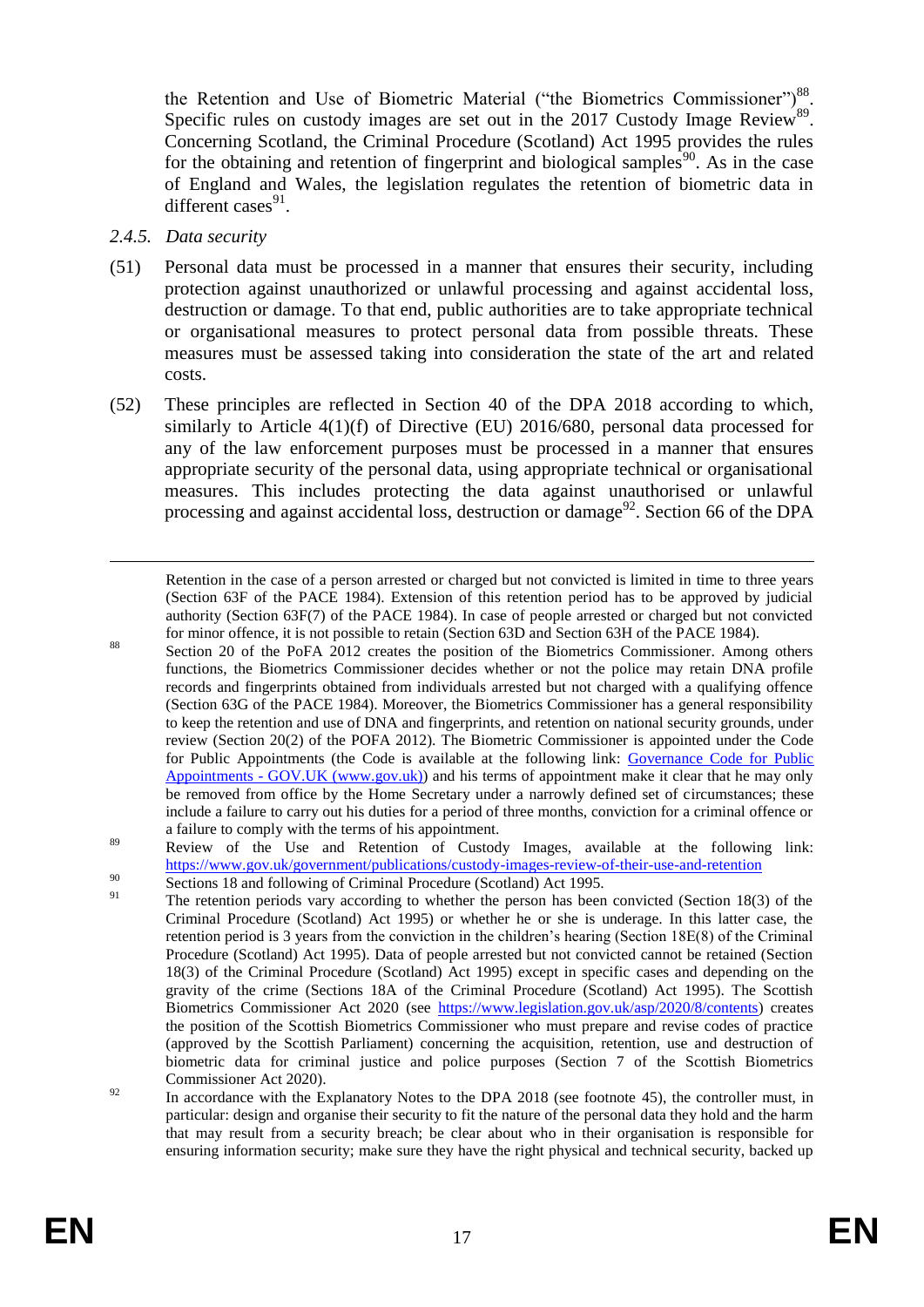2018 further specifies that each controller and each processor must implement appropriate technical and organisational measures to ensure a level of security appropriate to the risks arising from the processing of personal data. According to the explanatory notes, the controller must evaluate the risks and implement appropriate security measures based on this evaluation, for example, encryption or specific levels of security clearance for staff processing the data<sup>93</sup>. The evaluation must also take into account, for example, the nature of the data processed and any other relevant factors or circumstances that might affect the security of the processing.

- (53) The regime governing compliance with the data security principles is very similar to one established by Articles 29 to 31 of Directive (EU) 2016/680. In particular, in case of a personal data breach in relation to personal data for which the controller is responsible, according to Section 67(1) of the DPA 2018, the controller must, without undue delay, and where feasible, within 72 hours after becoming aware of the breach, notify the personal data breach to the Information Commissioner<sup>94</sup>. The obligation to notify does not apply when the personal data breach is unlikely to result in a risk to the rights and freedoms of individuals<sup>95</sup>. The controller must document the facts relating to any personal data breach, its effects and remedial action taken in a way that enables the Information Commissioner to verify compliance with the  $DPA<sup>96</sup>$ . If a processor becomes aware of a security breach, it must notify the controller without undue  $delay^{97}$ .
- (54) Under Section 68(1) of the DPA 2018, if a personal data breach is likely to pose a high risk to the rights and freedoms of individuals, the controller must inform the data subject of the breach without undue delay<sup>98</sup>. The notice must include the same information as the notification to the Information Commissioner described in recital (53). This obligation does not apply if the controller has implemented appropriate technical and organisational protection measures, which were applied to the personal data affected by the breach. It also does not apply if the controller has taken subsequent measures, which ensure that the high risk to the rights and freedoms of data subjects is no longer likely to materialise. Finally, the controller is not required to notify the data subject if doing so would involve a disproportionate effort<sup>99</sup>. In that case, the information must be made available to the data subject in another equally

1

by robust policies and procedures and reliable, well-trained staff; and be ready to respond to any breach of security swiftly and effectively.

 $\frac{93}{24}$  Paragraph 221 of the Explanatory Notes to the DPA 2018 (see footnote [45\)](#page-9-0).

Section 67(4) of the DPA 2018 provides that the notification must include a description of the nature of the personal data breach (including, where possible, the categories and approximate number of data subjects concerned and the categories and approximate number of personal data records concerned), the name and contact details of a contact point, a description of the likely consequences of the personal data breach, and a description of the measures taken or proposed to be taken by the controller to address the personal data breach (including, where appropriate, measures to mitigate its possible adverse effects).

<sup>95</sup> Section 67(2) of the DPA 2018.

 $^{96}$  Section 67(6) of the DPA 2018.

<sup>97</sup> Section 67(9) of the DPA 2018.

Under Section  $68(7)$  of the DPA 2018 the controller may restrict, wholly or partly, the provision of information to the data subject to the extent that and for so long as the restriction is, having regard to the fundamental rights and legitimate interests of the data subject, a necessary and proportionate measure to (a) avoid obstructing an official or legal inquiry, investigation or procedure; (b) avoid prejudicing the prevention, detection, investigation or prosecution of criminal offences or the execution of criminal penalties; (c) protect public security; (d) protect national security; (e) protect the rights and freedoms of others.

 $^{99}$  Section 68(3) of the DPA 2018.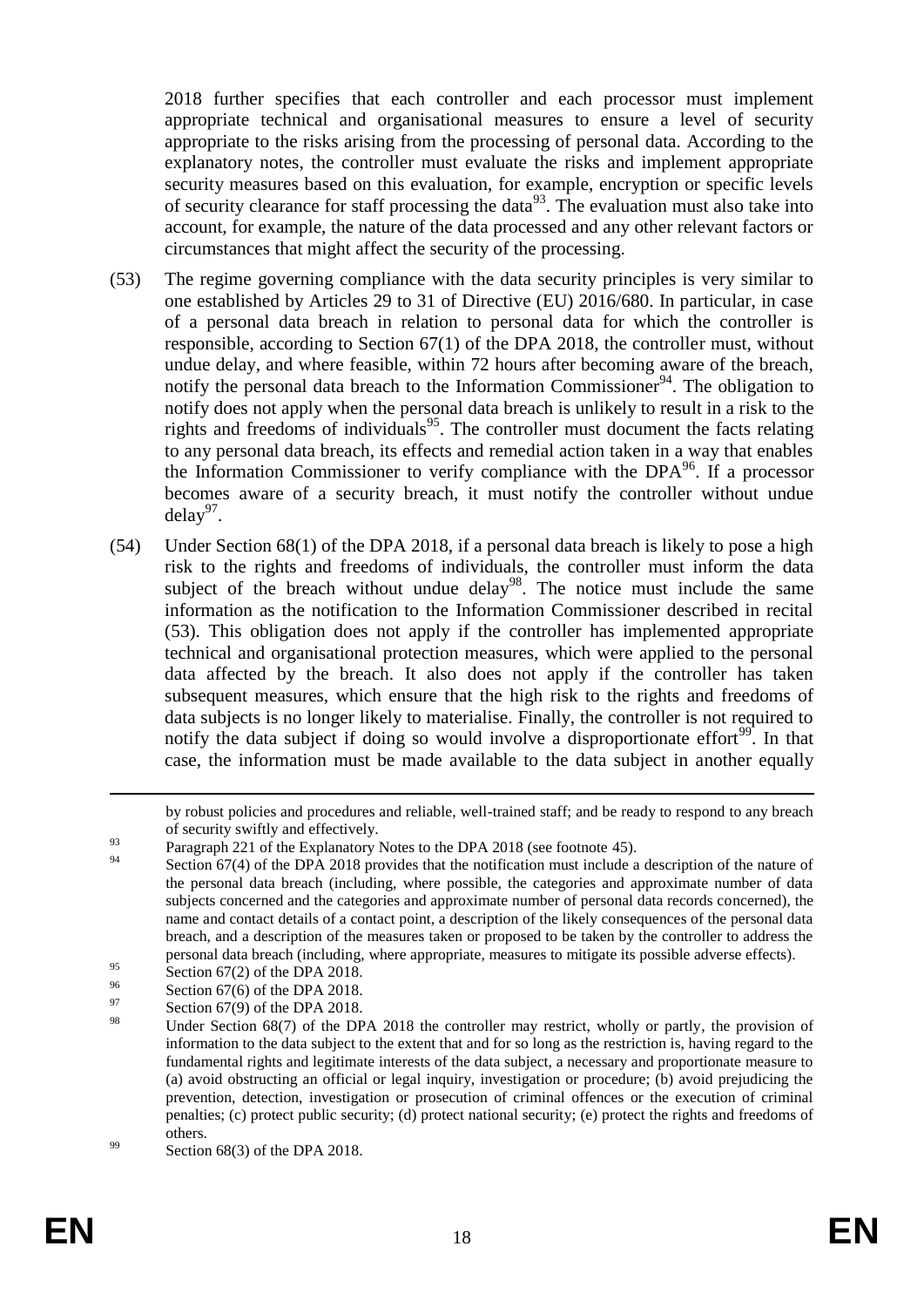effective way, for example, by means of a public communication<sup>100</sup>. If the controller has not informed the data subject of the breach, the Information Commissioner, having been notified pursuant to Section 67 of the DPA and after considering the likelihood of the breach resulting in a high risk, can require the controller to notify the data subject of the breach $101$ .

#### *2.4.6. Transparency*

- (55) Data subjects must be informed of the main features of the processing of their personal data. This data protection principle is reflected in Section 44 of the DPA 2018 which, similarly to Article 13 of Directive (EU) 2016/680, provides that the controller has a general duty to make available to data subjects information on the processing of their personal data (whether by making the information generally available to the public or in any other way)<sup>102</sup>. The information required to be made available includes (a) the identity and the contact details of the controller; (b) where applicable, the contact details of the data protection officer; (c) the purposes for which the controller processes personal data; (d) the existence of the rights of data subjects to request from the controller access to personal data, rectification of personal data, and erasure of personal data or the restriction of its processing; and (e) the existence of the right to lodge a complaint with the Information Commissioner and the contact details of the  $Commissioner<sup>103</sup>$ .
- (56) The controller must also, in specific cases for the purpose of enabling the exercise of a data subject's rights under the DPA 2018 (for example when the personal data being processed was collected without the knowledge of the data subject), give the data subject information about (a) the legal basis for the processing; (b) information about the period for which the personal data will be stored or, where that is not possible, about the criteria used to determine that period; (c) where applicable, information about the categories of recipients of the personal data (including recipients in third countries or international organisations); (d) such further information as is necessary to enable the exercise of the data subject's rights under Part 3 of the DPA  $2018^{104}$ .
- *2.4.7. Individual rights*
- (57) Data subjects must be granted a number of enforceable rights. Chapter 3 of Part 3 of the DPA 2018 provides individuals with rights of access, rectification and erasure and

 $100$  $\frac{100}{101}$  Section 68(5) of the DPA 2018.

<sup>&</sup>lt;sup>101</sup> Section 68(6) of the DPA 2018, subject to the limitation provided for in section 68(8) of the DPA 2018.

The Guide to Law Enforcement Processing gives the following example: "You have a generic privacy notice on your website which covers basic information about the organisation, the purpose you process personal data for, a data subject's rights and their right to complain to the Information Commissioner. You have received intelligence that an individual was present when a crime took place. On first interviewing this individual, you need to provide the generic information, as well as the further supporting information, to enable their rights to be exercised. You can only restrict the fair processing information you are providing if it will adversely affect the investigation you are undertaking" (Guide to Law Enforcement Processing, "What information should we supply to an individual?", available at the following link: [https://ico.org.uk/for-organisations/guide-to-data-protection/guide-to-law](https://ico.org.uk/for-organisations/guide-to-data-protection/guide-to-law-enforcement-processing/individual-rights/the-right-to-be-informed/#ib3)[enforcement-processing/individual-rights/the-right-to-be-informed/#ib3\)](https://ico.org.uk/for-organisations/guide-to-data-protection/guide-to-law-enforcement-processing/individual-rights/the-right-to-be-informed/#ib3).

<sup>&</sup>lt;sup>103</sup> The Guide to Law Enforcement Processing states that the information supplied about the processing of personal data must be concise, intelligible and easily accessible; written in clear and plain language, adapting this to the needs of vulnerable persons, such as children; and free of charge (Guide to Law Enforcement Processing, "How should we provide this information?", available at the following link: [https://ico.org.uk/for-organisations/guide-to-data-protection/guide-to-law-enforcement](https://ico.org.uk/for-organisations/guide-to-data-protection/guide-to-law-enforcement-processing/individual-rights/the-right-to-be-informed/#ib1)[processing/individual-rights/the-right-to-be-informed/#ib1\)](https://ico.org.uk/for-organisations/guide-to-data-protection/guide-to-law-enforcement-processing/individual-rights/the-right-to-be-informed/#ib1).

 $104$  Section  $44(2^\circ)$  of the DPA 2018.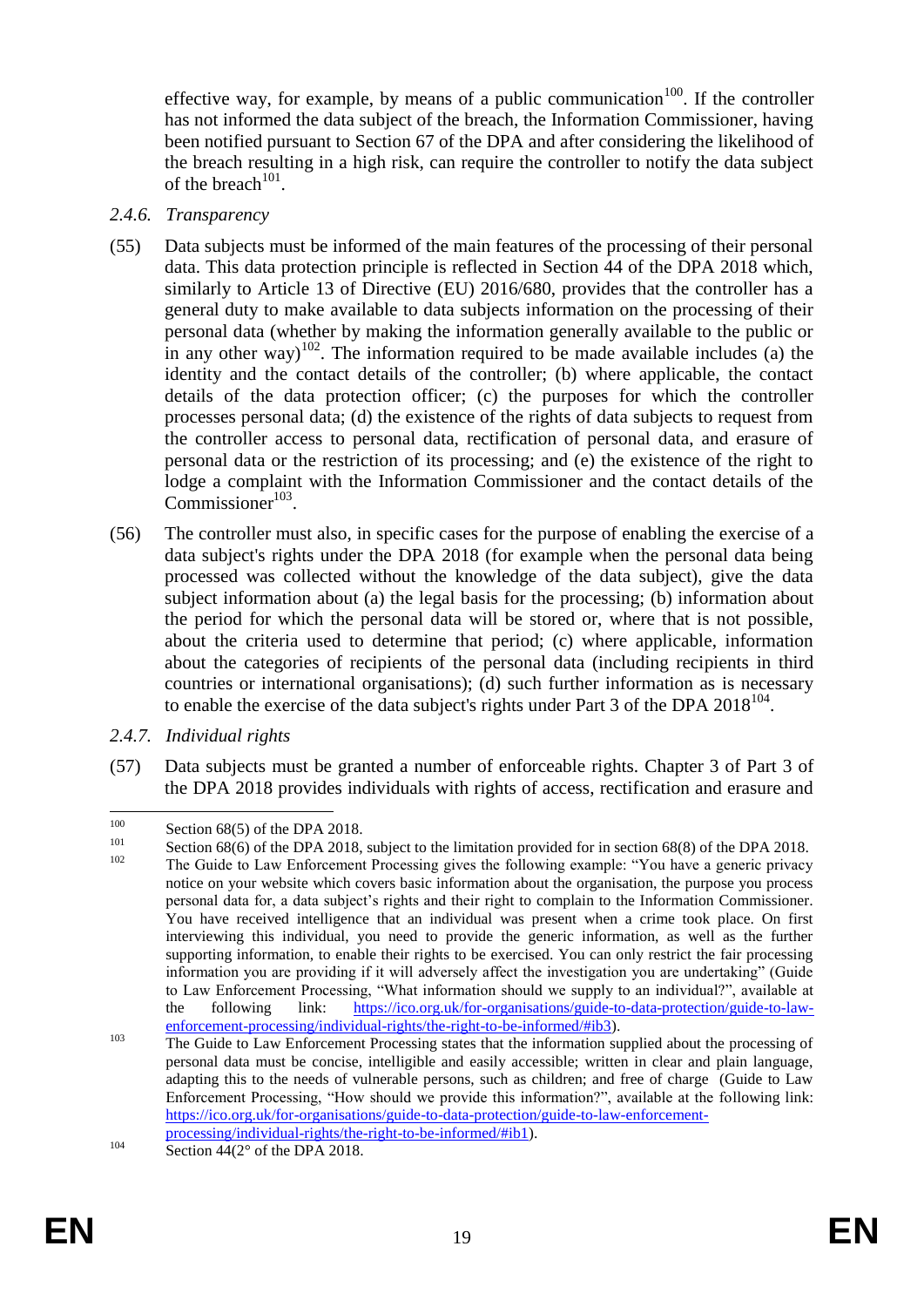restriction<sup>105</sup>, which are comparable to those provided under Chapter 3 of Directive (EU) 2016/680.

- (58) The right of access is set out in Section 45 of the DPA 2018. First, an individual is entitled to obtain a confirmation from the controller whether his/her personal data is being processed or not<sup>106</sup>. Second, where the personal data is processed, the data subject has a right to access that data and receive the following information about the processing: (a) the purposes and legal bases of the processing; (b) the categories of data concerned; (c) the recipient to whom the data has been disclosed; (d) the period for which the personal data is to be stored; (e) the existence of the data subject's right to rectification and erasure of personal data; (f) the right to lodge a complaint; and (g) any information about the origin of the personal data concerned<sup>107</sup>.
- (59) Pursuant to Section 46 of the DPA 2018, the data subject has a right to require the controller to rectify inaccurate personal data relating to him or her. The controller must rectify (or where the data is inaccurate because it is incomplete, complete) the data without undue delay. If the personal data must be maintained for the purposes of evidence, the controller must (instead of rectifying the personal data) restrict its processing  $108$ .
- (60) Section 47 of the DPA 2018 provides individuals with a right to erasure and restriction of processing. The controller must<sup>109</sup> erase personal data without undue delay where the processing of the personal data would infringe any of the data protection principles, the legal grounds of the processing, or the safeguards related to archiving and sensitive processing. The controller must also erase the data if they have a legal obligation to do so. If the personal data must be maintained for the purposes of evidence, the controller must (instead of erasing the personal data) restrict its processing<sup>110</sup>. The controller must restrict the processing of personal data if a data subject contests the accuracy of personal data, but it is not possible to ascertain whether it is accurate or not<sup>111</sup>.
- (61) Where a data subject requests the rectification or erasure of personal data or the restriction of its processing, the controller must inform the data subject in writing whether the request has been granted, and if it has been refused, inform the data subject of the reasons for the refusal and the available redress avenues (data subject's right to make a request to the Information Commissioner to investigate whether the restriction has been applied lawfully, right to lodge a complaint with the Information Commissioner, and right to apply for a compliance order to a court) $^{112}$ .
- (62) Where the controller rectifies personal data received from another competent authority, it must notify the other authority<sup>113</sup>. Where the controller rectifies, erases or

<sup>105</sup> <sup>105</sup> For a detailed analysis of the subjects' rights see: Guide to Law Enforcement Processing on individual rights, available at the following link: [https://ico.org.uk/for-organisations/guide-to-data](https://ico.org.uk/for-organisations/guide-to-data-protection/guide-to-law-enforcement-processing/individual-rights/)[protection/guide-to-law-enforcement-processing/individual-rights/](https://ico.org.uk/for-organisations/guide-to-data-protection/guide-to-law-enforcement-processing/individual-rights/)

 $\frac{106}{2}$  Section 45(1) of the DPA 2018.

 $^{107}$  Section 45(2) of the DPA 2018.

 $^{108}$  Section 46(4) of the DPA 2018.

A data subject may request the controller to erase personal data or to restrict its processing (but the duties of the controller to erase the data or restrict its processing apply whether or not such a request is made).

<sup>110</sup> Sections 46(4) and 47(2) of the DPA 2018.

<sup>&</sup>lt;sup>111</sup> Section 47(3) of the DPA 2018.<br>Section 48(1) of the DPA 2018.

 $\frac{112}{113}$  Section 48(1) of the DPA 2018.

Section  $48(7)$  of the DPA 2018.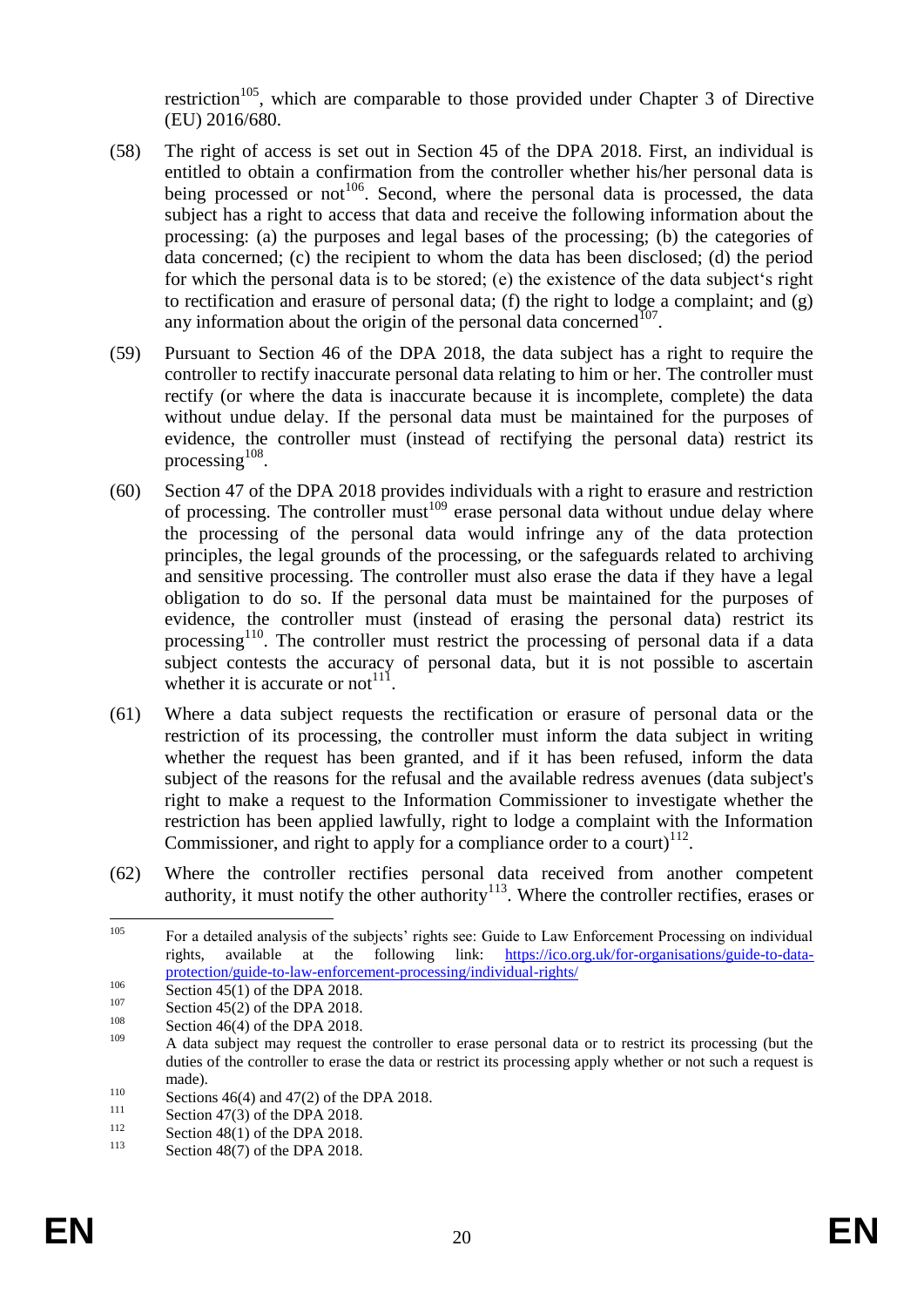restricts the processing of personal data which has been disclosed by the controller, the controller must notify the recipients, and the recipients must similarly rectify, erase or restrict the processing of the personal data (insofar as they retain responsibility for  $\mathrm{it})^{114}$ .

- (63) Moreover, the data subject has the right to be informed without undue delay by the controller about a personal data breach when this is likely to result in a high risk to the rights and freedoms of individuals $^{115}$ .
- (64) In relation to all those rights of the data subject and similarly to what is provided under Article 12 of Directive (EU) 2016/680, the controller has an obligation to ensure that any information to the data subject is provided in a concise, intelligible and easily accessible form<sup>116</sup> and, where possible, it should be provided in the same form as the request<sup>117</sup>. The controller must comply with a request of the data subject without undue delay or in any case before, in principle, the end of a period of one month from the request<sup>118</sup>. Where the controller has reasonable doubts about the identity of an individual, they may request additional information and delay dealing with the request until the identity is ascertained. The controller can require a reasonable fee or refuse to act when it deems the request to be manifestly unfounded.<sup>119</sup>. The ICO has provided guidance on when a request is considered to be manifestly unfounded or excessive and when a fee can be requested $^{120}$ .
- (65) Moreover, under Section 53(4) of the DPA 2018, the Secretary of State can by regulations specify the maximum amount of a fee.
- 2.4.7.1. Restrictions of the rights of the data subject and transparency obligations
- (66) A competent authority can, under certain circumstances, restrict certain rights of the data subject: the right to access<sup>121</sup>, to be informed<sup>122</sup>, to know about a personal data breach<sup>123</sup>, and to be informed about the reason of the refusal of a request of rectification or erasure<sup>124</sup>. Similarly to the regime contained in Chapter III of Directive (EU) 2016/680, the competent authority can only apply the restriction where it is, having regard to the fundamental rights and legitimate interests of the data subject, necessary and proportionate to: (a) avoid obstructing an official or legal inquiry, investigation or procedure; (b) avoid prejudicing the prevention, detection,

<sup>114</sup>  $\frac{114}{115}$  Section 48(9) of the DPA 2018.

 $\frac{115}{116}$  Section 68 of the DPA 2018.

 $\frac{116}{117}$  Section 52(1) of the DPA 2018.

 $\frac{117}{118}$  Section 52(3) of the DPA 2018.

Section 54 of the DPA 2018 defines the meaning of "applicable time period" which means the period of 1 month, or such longer period as may be specified in regulations, beginning with the relevant time (when the controller receives the request in question; when the controller receives the information (if any) requested in connection with a request under Section 52(4) of the DPA; or when the fee (if any) charged in connection with the request under Section 53 of the DPA is paid.

 $\frac{119}{120}$  Section 53(1) of the DPA 2018.

According to the ICO guidance, a controller may decide to charge a data subject if his/her request is manifestly unfounded or excessive, but still it chooses to respond to it. The fee must be reasonable and able to justify the cost. Guide to Law Enforcement Processing "Manifestly unfounded and excessive requests", available at the following link: [https://ico.org.uk/for-organisations/guide-to-data](https://ico.org.uk/for-organisations/guide-to-data-protection/guide-to-law-enforcement-processing/individual-rights/manifestly-unfounded-and-excessive-requests/)[protection/guide-to-law-enforcement-processing/individual-rights/manifestly-unfounded-and-excessive](https://ico.org.uk/for-organisations/guide-to-data-protection/guide-to-law-enforcement-processing/individual-rights/manifestly-unfounded-and-excessive-requests/)[requests/](https://ico.org.uk/for-organisations/guide-to-data-protection/guide-to-law-enforcement-processing/individual-rights/manifestly-unfounded-and-excessive-requests/)

<sup>&</sup>lt;sup>121</sup> Section 45(4) of the DPA 2018.<br><sup>122</sup> Section 44(4) of the DPA 2018.

<sup>&</sup>lt;sup>122</sup> Section 44(4) of the DPA 2018.<br>Section 68(7) of the DPA2, 018

<sup>&</sup>lt;sup>123</sup> Section 68(7) of the DPA2 018.

Section  $48(3)$  of the DPA 2018.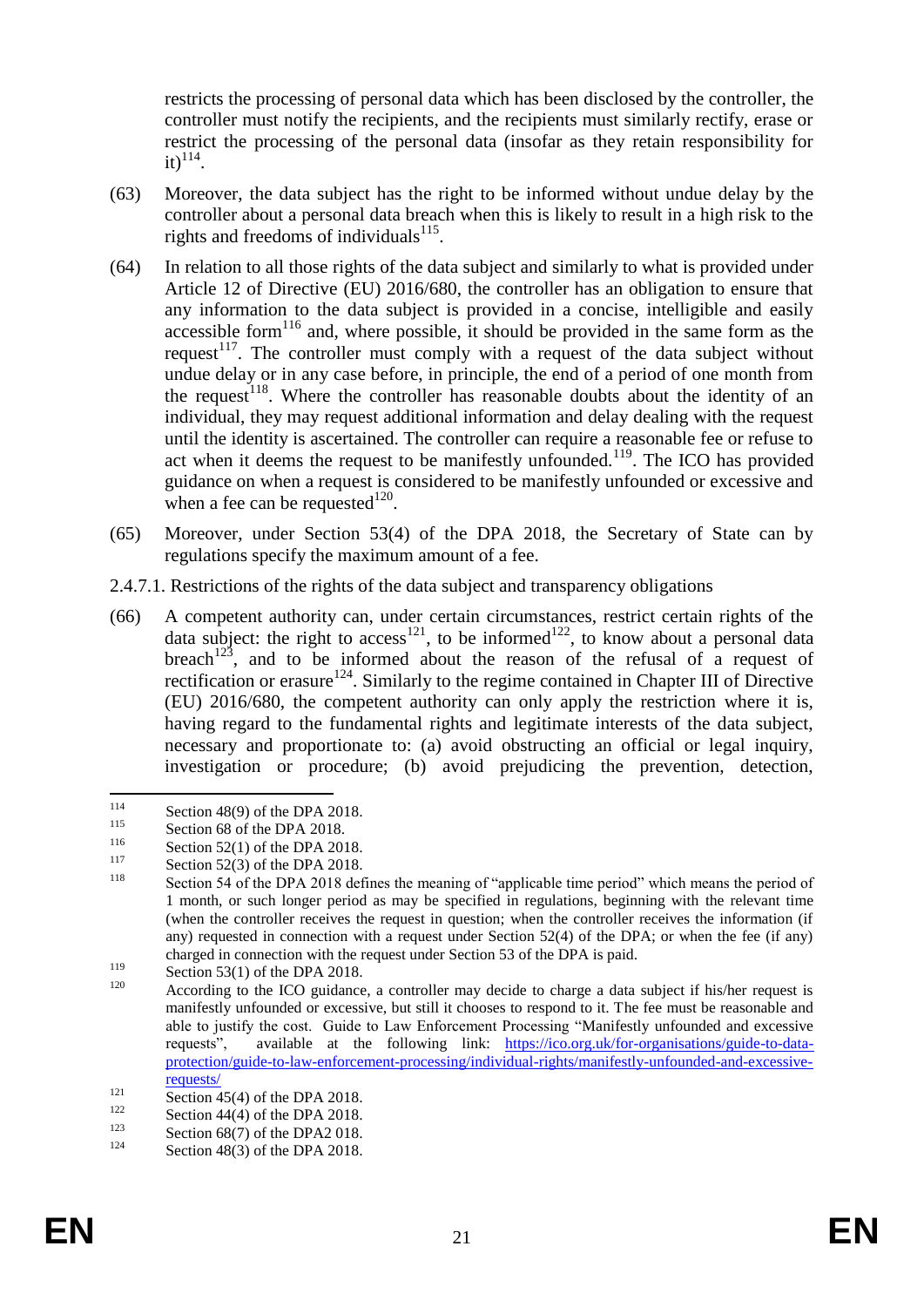investigation or prosecution of criminal offences or the execution of criminal penalties; (c) protect public security; (d) protect national security; (e) protect the rights and freedoms of others.

- (67) The ICO has provided guidance on the application of those restrictions. According to this guidance, controllers must carry out a case-by-case analysis to balance the rights of the individual against the harm disclosure would cause. In particular, they need to justify any restriction applied as necessary and proportionate and may only limit what is provided if it would prejudice the aforementioned purposes $^{125}$ .
- (68) There are also a number of other pieces of guidance issued by competent authorities that provide detailed information on all aspects of the data protection legislation, including on the application of the restrictions of data subjects' rights<sup>126</sup>. For example, in relation to Section 45(4), the Data Protection Manual of the National Police Chief's Counsel states: "It is important to note that the restrictions can only be applied as far as is necessary and can only be applied as long as is necessary. Consequently a blanket application of the restriction to all of an applicant's personal data or permanent application of the restriction are not permitted. On the latter point, it is often the case that personal data collected without the knowledge of the data subject who is a suspect in an investigation needs to be initially protected from disclosure to them, to avoid prejudicing the investigation while the investigation is proceeding, but at a later date there would be no harm in disclosure if the personal data had been disclosed to the individual during interview. Police forces must adopt processes that ensure the application of these restrictions is only to the extent required and is only for the necessary duration<sup> $n^{127}$ </sup>. This guidance also provide examples of when each of the restrictions is likely to be engaged<sup>128</sup>.
- (69) Moreover, in relation to the possibility to restrict any of the above-mentioned rights for the protection of "national security", a controller may apply for a certificate signed by a cabinet Minister or the Attorney General (or the Advocate General for Scotland) certifying that a restriction of such rights is a necessary and proportionate measure for the protection of national security<sup>129</sup>. The United Kingdom government has issued guidance on national security certificates under the DPA 2018 that notably highlight that any limitation to data subjects' rights for safeguarding national security must be

<sup>125</sup> See, for example, the Guide to Law Enforcement Processing on the right of access, available at the following link[:https://ico.org.uk/for-organisations/guide-to-data-protection/guide-to-law-enforcement](https://ico.org.uk/for-organisations/guide-to-data-protection/guide-to-law-enforcement-processing/individual-rights/the-right-of-access/#ib8)[processing/individual-rights/the-right-of-access/#ib8](https://ico.org.uk/for-organisations/guide-to-data-protection/guide-to-law-enforcement-processing/individual-rights/the-right-of-access/#ib8)

<sup>126</sup> See, for example, the Data Protection Manual for Police Data Protection Professional issued by the National Police Chief Counsel (see footnote [27\)](#page-6-1) or the guidance provided by the Serious Fraud Office, available at the following link: [https://www.sfo.gov.uk/publications/guidance-policy-and-protocols/sfo](https://www.sfo.gov.uk/publications/guidance-policy-and-protocols/sfo-operational-handbook/data-protection/)[operational-handbook/data-protection/](https://www.sfo.gov.uk/publications/guidance-policy-and-protocols/sfo-operational-handbook/data-protection/) 

 $\frac{127}{\text{Data protection Manual of the National Police Chief Council, page 140 (see footnote 27).}$  $\frac{127}{\text{Data protection Manual of the National Police Chief Council, page 140 (see footnote 27).}$  $\frac{127}{\text{Data protection Manual of the National Police Chief Council, page 140 (see footnote 27).}$ 

The Data protection Manual of the National Police Chief Counsel provides that, "avoid obstructing an official or legal inquiry, investigation or procedure" is likely to be relevant to personal data processed for inquests, family court proceedings, non-criminal internal discipline enquiries, and inquiries such as the Independent Inquiry into Child Sexual Abuse; while "protect the rights and freedoms of others" is relevant to personal data that would also relate to other individuals as well as the applicant"(Data protection Manual of the National Police Chief Counsel, page 140, see footnote [27\)](#page-6-1). <sup>129</sup> Section 79 of the DPA 2018.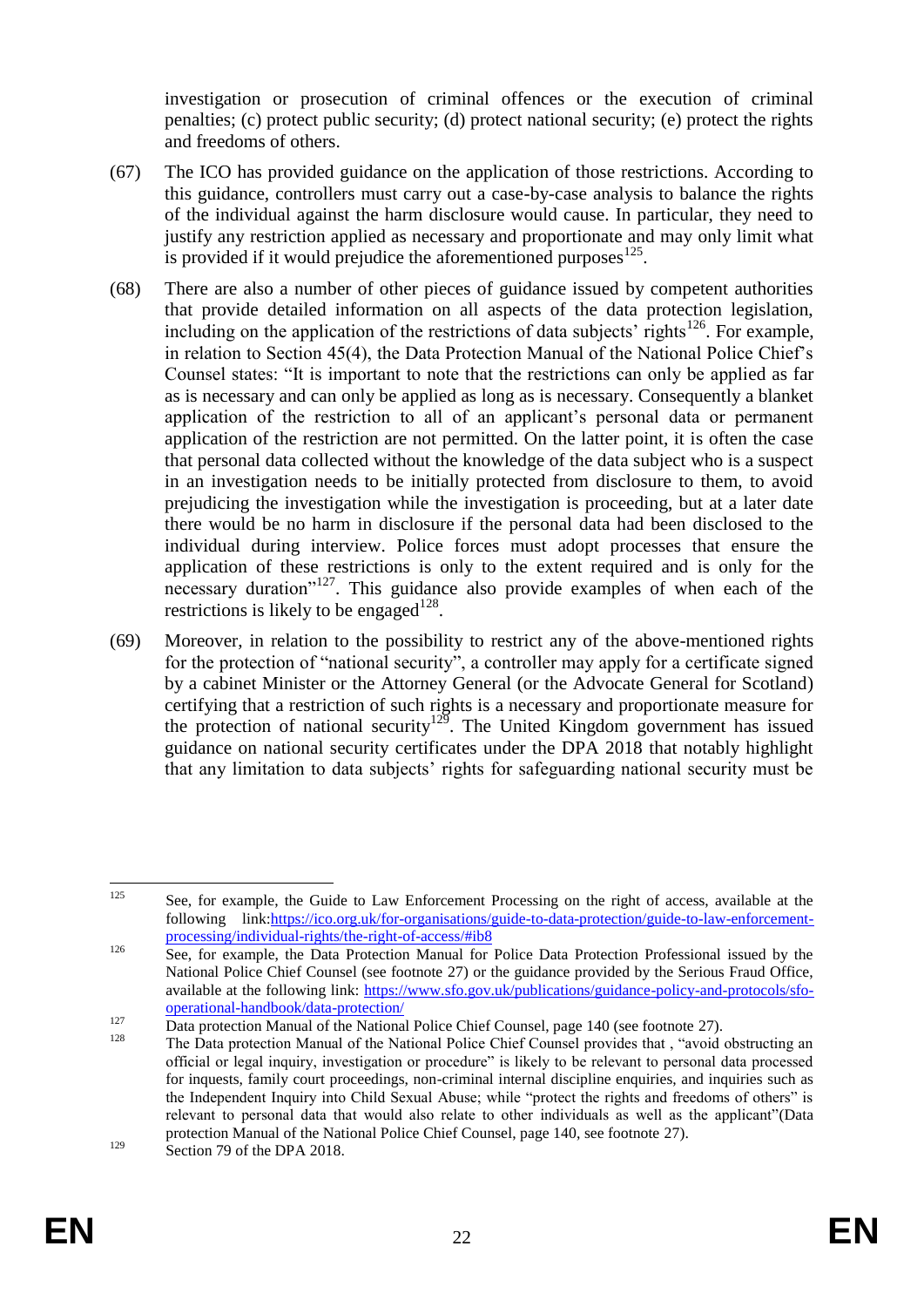proportionate and necessary<sup>130</sup> (for more details on the national security certificates see recitals (131) to (134)).

- (70) Moreover, where a restriction to a data subject's right applies, the competent authority must inform the data subject without undue delay that their rights have been restricted, of the reasons for the restriction, and of the available redress avenues, unless providing that information would undermine the reason for applying the restriction<sup>131</sup>. As a further safeguard against the misuse of restrictions, the controller must record the reasons for restricting information and make the record available to the Information Commissioner if requested $^{132}$ .
- (71) If the controller refuses to provide additional transparency information, or access, or refuses a request for rectification, erasure or restriction of processing, the individual can request the Information Commissioner to investigate whether the controller has used the restriction lawfully<sup>133</sup>. The concerned individual can also make a complaint to the Information Commissioner or apply to a court to order the controller to comply with the request $^{134}$ .
- 2.4.7.2. Automated decision making
- (72) Sections 49 and 50 of the DPA 2018 cover respectively the rights related to automated decision-making and the safeguards to be applied<sup>135</sup>. Similarly to Article 11 of Directive (EU) 2016/680, the controller can only take a significant decision based solely on automated processing of personal data if it is required or authorised by  $law<sup>136</sup>$ . A decision is significant, if it would produce an adverse legal effect concerning the data subject or significantly affect the data subject<sup>137</sup>.
- (73) Where the controller is required or authorized by law to make a significant decision, Section 50 of the DPA 2018 sets out the safeguards that will apply to such a decision (which is defined as a "qualifying significant decision"). The controller must, as soon as reasonably practicable, notify the data subject that such a decision has been made. The data subject can then, within a month, request the controller to reconsider the decision or take a new decision that is not based solely on automated processing. The

<sup>130</sup> UK Government Guidance on National Security Certificates, available at the following link: [https://assets.publishing.service.gov.uk/government/uploads/system/uploads/attachment\\_data/file/9102](https://assets.publishing.service.gov.uk/government/uploads/system/uploads/attachment_data/file/910279/Data_Protection_Act_2018_-_National_Security_Certificates_Guidance.pdf) [79/Data\\_Protection\\_Act\\_2018\\_-\\_National\\_Security\\_Certificates\\_Guidance.pdf](https://assets.publishing.service.gov.uk/government/uploads/system/uploads/attachment_data/file/910279/Data_Protection_Act_2018_-_National_Security_Certificates_Guidance.pdf)

<sup>131</sup> Section 44(5) and (6): Section 45(5) and (6); Section 48(4) of the DPA 2018.

<sup>132</sup> Section 44 (7); Section 45(7); section 48(6) of the DPA 2018.

 $133$  Section 51 of the DPA 2018.

 $^{134}$  Section 167 of the DPA 2018.

Regarding the scope of the automated processing, the Explanatory Notes to the DPA 2018 states that: "these provisions are in relation to fully automated decision-making and not to automated processing. Automated processing (including profiling) is when an operation is carried out on data without the need for human intervention. It is regularly used in law enforcement to filter down large data sets to manageable amounts for a human operator to then use. Automated decision-making is a form of automated processing and requires the final decision to be made without human interference". (Explanatory Notes to the DPA, paragraph 204, see footnote [45\)](#page-9-0).

<sup>&</sup>lt;sup>136</sup> In addition to the protections provided for in the DPA, there are other legislative restrictions in the United Kingdom legal framework, which apply to law enforcement agencies and would prevent automated processing (including profiling) that results in unlawful discrimination. [The Human Rights](https://www.legislation.gov.uk/ukpga/1998/42/contents)  [Act 1998](https://www.legislation.gov.uk/ukpga/1998/42/contents) incorporates the rights from the ECHR into the law of the United Kingdom, including the right in Article 14 of the Convention, the prohibition on discrimination. Similarly, the [Equality Act](https://www.legislation.gov.uk/ukpga/2010/15/contents)  [2010](https://www.legislation.gov.uk/ukpga/2010/15/contents) prohibits discrimination against people with protected characteristics (which includes sex, race, disability etc.).

 $137$  Section 49(2) of the DPA 2018.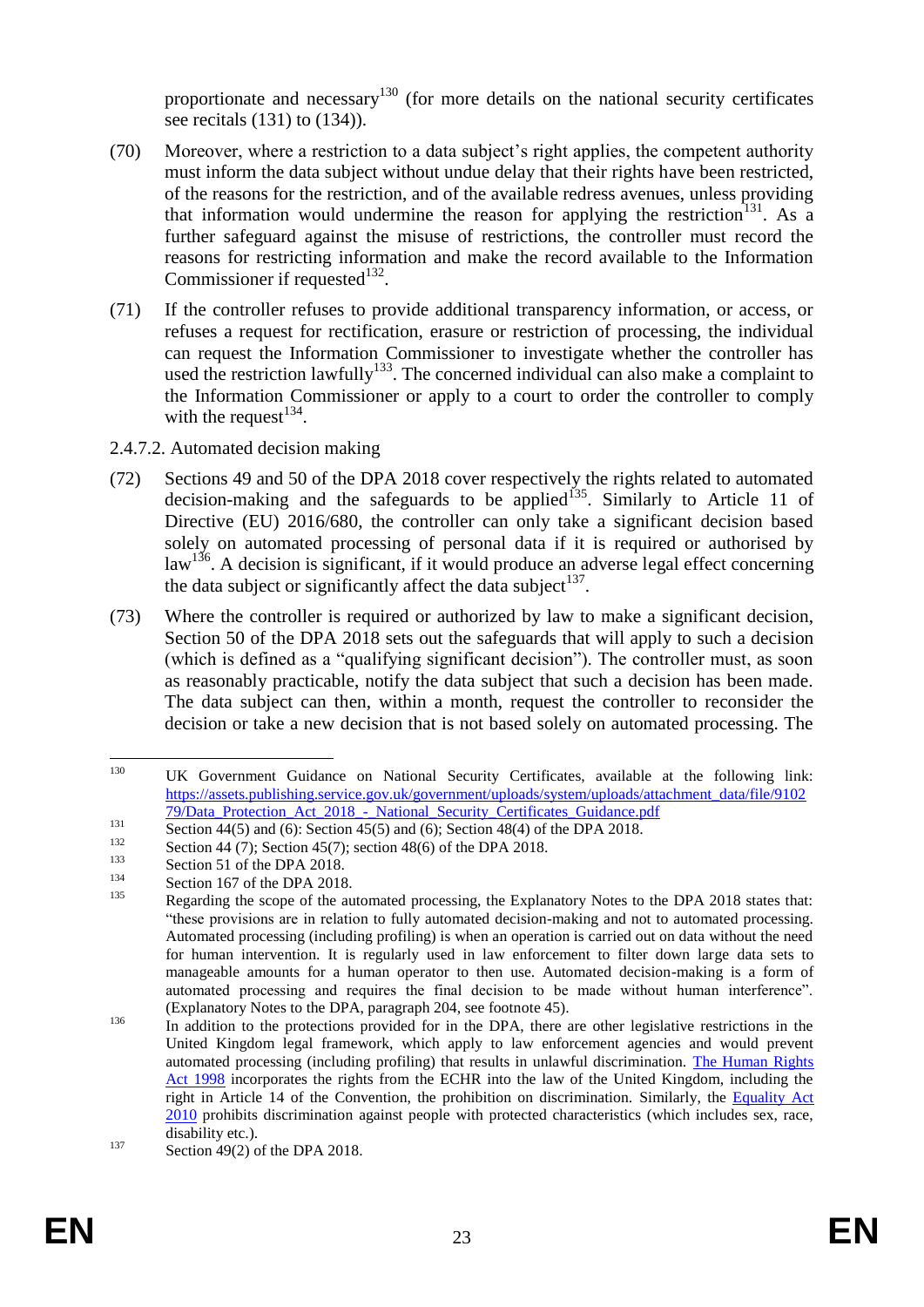controller must consider the request and inform the data subject of the outcome of that consideration. The DPA 2018 gives the Secretary of State the power to adopt regulations for additional safeguards<sup>138</sup>. No such regulations have been adopted yet.

- *2.4.8. Onward transfers*
- (74) The level of protection afforded to personal data transferred from a law enforcement authority of a Member State to a United Kingdom law enforcement authority must not be undermined by the further transfer of such data to recipients in a third country. Such "onward transfers", which from the perspective of a United Kingdom law enforcement authority constitute international transfers from the United Kingdom, should be permitted only where the further recipient outside the United Kingdom is itself subject to rules ensuring a similar level of protection to that guaranteed within the United Kingdom legal order.
- (75) The United Kingdom regime on international transfers is regulated by Chapter 5 of Part 3 of the DPA 2018<sup>139</sup> and reflects the approach taken in Chapter V of Directive (EU) 2016/680. In particular, in order to transfer a personal data to a third country, a competent authority must meet three conditions: (a) the transfer must be necessary for a law enforcement purpose; (b) the transfer must be based on: (i) an adequacy regulation in respect of the third country, (ii) if not based on an adequacy regulation, the existence of appropriate safeguards, or (iii) if not based on an adequacy decision or appropriate safeguards, it must be based on special circumstances; and (c) the recipient of the transfer must be: (i) a relevant authority (i.e. the equivalent of a competent authority) in the third country; (ii) a "relevant international organisation" e.g. an international body that carries out functions corresponding to any of the law enforcement purposes; or (iii) a person other than a relevant authority, but only where the transfer is strictly necessary for performing one of the law enforcement purposes; there are no fundamental rights and freedoms of the data subject concerned that override the public interest necessitating the transfer; a transfer of the personal data to a relevant authority in the third country would be ineffective or inappropriate; and the recipient is informed of the purposes for which the data may be processed<sup>140</sup>.
- (76) Adequacy regulations with respect to a third country, a territory or a sector within a third country, an international organisation, or a description<sup>141</sup> of such a country, territory, sector or organisation are adopted by the Secretary of State. As regards the standard to be met, the Secretary of State has to assess whether such a

<sup>138</sup>  $^{138}$  Section 50(4) of the DPA 2018.

This new framework became at the end of the transition period, including the power for the Secretary of State to make adequacy regulations. However, the DPPEC Regulations (in particular, paragraphs 10-12 of the Schedule 21 that these Regulations insert into the DPA 2018) provide that certain transfers of personal data on and after the end of the transition period are treated as if they are based on adequacy regulations. These transfers include transfers to third countries which are the subject of an EU adequacy decision at the end of transition period and to EU Member States, the EFTA states and the territory of Gibraltar by virtue of their application of the Law Enforcement Directive to law enforcement data processing (the EFTA States apply the Directive (EU) 2016/680 as a result of their obligations under the Schengen acquis). This means that at the end of the transition period the transfers to these countries can continue as before the EU exit. After the end of the transition period, the Secretary of the State must conduct a review of the adequacy findings within 4 years.

 $^{140}$  Sections 73 and 77 of the DPA 2018.

The United Kingdom authorities have explained that the description of a country or international organisation refers to a situation where it would be necessary to do a specific and partial determination of adequacy with focused restrictions (for example an adequacy regulation in relation to only certain type of data transfers).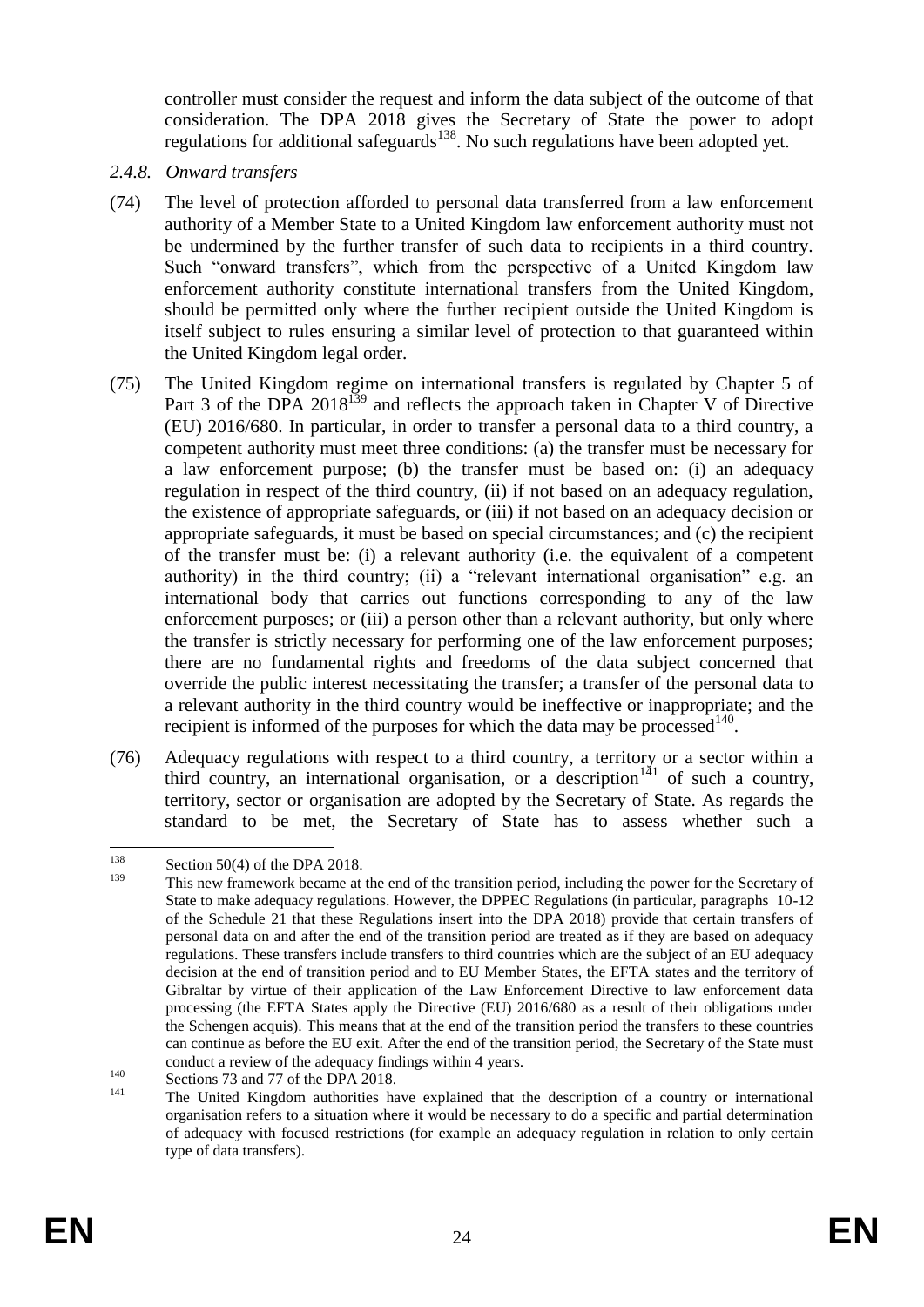territory/sector/organisation ensures an adequate level of protection of personal data. Section 74A(4) of the DPA 2018 specifies that, to this end, the Secretary of State must consider a number of elements that reflects those listed in under Article 36 of Directive (EU)  $2016/680^{142}$ . In this respect, since the end of the transition period, Part 3 of the DPA 2018 constitutes "EU-derived domestic legislation" which, as explained, will be interpreted by the United Kingdom courts in accordance with relevant case law of the Court of Justice dating from before the United Kingdom's departure from the Union and general principles of Union law, as they had effect immediately before the end of the transition period. This includes the "essential equivalence" standard that will thus apply to the adequacy assessments carried out by the United Kingdom authorities.

- (77) As for the procedure, the regulations are subject to the "general" procedural requirements provided for in Section 182 of the DPA 2018. Under this procedure, the Secretary of State must consult the Information Commissioner when proposing to make future United Kingdom adequacy regulations<sup>143</sup>. Once adopted by the Secretary of State, those regulations are laid before Parliament and subject to the "negative resolution" procedure under which both Houses of Parliament can scrutinise the regulation and have the ability to pass a motion annulling the regulation within a 40 day period $^{144}$ .
- (78) According to Section 74B(1) of the DPA 2018, the adequacy regulations must be reviewed at intervals of not more than four years and the Secretary of State must, on an ongoing basis, monitor developments in third countries and international organisations that could affect decisions to make adequacy regulations, or to amend or revoke such regulations. Where the Secretary of State becomes aware that a given country or an organisation no longer ensures an adequate level of protection of personal data, he must, to the extent necessary, amend or revoke the regulations and

 $142$ See Section 74A(4) of the DPA 2018 which provides that when assessing the adequacy of the level of protection "the Secretary of State must, in particular, take account of (a) the rule of law, respect for human rights and fundamental freedoms, relevant legislation, both general and sectoral, including concerning public security, defence, national security and criminal law and the access of public authorities to personal data, as well as the implementation of such legislation, data protection rules, professional rules and security measures, including rules for the onward transfer of personal data to another third country or international organisation, which are complied with in that country or international organisation, case-law, as well as effective and enforceable data subject rights and effective administrative and judicial redress for the data subjects whose personal data is transferred, (b) the existence and effective functioning of one or more independent supervisory authorities in the third country or to which an international organisation is subject, with responsibility for ensuring and enforcing compliance with data protection rules, including adequate enforcement powers, for assisting and advising data subjects in exercising their rights and for cooperation with the Commissioner, and (c) the international commitments the third country or international organisation concerned has entered into, or other obligations arising from legally binding conventions or instruments as well as from its participation in multilateral or regional systems, in particular in relation to the protection of personal data".

<sup>&</sup>lt;sup>143</sup> See the Memorandum of Understanding between the Secretary of State for the Department for Digital, Culture, Media and Sport and the Information's Commissioner's Office on the role of the ICO in relation to new United Kingdom adequacy assessment, available at following link [https://www.gov.uk/government/publications/memorandum-of-understanding-mou-on-the-role-of-the](https://www.gov.uk/government/publications/memorandum-of-understanding-mou-on-the-role-of-the-ico-in-relation-to-new-uk-adequacy-assessments)[ico-in-relation-to-new-uk-adequacy-assessments](https://www.gov.uk/government/publications/memorandum-of-understanding-mou-on-the-role-of-the-ico-in-relation-to-new-uk-adequacy-assessments).

<sup>&</sup>lt;sup>144</sup> During this 40-day period, both Houses of Parliament can have an opportunity, should they wish, to vote against the regulations; if such a vote is passed the regulations will ultimately cease to have any further legal effect.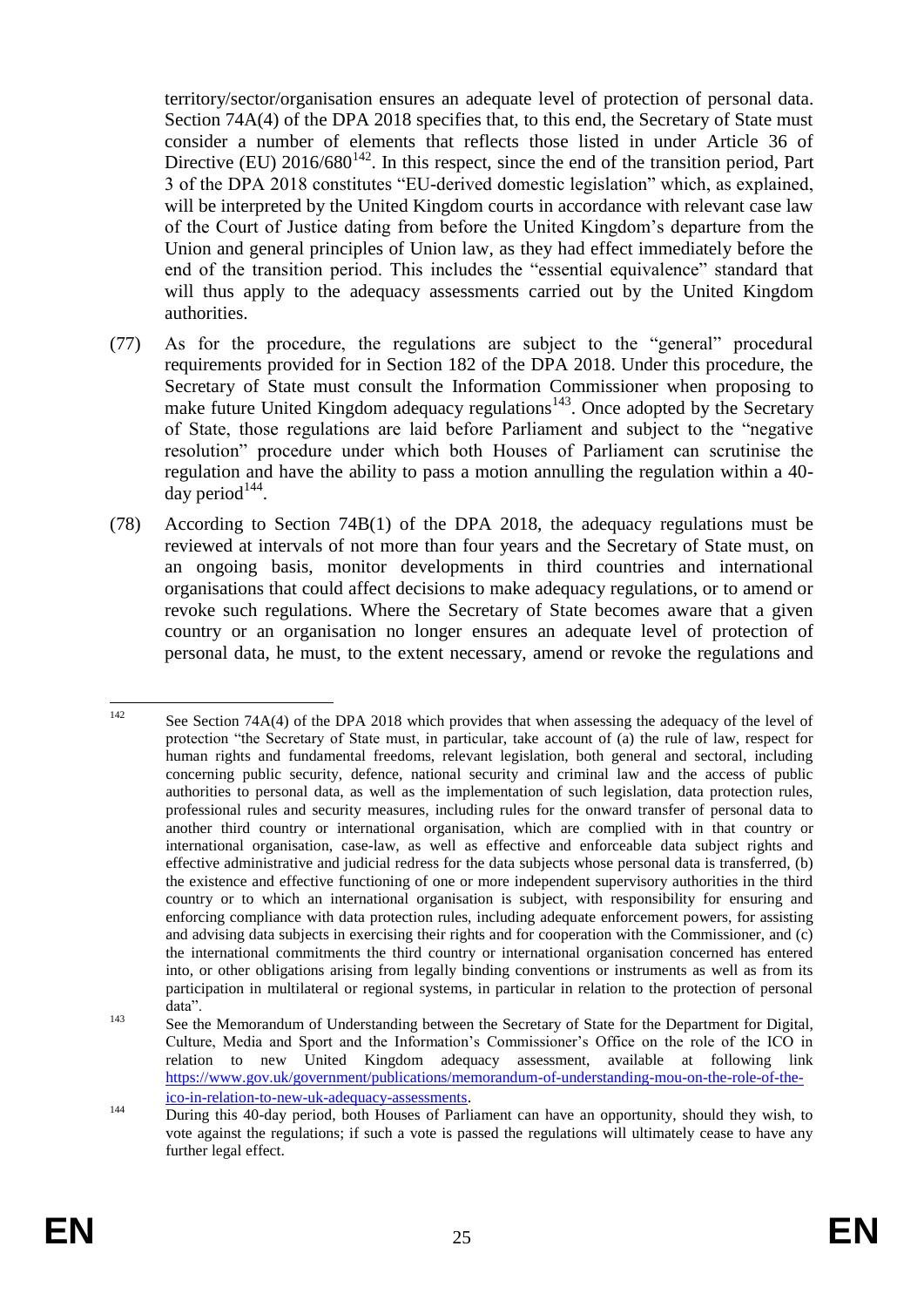enter into consultations with the third country or international organisation concerned to remedy the lack of an adequate level of protection.

- (79) Similarly to what is provided in the Article 37 of Directive (EU) 2016/680, in the absence of an adequacy regulation, a transfer of personal data in the context of the law enforcement sector would be possible when appropriate safeguards are in place. Such safeguards are ensured by means of either (a) a legal binding instrument containing appropriate safeguards for the protection of personal data; or (b) an assessment performed by the controller which, having assessed all the circumstances surrounding the transfer, concludes that appropriate safeguards exist to protect the data<sup>145</sup>. Furthermore, when transfers are based on appropriate safeguards, the DPA 2018 provides that, in addition to the ICO's normal oversight role, competent authorities must provide specific information about the transfers to the  $\text{ICO}^{146}$ .
- (80) If a transfer is not based on an adequacy decision or appropriate safeguards, it can take place only in certain, specified circumstances, referred to as "special circumstances<sup> $147$ </sup>. This is the case when the transfer is necessary: (a) to protect the vital interests of the data subject or another person; (b) to safeguard the legitimate interests of the data subject; (c) for the prevention of an immediate and serious threat to the public security of a third country; (d) in individual cases for any of the law enforcement purposes; or (e) in individual cases for a legal purpose (such as in relation to legal proceedings or to obtain legal advice)<sup>148</sup>. It may be noted that points (d) and (e) do not apply if the rights and freedoms of the data subject override the public interest in the transfer<sup>149</sup>. This set of circumstances corresponds to the specific situations and conditions qualifying as "derogations" under Article 38 of Directive (EU) 2016/680.
- (81) In those circumstances, the transfer's date, time, and justification, the name of and any other pertinent information about the recipient, and a description of the personal data transferred must be documented, and provided to the Information Commissioner upon  $request^{150}$ .
- (82) Section 78 of the DPA 2018 regulates the scenario of "subsequent transfers", namely when personal data that has been transferred from the United Kingdom to a third country, is subsequently transferred to another third country or an international organization. Pursuant to Section 78(1), the United Kingdom transferring controller must make it a condition of the transfer that the data is not to be further transferred to a third country without the authorisation of the transferring controller. In addition, according to Section 78(3) and similarly to what is provided under Article  $35(1)(e)$  of Directive (EU) 2016/680, a number of substantive requirements apply in case such an authorisation is required. More specifically, when deciding whether to authorise or not

<sup>145</sup> <sup>145</sup> Section 75 of the DPA 2018.

According to Section 75(3) of the DPA 2018, where a transfer of data takes place in reliance on appropriate safeguards: (a) the transfer must be documented, (b) the documentation must be provided to the Commissioner on request and (c) the documentation must include, in particular (i) the date and time of the transfer, (ii) the name of and any other pertinent information about the recipient, (iii) the justification for the transfer, and (iv) a description of the personal data transferred.

<sup>&</sup>lt;sup>147</sup> Guide to Law Enforcement Processing, "Are there any special circumstances?", available at the following link: [https://ico.org.uk/for-organisations/guide-to-data-protection/guide-to-law-enforcement](https://ico.org.uk/for-organisations/guide-to-data-protection/guide-to-law-enforcement-processing/international-transfers/#ib3)[processing/international-transfers/#ib3\)](https://ico.org.uk/for-organisations/guide-to-data-protection/guide-to-law-enforcement-processing/international-transfers/#ib3).

<sup>&</sup>lt;sup>148</sup> Section 76 of the DPA 2018.

<sup>&</sup>lt;sup>149</sup> Section 76 of the DPA 2018.

Section  $76(3)$  of the DPA 2018.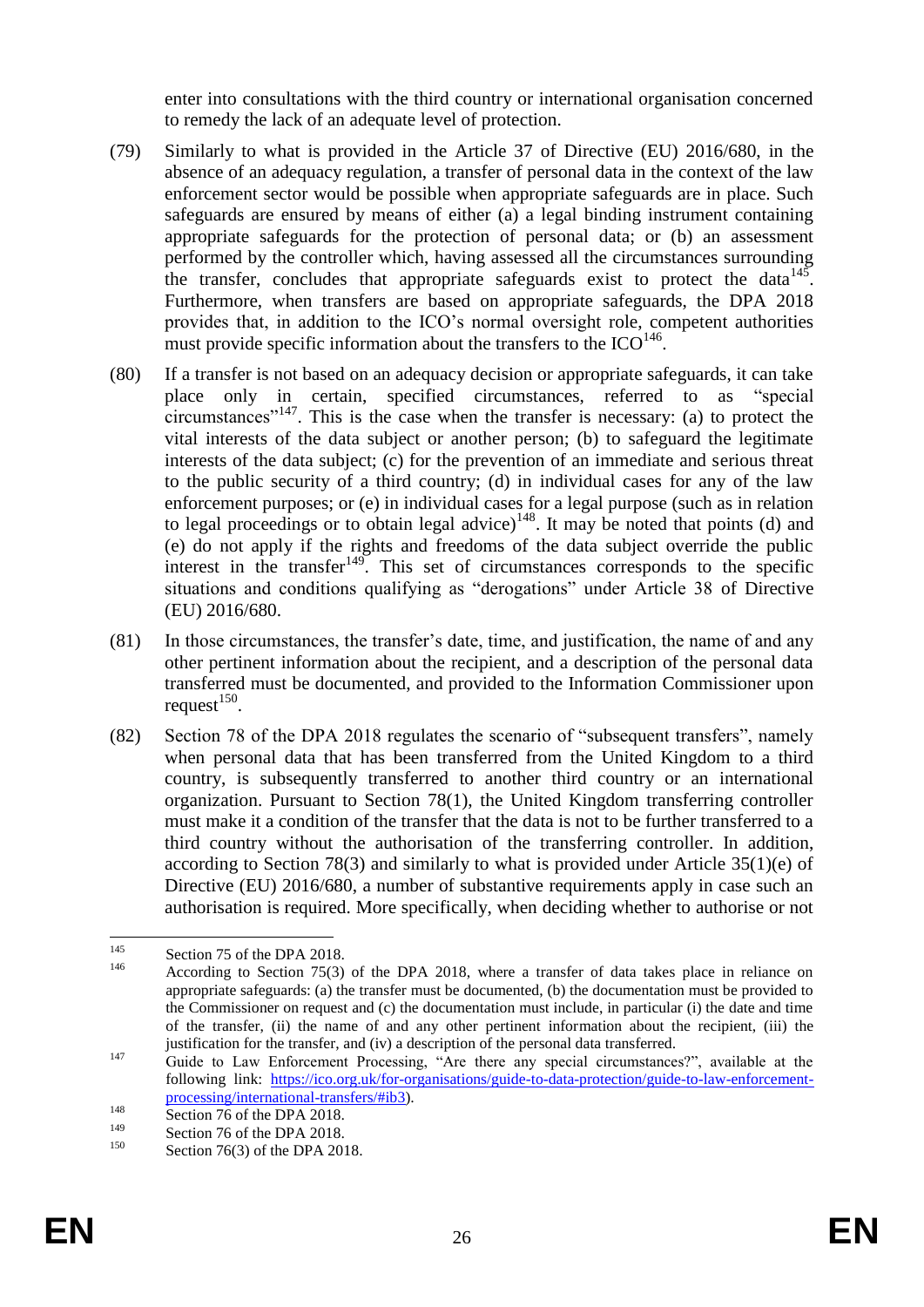the transfer, a competent authority has to make sure that the further transfer is necessary for a law enforcement purpose and should consider, among other factors, (a) the seriousness of the circumstances leading to the request for authorisation, (b) the purpose for which the personal data was originally transferred, and (c) the standards for the protection of personal data that apply in the third country or international organisation to which the personal data would be transferred.

- (83) Furthermore, when the data subject to a further transfer from the United Kingdom was originally transferred from the European Union, additional safeguards apply.
- (84) First, Section 73(1)(b) of the DPA 2018 similarly to Article 35(1)(c) of Directive (EU) 2016/680 – provides that in a case where the personal data was originally transmitted or otherwise made available to the controller or another competent authority by a Member State, that Member State, or any person based in that Member State which is a competent authority for the purposes of Directive (EU) 2016/680, must have authorised the transfer in accordance with the law of the Member State.
- (85) However, similarly to Article 35(2) of Directive (EU) 2016/680, such an authorisation is not required when (a) the transfer is necessary for the prevention of an immediate and serious threat either to the public security of a Member State or a third country or to the essential interests of a member State, and (b) the authorisation cannot be obtained in good time. In this case, the authority in the Member State which would have been responsible for deciding whether to authorise the transfer must be informed without delay<sup>151</sup>.
- (86) Second, the same approach applies in case of data originally transferred from the European Union to the United Kingdom, then further transferred by the United Kingdom to a third country which would subsequently onward transfer it to a third country. In that case, pursuant to Section 78(4), the United Kingdom competent authority cannot give its authorisation to the latter transfer, under Section 78(1), unless the "member State [that has originally transferred the data in question], or any person based in that member State which is a competent authority for the purposes of the Law Enforcement Directive, has authorised the transfer in accordance with the law of the member State". These safeguards are important as they enable Member States' authorities to ensure continuity of protection, in compliance with EU data protection law, throughout the "transfer chain".
- (87) This new framework for international transfers became applicable at the end of the transition period<sup>152</sup>. However, paragraphs 10-12 of Schedule 21 (introduced by the DPPC Regulations) provide that as of the end of the transition period, certain transfers of personal data are treated as if they are based on adequacy regulations. These transfers include transfers to a Member State, an EFTA State, a third country which is the subject of an EU adequacy decision at the end of transition period and the territory of Gibraltar. Consequently, the transfers to these countries can continue as before the United Kingdom's withdrawal from the Union. After the end of the transition period, the Secretary of State must conduct a review of these adequacy findings during a

1

 $\frac{151}{152}$  Section 73(5) of the DPA 2018.

The applicability of this new framework must be read in the light of Article 782 of the Trade and Cooperation Agreement between the European Union and the European Atomic Energy Community, of the one part, and the United Kingdom of Great Britain and Northern Ireland, of the other part (L 444/14 of 31.12.2020) ("the EU-UK TCA"), available at the following link: [https://eur-lex.europa.eu/legal](https://eur-lex.europa.eu/legal-content/EN/TXT/PDF/?uri=CELEX:22020A1231(01)&from=EN)[content/EN/TXT/PDF/?uri=CELEX:22020A1231\(01\)&from=EN](https://eur-lex.europa.eu/legal-content/EN/TXT/PDF/?uri=CELEX:22020A1231(01)&from=EN)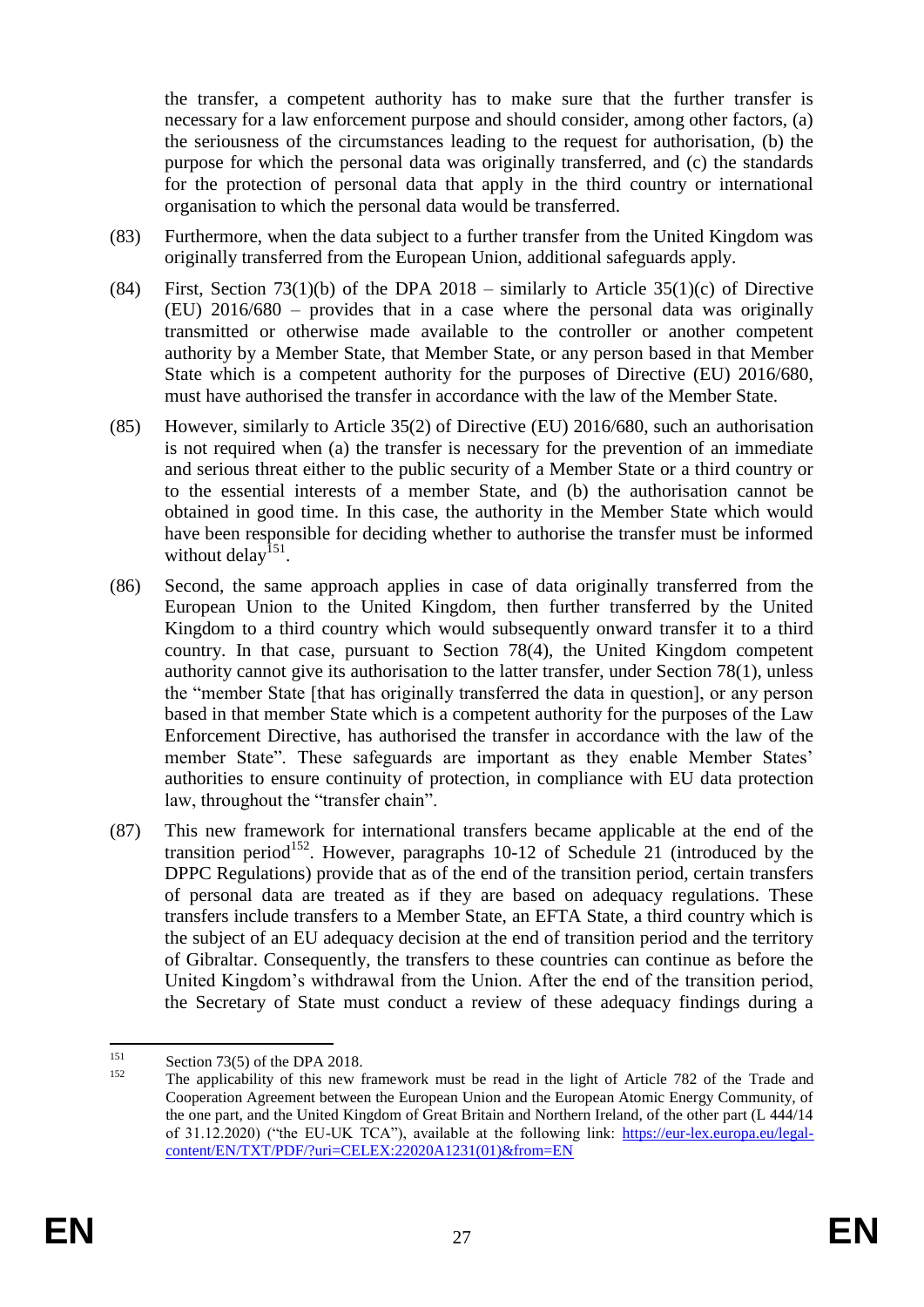period of four years, i.e. by the end of December 2024. According to the explanation provided by the United Kingdom authorities, although the Secretary of State needs to undertake such a review by the end of December 2024, the transitional provisions do not include a "sunset" provision and the relevant transitional provisions will not automatically cease to have effect if a review is not completed by the end of December 2024.

- *2.4.9. Accountability*
- (88) Under the accountability principle, public authorities processing data are required to put in place appropriate technical and organisational measures to effectively comply with their data protection obligations and be able to demonstrate such compliance, in particular to the competent supervisory authority.
- (89) This principle is reflected in Section 56 of the DPA 2018, which introduces a general accountability obligation for the controller i.e. an obligation to implement appropriate technical and organisational measures to ensure, and to be able to demonstrate, that the processing of personal data complies with the requirements of Part 3 of the DPA 2018. The measures implemented must be reviewed and updated where necessary, and where proportionate in relation to the processing, include appropriate data protection policies.
- (90) In line with Chapter IV of Directive (EU) 2016/680, Sections 55-71 of the DPA 2018 provide for different mechanisms to ensure accountability and allow controllers and processors to demonstrate compliance. In particular, controllers are required to implement data protection measures by design and by default, i.e. to ensure that data protection principles are implemented in an effective manner and are required to maintain records of all categories of processing activities for which the controller is responsible (including information on the identity of the controller, contact details of the data protection officer, the purposes of the processing, the categories of recipients of disclosures, and a description of the categories of data subject, and personal data) and keep these records available for the Information Commissioner on request. The controller and processor must also keep logs for certain processing operations and make them available to the Information Commissioner<sup>153</sup>. The controllers are also specifically required to co-operate with the Information Commissioner in the performance of the Commissioner's tasks.
- (91) The DPA 2018 also sets out additional requirements for processing that is likely to result in a high risk to the rights and freedoms of individuals. These include an obligation to carry out data protection impact assessments and to consult the Information Commissioner before processing if such an assessment indicates that the processing would result in a high risk to the rights and freedoms of individuals (in the absence of measures to mitigate the risk).
- (92) The controllers must furthermore appoint a data protection officer, unless the controller is a court, or other judicial authority, acting in its judicial capacity<sup>154</sup>. The controller must ensure that the data protection officer is involved in all issues relating to the protection of personal data, have necessary resources and access to personal data and processing operations and can independently perform its tasks. The tasks of the data protection officer are set out in Section 71 of the DPA 2018, including providing

<sup>153</sup>  $153$  Section 62 of the DPA 2018.

Section 69 of the DPA 2018.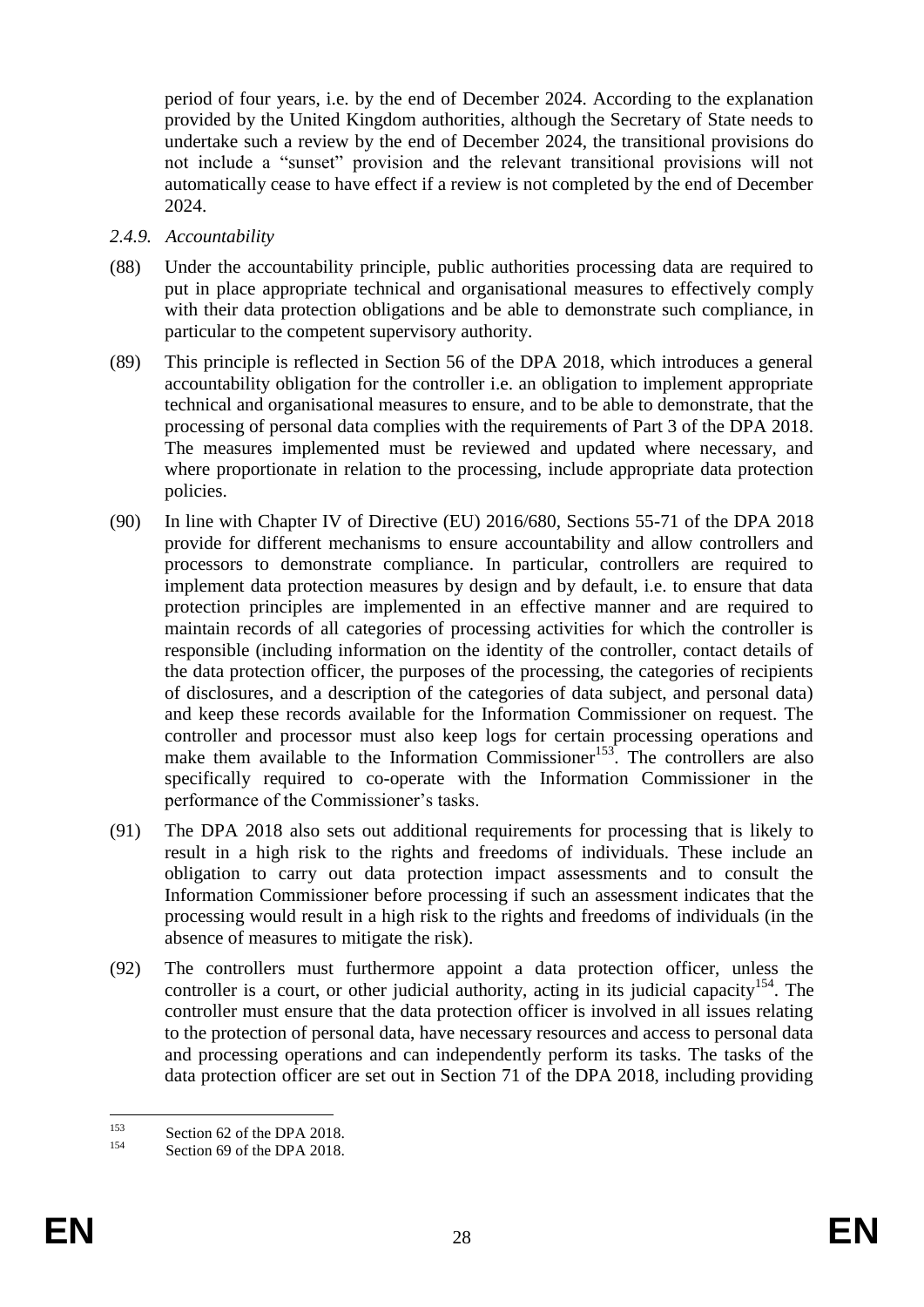information and advice, monitoring compliance as well as co-operating with and acting as a contact point for the Information Commissioner. In performing its tasks, the data protection officer must have regard to the risks associated with processing operations, taking into account the nature, scope, context and purposes of processing.

## **2.5. Oversight and enforcement**

#### *2.5.1. Independent oversight*

- (93) In order to ensure that an adequate level of data protection is guaranteed also in practice, an independent supervisory authority tasked with powers to monitor and enforce compliance with the data protection rules must be in place. This authority is to act with complete independence and impartiality in performing its duties and exercising its powers.
- (94) In the United Kingdom, the oversight and enforcement of compliance with the UK GDPR and the DPA 2018 is carried out by the Information Commissioner<sup>155</sup>. The Information Commissioner oversees also the processing of personal data by competent authorities falling under the scope of Part  $\overline{3}$  of the DPA 2018<sup>156</sup>. The Information Commissioner is a "Corporation Sole": a separate legal entity constituted in a single person. The Information Commissioner is supported in her work by an office. On 31 March 2020 the Information Commissioner's Office had 768 permanent staff<sup>157</sup>. The sponsor-department of the Information Commissioner is the Department for Digital, Culture, Media and Sport $158$ .
- <span id="page-29-1"></span><span id="page-29-0"></span>(95) The independence of the Commissioner is explicitly established in Article 52 of the UK GDPR which reflects the requirements laid down in Article 52(1) to (3) of Regulation (EU) 2016/679. The Commissioner must act with complete independence in performing her tasks and exercising her powers in accordance with the UK GDPR, remain free from external influence, whether direct or indirect, in relation to those tasks and powers, and neither seek nor take instructions from anyone. The Commissioner must also refrain from any action incompatible with her duties and shall not, while holding office, engage in any incompatible occupation, whether gainful or not.
- (96) The conditions for the appointment and removal of the Information Commissioner are set out in Schedule 12 to the DPA 2018. The Information Commissioner is appointed by the Queen on a recommendation from Government pursuant to a fair and open competition. The candidate must have the appropriate qualifications, skills and competence. In accordance with the Governance Code on Public Appointments<sup>159</sup>, a

 $155$ <sup>155</sup> Article 36(2)(b) of the Directive (EU) 2016/680.

 $156$  Section 116 of the DPA 2018.

<sup>157</sup> Information Commissioner's Annual Report and Financial Statements 2019-2020, available at the following link: [https://ico.org.uk/media/about-the-ico/documents/2618021/annual-report-2019-20-v83](https://ico.org.uk/media/about-the-ico/documents/2618021/annual-report-2019-20-v83-certified.pdf) [certified.pdf](https://ico.org.uk/media/about-the-ico/documents/2618021/annual-report-2019-20-v83-certified.pdf)

<sup>&</sup>lt;sup>158</sup> A Management Agreement regulates the relation between the two. In particular, the key responsibilities of DCMS, as sponsoring department, include: ensuring that the ICO is adequately funded and resourced; representing the interests of the ICO to Parliament and other Government departments; ensuring that there is a robust national data protection framework in place; and providing guidance and support to the ICO on corporate issues such as estate issues, leases and procurement (the Management Agreement 2018-2021 available at the following link: [https://ico.org.uk/media/about-the](https://ico.org.uk/media/about-the-ico/documents/2259800/management-agreement-2018-2021.pdf)[ico/documents/2259800/management-agreement-2018-2021.pdf\)](https://ico.org.uk/media/about-the-ico/documents/2259800/management-agreement-2018-2021.pdf).

<sup>&</sup>lt;sup>159</sup> Governance Code on Public Appointments, available at the following link: [https://www.gov.uk/government/publications/governance-code-for-public-appointments.](https://www.gov.uk/government/publications/governance-code-for-public-appointments)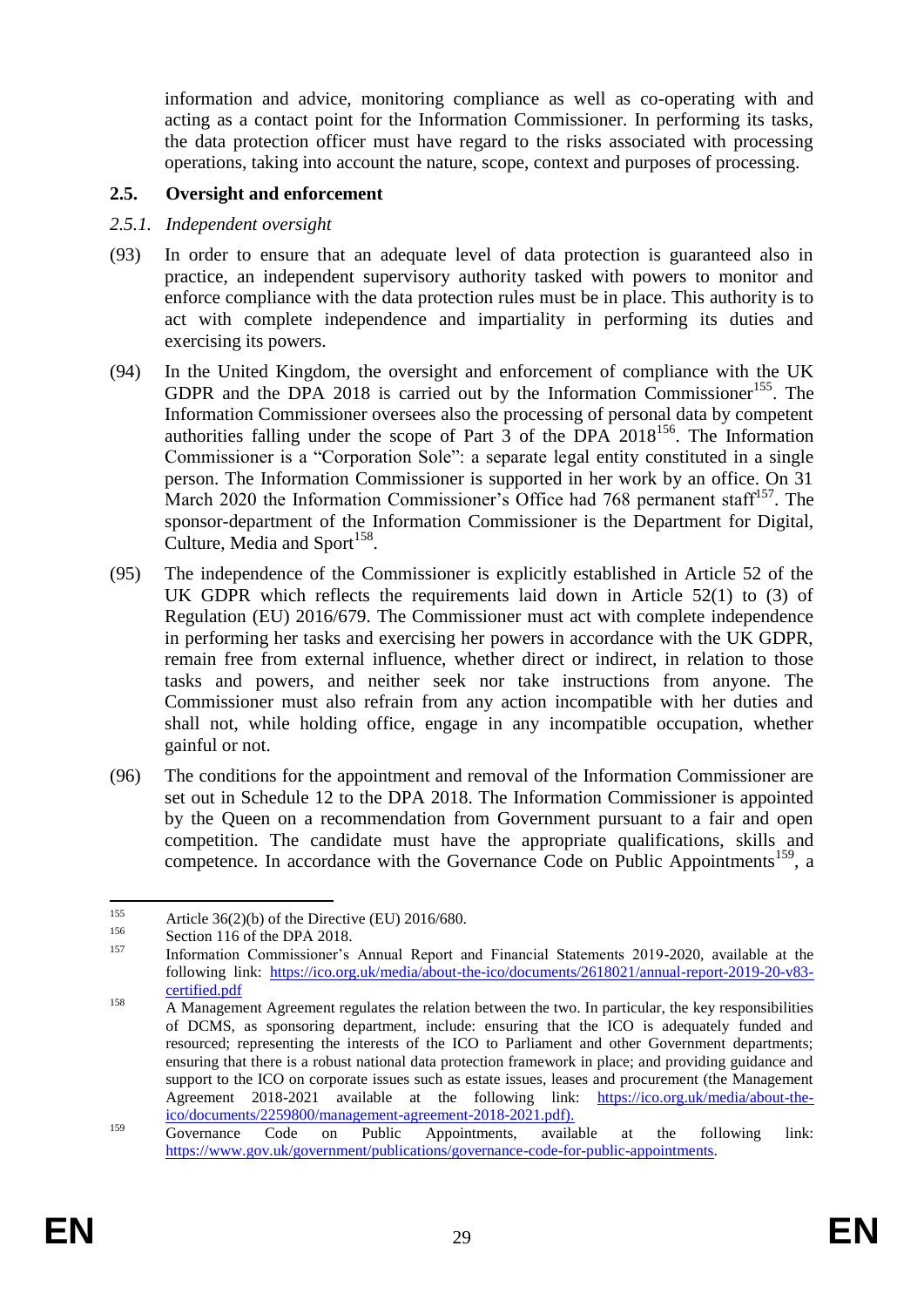list of appointable candidates is made by an advisory assessment panel. Before the Secretary of State at the Department for Digital, Culture, Media and Sport finalises his or her decision, the relevant Select Committee of Parliament must carry out a preappointment scrutiny. The position of the Committee is made public  $160$ .

- (97) The Information Commissioner holds office for a term of up to seven years. The Information Commissioner can be removed from office by Her Majesty following an Address by both Houses of Parliament<sup>161</sup>. No request for dismissal of the Information Commissioner can be presented to either House of Parliament unless a Minister has presented a report to that House stating that he or she is satisfied that the Information Commissioner is guilty of serious misconduct and/or the Commissioner no longer fulfils the conditions required for the performance of the Commissioner's functions  $162$ .
- (98) The funding of the Information Commissioner comes from three sources: (i) data protection charges paid by controllers which are set by a Secretary of State's regulations<sup>163</sup> and amount to 85-90% of the Office's annual budget<sup>164</sup>; (ii) grant in aid which may be paid by the Government to the Information Commissioner and is mainly used to finance the operating costs of the Information Commissioner as regards nondata protection related tasks<sup>165</sup>; (iii) fees charged for services<sup>166</sup>. At present, no such fees are charged.
- (99) The general functions of the Information Commissioner in relation to the processing of personal data falling under the scope of Part 3 of the DPA 2018, are laid down in Schedule 13 to the DPA 2018. The tasks include monitoring and enforcement of Part 3 of the DPA 2018, promoting public awareness, advising Parliament, the government and other institutions on legislative and administrative measures, promoting the awareness of controllers and processors of their obligations, providing information to a data subject concerning the exercise of the data subject's rights, and conducting investigations. To maintain the independence of the judiciary, the Information

<sup>160</sup> Second Report of Session 2015-2016 of the Culture, Media and Sports Committee at the House of Commons, available at the following link: <https://publications.parliament.uk/pa/cm201516/cmselect/cmcumeds/990/990.pdf>

<sup>&</sup>lt;sup>161</sup> An "Address" is a motion laid before Parliament which seeks to make the Monarch aware of Parliament's opinions on a particular issue.

<sup>&</sup>lt;sup>162</sup> Schedule 12, paragraph 3 to the DPA 2018.

 $^{163}$  Section 137 of the DPA 2018.

Section 137 and 138 of the DPA 2018 contain a number of safeguards to ensure the charges are set at an appropriate level. In particular, Section 137(4) of the DPA 2018 lists the matters which the Secretary of State must have regard to when making regulations which specify the amount different organisations must pay. Section 138(1) and Section 182 of the DPA 2018 also contain a legal requirement for the Secretary of State to consult with the Information Commissioner and other representatives of persons likely to be affected by the regulations, before they are made so that their views can be taken into account. In addition, under Section 138(2) of the DPA 2018, the Information Commissioner is required to keep the working of the Charges Regulations under review and may submit proposals to the Secretary of State for amendments to be made to the Regulations. Finally, except where regulations are made simply to take into account an increase in the retail price index (in which case they will be subject to the negative resolution procedure), the regulations are subject to the affirmative resolution procedure and may not be made until they have been approved by resolution of each House of Parliament.

<sup>&</sup>lt;sup>165</sup> The Management Agreement clarified that "The Secretary of State may make payments to the IC out of money provided by Parliament under paragraph 9 of Schedule 12 to the DPA 2018. After consultation with the IC, DCMS will pay to the IC appropriate sums (the grant in aid) for ICO administrative costs and the exercise of the IC's functions in relation to a number of specific functions, including freedom of information" (Management Agreement 2018-2021, paragraph 1.12, see footnote [158\)](#page-29-0). <sup>166</sup> Section 134 of the DPA 2018.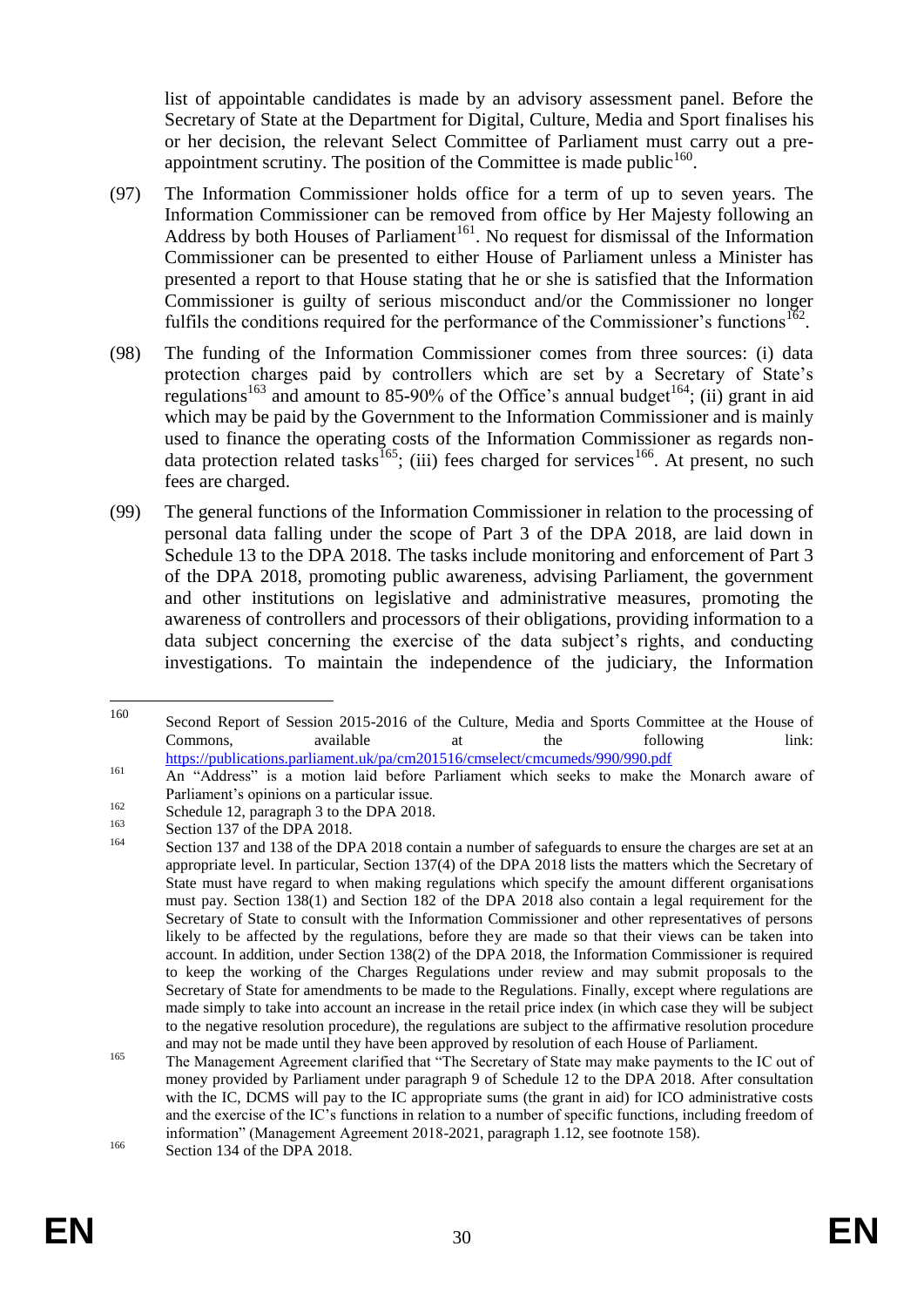Commissioner is not authorised to exercise her functions in relation to processing of personal data by an individual acting in a judicial capacity, or a court or tribunal acting in its judicial capacity. However, oversight on the judiciary is ensured by specialised bodies, discussed below.

- 2.5.1.1 Enforcement, including sanctions
- (100) The Commissioner has general investigative, corrective, authorisation and advisory powers in relation to processing of personal data to which Part 3 of the DPA 2018 applies. The Commissioner has the powers to notify the controller or the processor of an alleged infringement of Part 3, to issue warnings to a controller or processor that intended processing operations are likely to infringe provisions of Part 3, and to issue reprimands to a controller or processor where processing operations have infringed provisions of Part 3. Moreover, on its own initiative or on request, the Commissioner may issue opinions to the United Kingdom Parliament, the government or other institutions and bodies as well as to the public on any issue related to the protection of personal data<sup>167</sup>.
- (101) Furthermore, the Commissioner has powers to:

- order the controller and the processor (and in certain circumstances any other person) to provide necessary information by giving an information notice ("information notice") $^{168}$ ;

- carry out investigations and audits by giving an assessment notice, which may require the controller or processor to permit the Commissioner to enter specified premises, inspect or examine documents or equipment, interview people processing personal data on behalf of the controller  $("assessment notice")^{169}$ ;

- obtain otherwise access to documents of controllers and processors and access to their premises in accordance with section 154 of the DPA 2018 ("powers of entry and inspection");

- exercise corrective powers including by means of warnings and reprimands or give orders by a mean of an enforcement notice, which requires controllers/processors to take or refrain from taking specified steps, ("enforcement notice") $170$ ; and

- issue administrative fines in the form of a penalty notice ("penalty notice") $171$ .

(102) The ICO's Regulatory Action Policy sets out the circumstances under which the Commissioner will issue respectively an information, assessment, enforcement and penalty notice<sup>172</sup>. An enforcement notice may imposes requirements which the Commissioner considers appropriate for the purpose of remedying the failure. A penalty notice requires the person to pay to the Information Commissioner an amount specified in the notice. A penalty notice may be given when there has been a failure to comply with certain provisions of the DPA  $2018^{173}$  or may be given to a controller or

<sup>167</sup> <sup>167</sup> Paragraph 2 of the Schedule 13 to the DPA 2018.

<sup>&</sup>lt;sup>168</sup> Section 142 of the DPA 2018 (subject to the restrictions in section 143 DPA 2018).

<sup>&</sup>lt;sup>169</sup> Section 146 of the DPA 2018 (subject to the restrictions in section 147 DPA 2018).

<sup>&</sup>lt;sup>170</sup> Section 149 to 151 of the DPA 2018 (subject to the restrictions in section 152 DPA 2018).

<sup>&</sup>lt;sup>171</sup> Section 155 of the DPA 2018 (subject to the restrictions in section 156 DPA 2018).

Regulatory Action Policy, available at the following link: [https://ico.org.uk/media/about-the](https://ico.org.uk/media/about-the-ico/documents/2259467/regulatory-action-policy.pdf)[ico/documents/2259467/regulatory-action-policy.pdf](https://ico.org.uk/media/about-the-ico/documents/2259467/regulatory-action-policy.pdf)

<sup>&</sup>lt;sup>173</sup> In particular the ICO may issue a penalty notice for compliance failure set out in Section 149 (2), (3), (4), or (5) of the DPA 2018.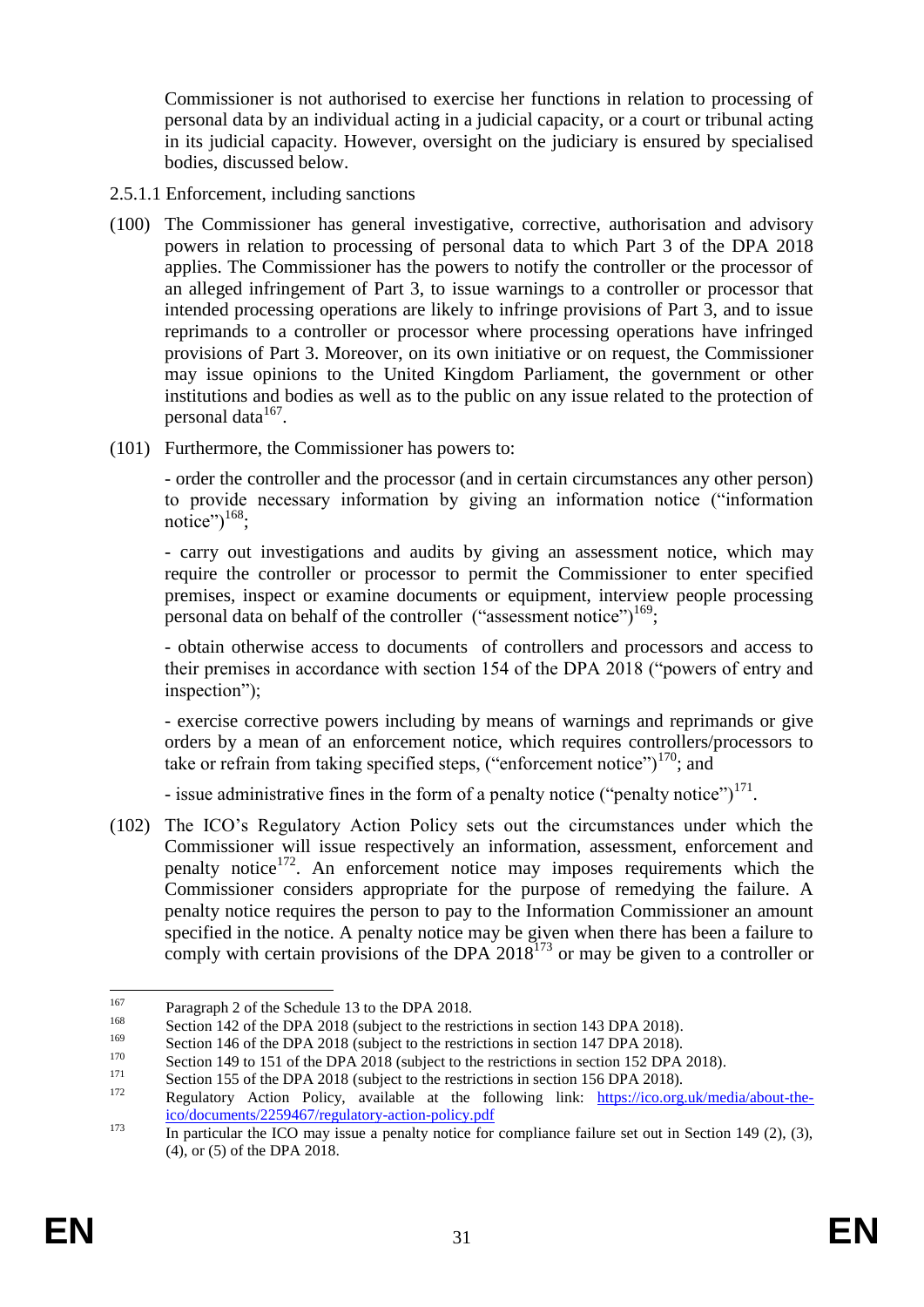processor that has not complied with an information notice, an assessment notice or an enforcement notice.

- (103) More specifically, in determining whether to give a penalty notice to a controller or processor and determining the amount of the penalty, the Information Commissioner must have regard to the matters listed Section 155(3) of the DPA 2018, including the nature and gravity of the failure, the intentional or negligent character of the failure, any action taken by the controller or processor to mitigate the damage suffered by data subjects, the degree of responsibility of the controller or processor (taking into account technical and organisational measures implemented by the controller or processor), any relevant previous failures by the controller or processor; the categories of personal data affected by the failure and whether the penalty would be effective, proportionate and dissuasive.
- (104) The maximum amount of the penalty that may be imposed by a penalty notice is (a) £17,500,000 in relation to a failure to comply with data protection principles (sections 35, 36, 37, 38(1), 39(1) and 40 of the DPA 2018) transparency obligations and individual rights (sections 44, 45, 46, 47, 48, 49, 52 and 53 of the DPA 2018), and principles for international transfers of personal data (sections 73, 75, 76, 77 or 78 of the DPA 2018); and (b) £ 8,700,000 otherwise<sup>174</sup>. In relation to a failure to comply with an information notice, an assessment notice or an enforcement notice, the maximum amount of the penalty that may be imposed by a penalty notice is £17,500,000.
- (105) According to its latest annual reports  $(2018-2019^{175}, 2019-2020^{176})$ , the Information Commissioner has conducted a number of investigations in relation to processing of personal data by criminal law enforcement. For example, the Commissioner conducted an investigation and published an Opinion in October 2019 concerning the law enforcement use of facial recognition technology in public places. The investigation particularly focused on the use of live facial recognition capabilities in South Wales Police and the Metropolitan Police Service (MPS). Moreover, the Commissioner investigated the MPS "Gangs matrix"<sup>177</sup> and found a range of serious infringements of data protection law that were likely to undermine public confidence in the matrix and the use of the data.
- (106) In November 2018, the Information Commissioner issued an enforcement notice and the MPS subsequently took the steps required to increase security and accountability and to ensure that the data was used proportionately.
- (107) Another example of a recent enforcement action is the £325,000 fine issued by the Commissioner in May 2018 against the Crown Prosecution Service, for losing unencrypted DVDs containing recordings of police interviews. Moreover, the Information Commissioner conducted investigations into broader topics, for example in the first half of 2020 on the use of Mobile Phone Extraction for Policing Purposes and the processing of victims' data by the police.

<sup>174</sup>  $174$  Section 157 of the DPA 2018.

<sup>175</sup> Information Commissioner's Annual Report and Financial Statements 2018-2019, available at the following link:<https://ico.org.uk/media/about-the-ico/documents/2615262/annual-report-201819.pdf>

<sup>176</sup> Information Commissioner's Annual Report 2019-2020 (see footnote [157\)](#page-29-1).

<sup>177</sup> A database which recorded intelligence related to alleged gang members and victims of gang related crimes.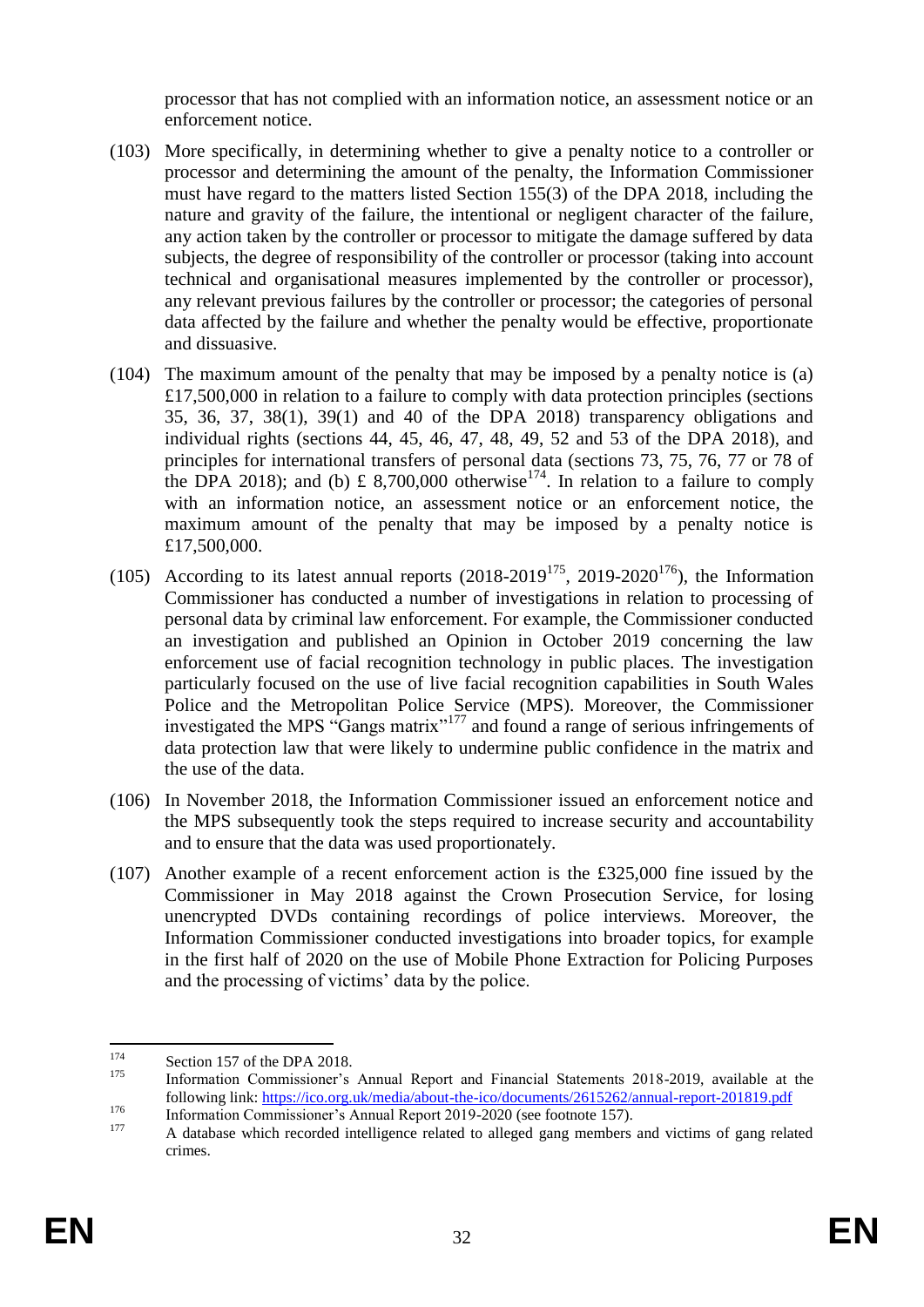- (108) In addition to those enforcement powers of the Information Commissioner, certain violations of the data protection legislation constitute offences and may therefore be subject to criminal sanctions (Section 196 of the DPA 2018). This, for example, applies to obtaining or disclosing personal data without the consent of the controller and procuring the disclosure of personal data to another person without the consent of the controller<sup>178</sup>; re-identifying information that is de-identified personal data without the consent of the controller responsible for de-identifying the personal data<sup>179</sup>; intentionally obstructing the Commissioner to exercise its powers in relation to inspection of personal data in accordance with international obligations<sup>180</sup>, making false statements on response to an information notice, or destroying information in connection to information and assessment notices $181$ .
- (109) The Information Commissioner also has a duty under Section 139 of the DPA 2018 to lay before each House of Parliament a general report on the exercise of their functions under the Act<sup>182</sup>.
- *2.5.2. Oversight over the judiciary*
- (110) Oversight of the processing of personal data by the courts and judiciary is twofold. Where a judicial office holder or a court is not acting in a judicial capacity, oversight is provided by the Information Commissioner. Where the controller is operating in a judicial capacity, the ICO cannot exercise its oversight functions<sup>183</sup> and the oversight is carried out by special bodies. This reflects the approach taken in Article 32 of Directive (EU) 2016/680.
- (111) In particular, in the second scenario, for the courts of England and Wales and the Firsttier and Upper Tribunals of England and Wales, such oversight is provided by the Judicial Data Protection Panel<sup>184</sup>. Additionally, the Lord Chief Justice and Senior

<sup>181</sup> Sections 144 and 148 of the DPA 2018.

 $\frac{183}{184}$  Section 117 of the DPA 2018.

<sup>178</sup>  $178$  Section 170 of the DPA 2018.

 $179$  Section 171 of the DPA 2018.

 $^{180}$  Section 119 of the DPA 2018.

<sup>182</sup> As set out in the Management Agreement, the annual report must: (i) cover any corporate, subsidiary or joint ventures under the ICO's control; (ii) comply with the Treasury's Financial Reporting Manual (FReM); (iii) contain a governance statement, setting out the ways in which the Accounting Officer has managed and controlled the resources used in the organisation during the course of the year, demonstrating how well the organisation is managing risks to the achievement of its aims and objectives; and (iv) outline main activities and performance during the previous financial year and set out in summary form forward plans (Management Agreement 2018-2021, paragraph 3.26, see footnote [158\)](#page-29-0).

The Panel is responsible for providing guidance and training to the judiciary. It also deals with complaints from data subjects in respect of the processing of personal data by courts, tribunals and individuals acting in a judicial capacity. The Panel aims to provide the means through which any complaint could be resolved. If a complainant was unhappy with a decision of the Panel, and they provided additional evidence, the Panel could reconsider its decision. While the Panel itself does not impose financial sanctions, if the Panel considers that there is a sufficiently serious breach of the DPA 2018, it may refer it to the Judicial Conduct Investigation Office (JCIO), which will investigate the complaint. If the complaint is upheld, it is a matter for the Lord Chancellor and Lord Chief Justice (or a senior judge delegated to act on his behalf) to decide what action should be taken against the office holder. This could include, in order of severity: formal advice, formal warning, and reprimand and, ultimately, removal from office. If an individual is dissatisfied with the way the complaint has been investigated by the JCIO, they can further complain to the Judicial Appointments and Conduct Ombudsman (see [https://www.gov.uk/government/organisations/judicial-appointments-and-conduct](https://www.gov.uk/government/organisations/judicial-appointments-and-conduct-ombudsman)[ombudsman\)](https://www.gov.uk/government/organisations/judicial-appointments-and-conduct-ombudsman). The Ombudsman has the power to ask the JCIO to reinvestigate a complaint and can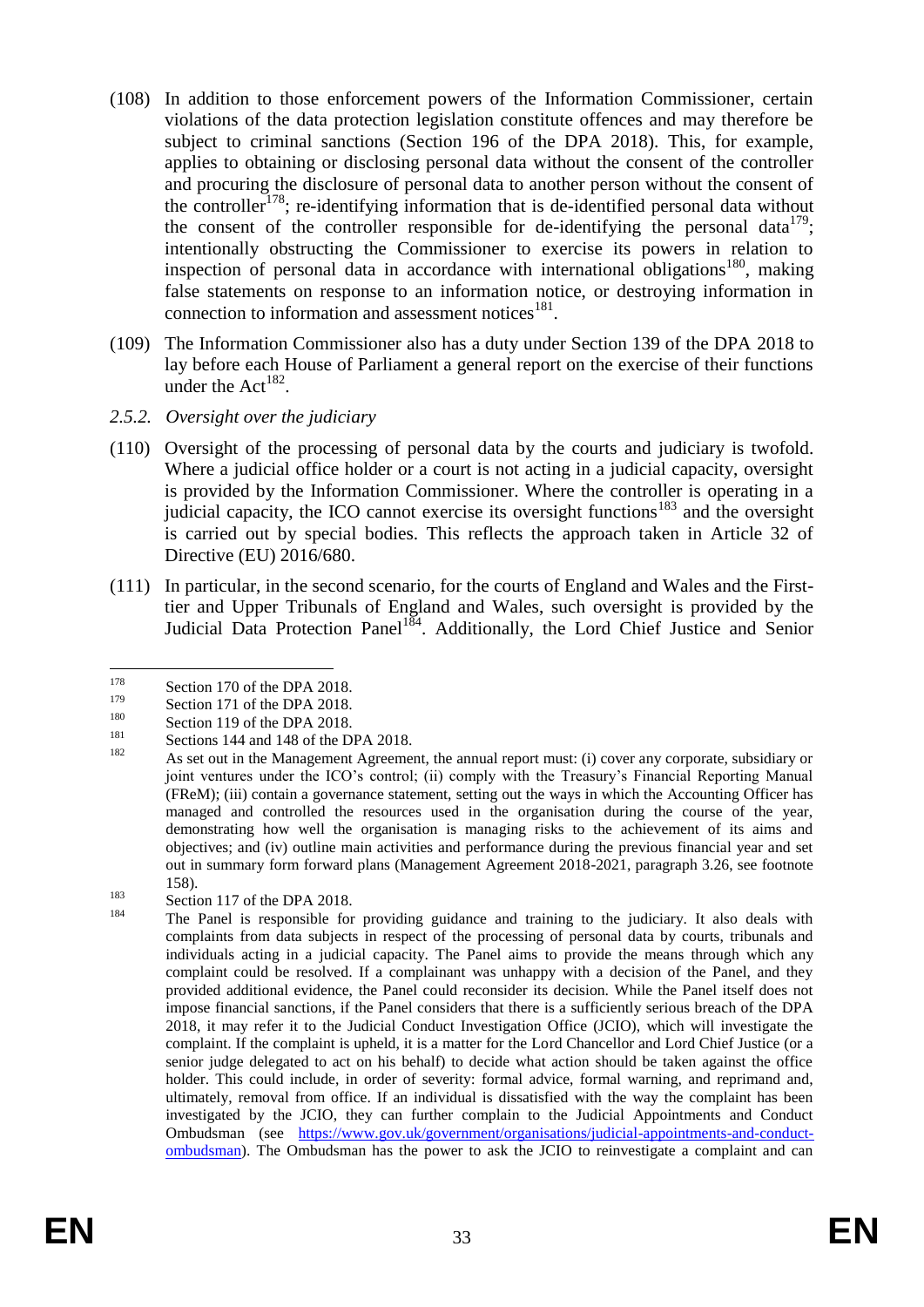President of Tribunals have issued a Privacy Notice<sup>185</sup> which sets out how the courts in England and Wales process personal data for a judicial function. A similar notice has been issued by the Northern Irish<sup>186</sup> and Scottish judiciaries<sup>187</sup>.

- (112) Moreover, in Northern Ireland, the Lord Chief Justice of Northern Ireland has appointed a High Court judge as Data Supervisory Judge (DSJ)<sup>188</sup>. They have also issued guidance to the Northern Irish Judiciary on what to do in the event of a loss or potential loss of data and the process for dealing with any issues arising from this<sup>189</sup>.
- (113) In Scotland, the Lord President has appointed a Data Supervisory Judge to investigate any complaints on grounds of data protection. This is set out under the judicial complaints rules which mirror those established for England and Wales<sup>190</sup>.
- (114) Finally, in the Supreme Court, one of the Supreme Court Justices is nominated to oversee data protection.
- *2.5.3. Redress*

1

- (115) In order to ensure adequate protection and in particular the enforcement of individual rights, the data subject should be provided with effective administrative and judicial redress, including compensation for damages.
- (116) First, a data subject has the right to lodge a complaint with the Information Commissioner, if the data subject considers that, in connection with personal data relating to him or her, there is an infringement of Part  $3$  of the DPA  $2018^{191}$ . As described in recitals (100) and (109), the Information Commissioner has the power to assess the compliance of the controller and processor with the DPA 2018, require them to take or refrain from taking necessary steps in case of non-compliance and impose fines.

<sup>185</sup> The privacy notice from the Lord Chief Justice and Senior President of Tribunals is available at the following link: [https://www.judiciary.uk/about-the-judiciary/judiciary-and-data-protection-privacy](https://www.judiciary.uk/about-the-judiciary/judiciary-and-data-protection-privacy-notice)[notice](https://www.judiciary.uk/about-the-judiciary/judiciary-and-data-protection-privacy-notice)

propose that the complainant be paid compensation where it believes that they have suffered damage as a result of maladministration.

<sup>&</sup>lt;sup>186</sup> The privacy notice issued by the Lord Chief Justice of Northern Ireland is available at the following link[: https://judiciaryni.uk/data-privacy](https://judiciaryni.uk/data-privacy)

<sup>&</sup>lt;sup>187</sup> The Privacy Notice for Scottish Courts and Tribunals is available at the following link: <https://www.judiciary.uk/about-the-judiciary/judiciary-and-data-protection-privacy-notice>

<sup>&</sup>lt;sup>188</sup> The DSJ provides guidance to the judiciary and investigates breaches and/or complaints in respect of the processing of personal data by courts or individuals acting in a judicial capacity.

<sup>&</sup>lt;sup>189</sup> Where the complaint or breach is deemed to be serious it is referred to the Judicial Complaints Officer for further investigation in accordance with the Lord Chief Justice in Northern Ireland's Code of practice on Complaints. The outcome of such a complaint could include: no further action, advice, training or mentoring, informal warning, formal warning, final warning, restriction of practice or referral to a statutory tribunal. The code of practice on complaints issued by the Lord Chief Justice in Northern Ireland is available at the following link[:https://judiciaryni.uk/sites/judiciary/files/media](https://judiciaryni.uk/sites/judiciary/files/media-files/14G.%20CODE%20OF%20PRACTICE%20Judicial%20~%2028%20Feb%2013%20%28Final%29%20updated%20with%20new%20comp..__1.pdf)[files/14G.%20CODE%20OF%20PRACTICE%20Judicial%20~%2028%20Feb%2013%20%28Final%2](https://judiciaryni.uk/sites/judiciary/files/media-files/14G.%20CODE%20OF%20PRACTICE%20Judicial%20~%2028%20Feb%2013%20%28Final%29%20updated%20with%20new%20comp..__1.pdf) [9%20updated%20with%20new%20comp..\\_\\_1.pdf](https://judiciaryni.uk/sites/judiciary/files/media-files/14G.%20CODE%20OF%20PRACTICE%20Judicial%20~%2028%20Feb%2013%20%28Final%29%20updated%20with%20new%20comp..__1.pdf)

<sup>&</sup>lt;sup>190</sup> Any complaint which is founded is investigated by the Data Supervisory Judge and referred to the Lord President who has the power to issue advice, a formal warning or a reprimand should he deem to be necessary (Equivalent rules exist for tribunal members and are available at the following link: [https://www.judiciary.scot/docs/librariesprovider3/judiciarydocuments/complaints/complaintsaboutthej](https://www.judiciary.scot/docs/librariesprovider3/judiciarydocuments/complaints/complaintsaboutthejudiciaryscotlandrules2017_1d392ab6e14f6425aa0c7f48d062f5cc5.pdf?sfvrsn=5d3eb9a1_2) [udiciaryscotlandrules2017\\_1d392ab6e14f6425aa0c7f48d062f5cc5.pdf?sfvrsn=5d3eb9a1\\_2\)](https://www.judiciary.scot/docs/librariesprovider3/judiciarydocuments/complaints/complaintsaboutthejudiciaryscotlandrules2017_1d392ab6e14f6425aa0c7f48d062f5cc5.pdf?sfvrsn=5d3eb9a1_2).  $\frac{191}{\text{Section 165 of the DPA }2018.}$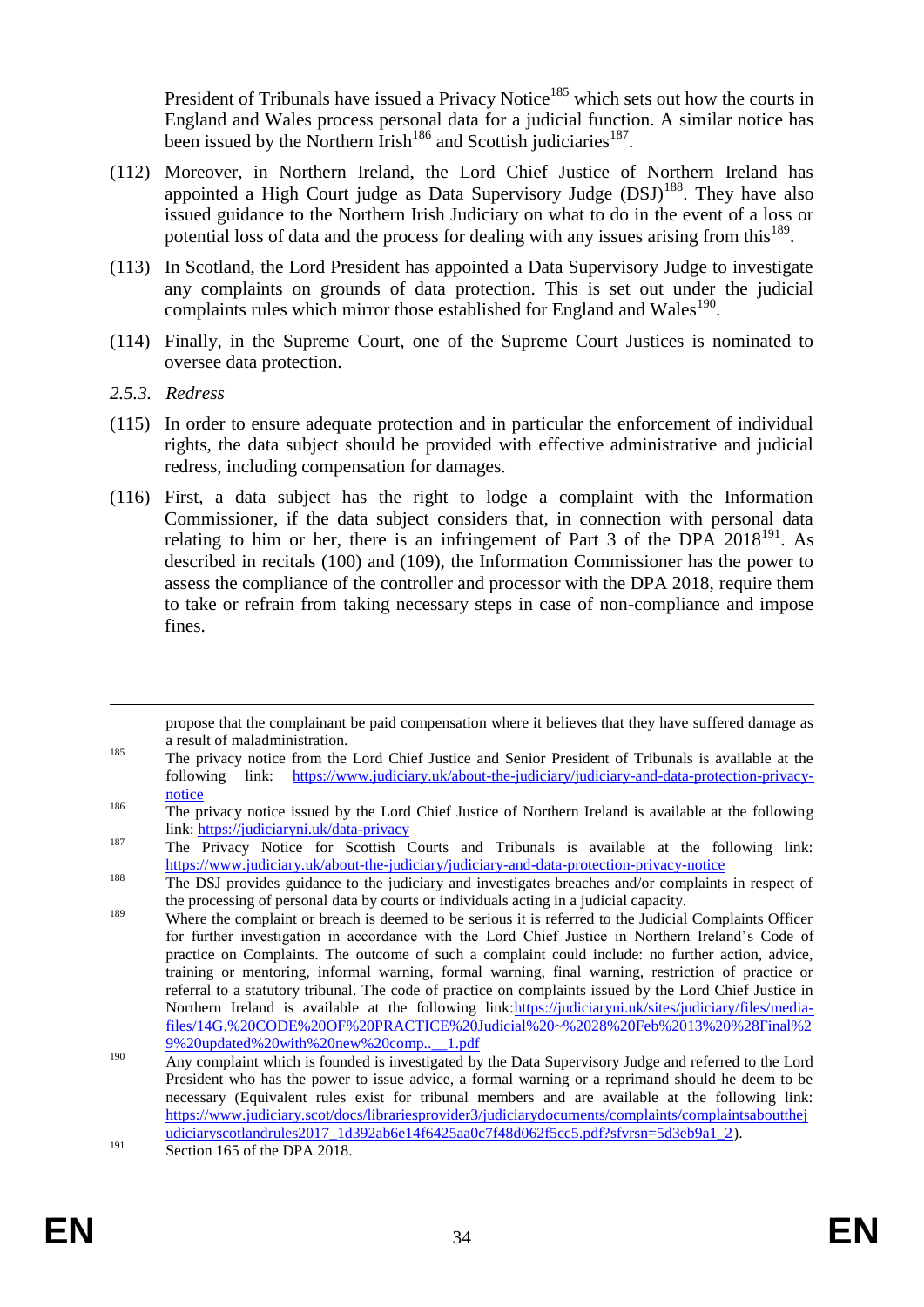- (117) Second, the DPA 2018 provides a right to a remedy against the Information Commissioner. If the Commissioner fails to "progress"<sup>192</sup> a complaint made by the data subject, the complainant has access to judicial remedy, as they can apply a First Tier Tribunal<sup>193</sup> to order the Commissioner to take appropriate steps to respond to the complaint, or to inform the complainant of progress on the complaint<sup>194</sup>. In addition, any person who is given any of the notices above (information, assessment, enforcement or penalty notice) from the Commissioner may appeal to a First Tier Tribunal. If the Tribunal considers, that the decision of the Commissioner is not in accordance with the law or the Information Commissioner should have exercised its discretion differently, the Tribunal must allow the appeal, or substitute another notice or decision which the Information Commissioner could have given or made  $195$ .
- (118) Third, individuals can obtain judicial redress against controllers and processors directly before the courts under Section 167 of the DPA 2018. If, on an application by a data subject, a court is satisfied that there has been an infringement of the data subject's rights under the data protection legislation, the court may order the controller in respect of the processing, or a processor acting on behalf of that controller, to take steps specified in the order or to refrain from taking steps specified in the order. Moreover, under Section 169 of the DPA 2018, any person who suffers damage by reason of a violation of a requirement of the data protection legislation (including Part 3 of the DPA 2018), other than the UK GDPR, is entitled to compensation for that damage from the controller or the processor, except if the controller or processor proves that the controller or processor is not in any way responsible for the event giving rise to the damage. Damage includes both financial loss and damage not involving financial loss, such as distress.
- (119) Fourth, as far as any person considers that his or her rights, including rights to privacy and data protection, have been violated by public authorities, he or she can obtain redress before the United Kingdom courts under the Human Rights Act 1998. The controllers under Part 3 of the DPA 2018, i.e. the competent authorities, are always public authorities within the meaning of the Human Rights Act 1998. An individual who claims that a public authority has acted (or proposes to act) in a way which is incompatible with a Convention right, and consequently unlawful under Section 6(1) of the Human Rights Act 1998 can bring proceedings against the authority in the appropriate court or tribunal, or rely on the rights concerned in any legal proceedings, when he or she is (or would be) a victim of the unlawful act<sup>196</sup>.

<sup>192</sup> Section 166 of the DPA 2018 refers specifically to the following situations: (a) the Commissioner fails to take appropriate steps to respond to the complaint, (b) the Commissioner fails to provide the complainant with information about progress on the complaint, or of the outcome of the complaint, before the end of the period of 3 months beginning when the Commissioner received the complaint, or (c) if the Commissioner's consideration of the complaint is not concluded during that period, fails to provide the complainant with such information during a subsequent period of 3 months.

<sup>&</sup>lt;sup>193</sup> The First Tier Tribunal is the court competent for handling appeals against decisions made by government regulatory bodies. In the case of the Information Commissioner's decision, the competent chamber is the "General Regulatory Chamber" which has jurisdiction over the whole United Kingdom.

 $\frac{194}{195}$  Section 166 of the DPA 2018.

<sup>&</sup>lt;sup>195</sup> Sections 161 and 162 of the DPA 2018.

See case *Brown v Commissioner* of the Met 2016 where the court provided redress for the claimant in the data protection context in an action brought against the police. The court found in the claimant's favor, upholding her claims of breach of the DPA 1998 obligations, breach of the HRA 1998 (and the related right in Article 8 of the ECHR) and the tort of misuse of private information (the defendant ultimately conceded they were in breach of the DPA and ECHR, so the judgment was focused on what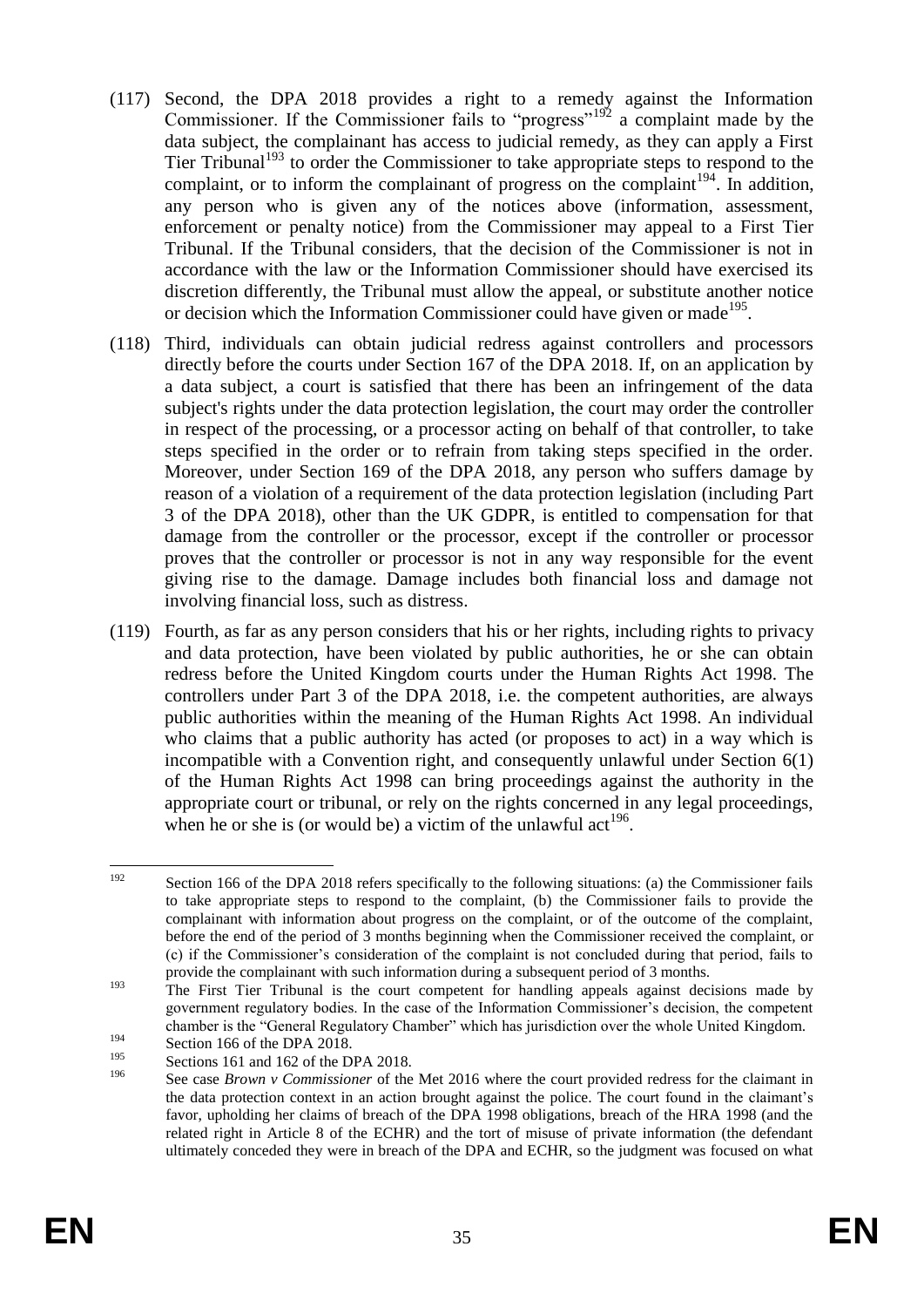- (120) If the court finds any act of a public authority to be unlawful, it can grant such relief or remedy, or make such order, within its powers as it considers just and appropriate  $197$ . The court can also declare a provision of primary legislation to be incompatible with a right guaranteed under the ECHR.
- (121) Finally, after exhausting national remedies, an individual can obtain redress before the European Court of Human Rights for violations of the rights guaranteed under the ECHR.

## **2.6. Onward sharing**

- (122) United Kingdom law authorises the sharing of data by a law enforcement authority with other UK authorities for purposes other than the ones for which it was originally collected (so-called "onward sharing") subject to certain conditions.
- (123) Similarly to what is provided under Article 4(2) of Directive (EU) 2016/680, Section 36(3) of the DPA 2018 allows that personal data collected by a competent authority for a law enforcement purpose may be further processed (whether by the original controller or by another controller) for any other law enforcement purpose, provided that the controller is authorised by law to process data for the other purpose and the processing is necessary and proportionate<sup>198</sup>. In this case, all the safeguards provided by Part 3 of the DPA 2018 and analysed above apply to the processing carried out by the receiving authority.
- (124) In the United Kingdom legal order, different laws explicitly allow onward sharing. In particular, (i) the Digital Economy Act 2017 allows the sharing between public authorities for several purposes, for example in case of any fraud against the public sector which would involve loss or a risk to loss for a public authority<sup>199</sup> or in case of a debt owed to a public authority or to the  $Crown<sup>200</sup>$ ; (ii) the Crime and Courts Act 2013 permits the sharing of information with the National Crime Agency  $(NCA)^{201}$  for combating, investigating and prosecuting serious and organised crime; (iii) the Serious Crime Act 2007 allows public authorities to disclose information to anti-fraud organisations for the purposes of preventing fraud<sup>202</sup>.
- (125) These laws explicitly provide that the sharing of information should be in compliance with the rules set in the DPA 2018. Moreover, the College of Policing has issued an Authorised Professional Practice on Information Sharing<sup>203</sup> to assist the police in complying with their data protection obligations under the UK GDPR, DPA and

1

remedy was appropriate). As a result of these breaches, the court awarded monetary damages to the claimant.

 $\frac{197}{198}$  Section 8(1) of Human Rights Act 1998.

 $\frac{198}{199}$  Section 36(3) of the DPA 2018.

Section 56 of the Digital Economy Act 2017, available at the following link <https://www.legislation.gov.uk/ukpga/2017/30/contents>

<sup>&</sup>lt;sup>200</sup> Section 48 of the Digital Economy Act 2017.

Section 7 of the Crime and Courts Act 2013, available at the following link: <https://www.legislation.gov.uk/ukpga/2013/22/contents>

<sup>&</sup>lt;sup>202</sup> Section 68 of the Serious Crime Act 2007, available at the following link <https://www.legislation.gov.uk/ukpga/2007/27/contents>

<sup>203</sup> The Authorised Professional Practice on Information Sharing is available at the following link: <https://www.app.college.police.uk/app-content/information-management/sharing-police-information>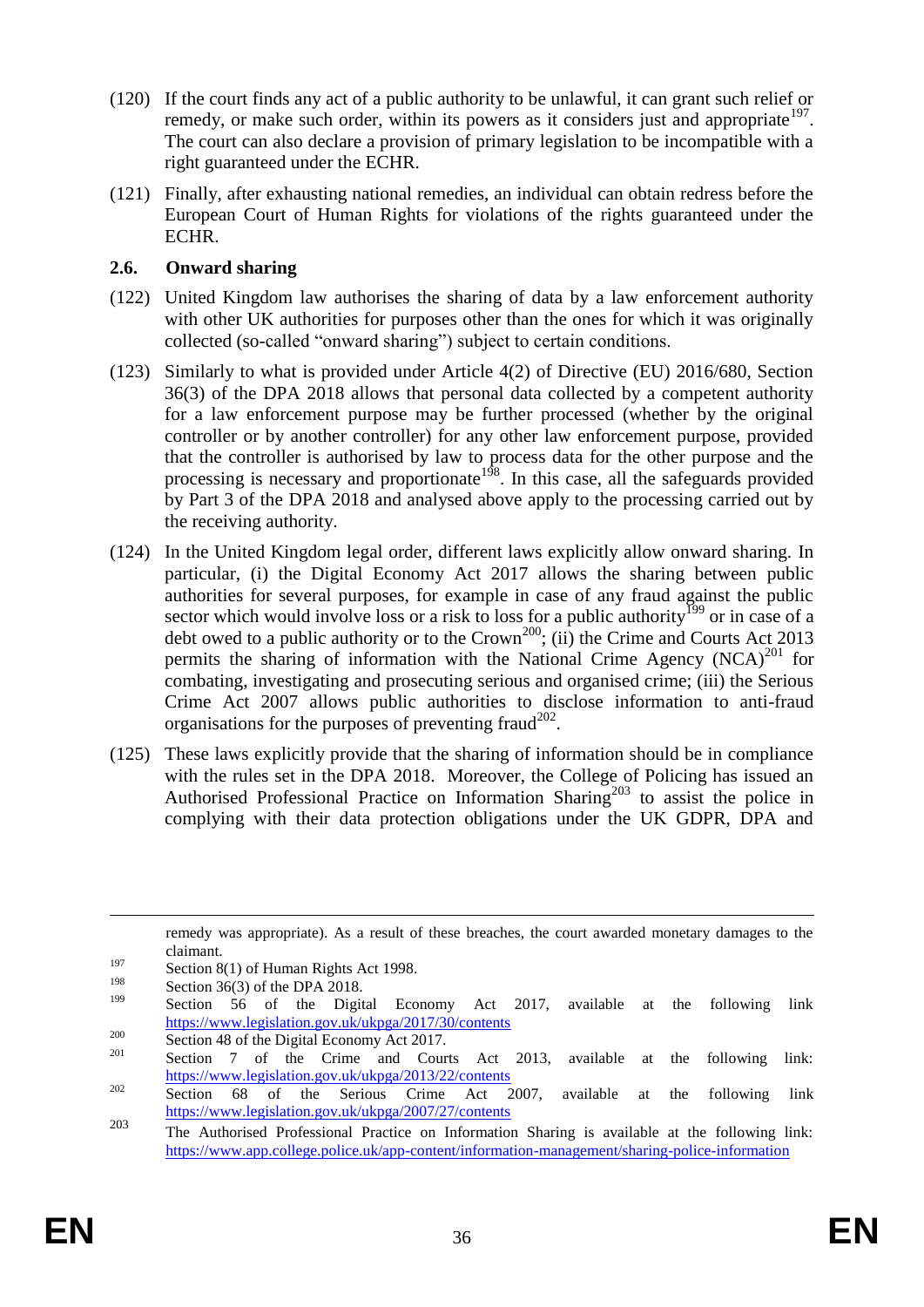Human Rights Act 1998. The compliance of the sharing with the applicable data protection legal framework can, of course, be subject to judicial review<sup>204</sup> .

- (126) Moreover, similarly to what is set out in Article 9 of Directive (EU) 2016/680, the DPA 2018 provides that personal data collected for any law enforcement purpose may be processed for a purpose that is not a law enforcement one when the processing is authorised by law<sup>205</sup>. This type of sharing covers two scenario: 1) when a criminal law enforcement authority shares data with a non-criminal law enforcement authority other than an intelligence agency (such as e.g. a financial or tax authority, a competition authority, a youth welfare office,); 2) when a criminal law enforcement authority shares data with an intelligence agency. In the first scenario, the processing of personal data will fall within the scope of the UK GDPR as well as under Part 2 of the DPA 2018. As specified in the Decision adopted under Regulation (EU) 2016/679, the safeguards provided by the UK GDPR and Part 2 of the DPA 2018 provide a level of protection that is essentially equivalent to the one provided within the Union<sup>206</sup>.
- (127) In the second scenario, with respect to the sharing of data collected by a criminal law enforcement authority with an intelligence agency for purposes of national security, the legal basis authorising such sharing is the Counter Terrorism Act 2008 (CTA  $2008$ <sup>207</sup>. Under the CTA 2008, any person may give information to any of the intelligence services for the purpose of discharging any of the functions of that service, including "national security".
- (128) As regards the conditions under which data can be shared for national security purposes, the Intelligence Services Act and the Security Services Act limit the ability of the intelligence services to obtain data to what is necessary to discharge their statutory functions. Competent authorities, falling under the scope of Part 3 of the DPA 2018, seeking to share data with the intelligence services will need to consider a number of factors/limitations, in addition to the statutory functions of the agencies which are set out in the Intelligence Services Act and the Security Services  $Act^{208}$ .

 $204$ <sup>204</sup> See for ex. case *M v the Chief Constable of Sussex Police* [2019] EWHC 975 (Admin) where the High Court was asked to consider data sharing between the police and a Business Crime Reduction Partnership (BCRP), an organisation empowered to manage exclusion notice scheme, prohibiting persons from entering its members' commercial premises. The court reviewed the data sharing, which was taking place on the basis of an agreement having the purpose of protecting the public and preventing crime and ultimately concluded that most aspects of data sharing were lawful, except in relation with some sensitive information shared between the police and BCRP. Another example is case Cooper v NCA <sup>[2019]</sup> EWCA Civ 16\_where the Court of Appeal upheld the data sharing between the police and the Serious Organised Crime Agency (SOCA), a law enforcement agency currently part of the NCA.

<sup>&</sup>lt;sup>205</sup> Section 36(4) of the DPA 2018.

<sup>206</sup> Commission Implementing Decision pursuant to Regulation (EU) 2016/679 of the European Parliament and of the Council on the adequate protection of personal data by the United Kingdom C(2021)4800.

<sup>&</sup>lt;sup>207</sup> Section 19 of the Counter Terrorism Act 2008, available at the following link: <https://www.legislation.gov.uk/ukpga/2008/28/section/19>

<sup>&</sup>lt;sup>208</sup> Section 2(2) of the Intelligence Service Act 1994 (see [https://www.legislation.gov.uk/ukpga/1994/13/contents\)](https://www.legislation.gov.uk/ukpga/1994/13/contents) provides that "The Chief of the Intelligence Service shall be responsible for the efficiency of that Service and it shall be his duty to ensure— (a) that there are arrangements for securing that no information is obtained by the Intelligence Service except so far as necessary for the proper discharge of its functions and that no information is disclosed by it except so far as necessary— (i) for that purpose; (ii) in the interests of national security; (iii) for the purpose of the prevention or detection of serious crime; or (iv) for the purpose of any criminal proceedings; and (b) that the Intelligence Service does not take any action to further the interests of any United Kingdom political party" while Section 2(2) of the Security Service Act 1989 (see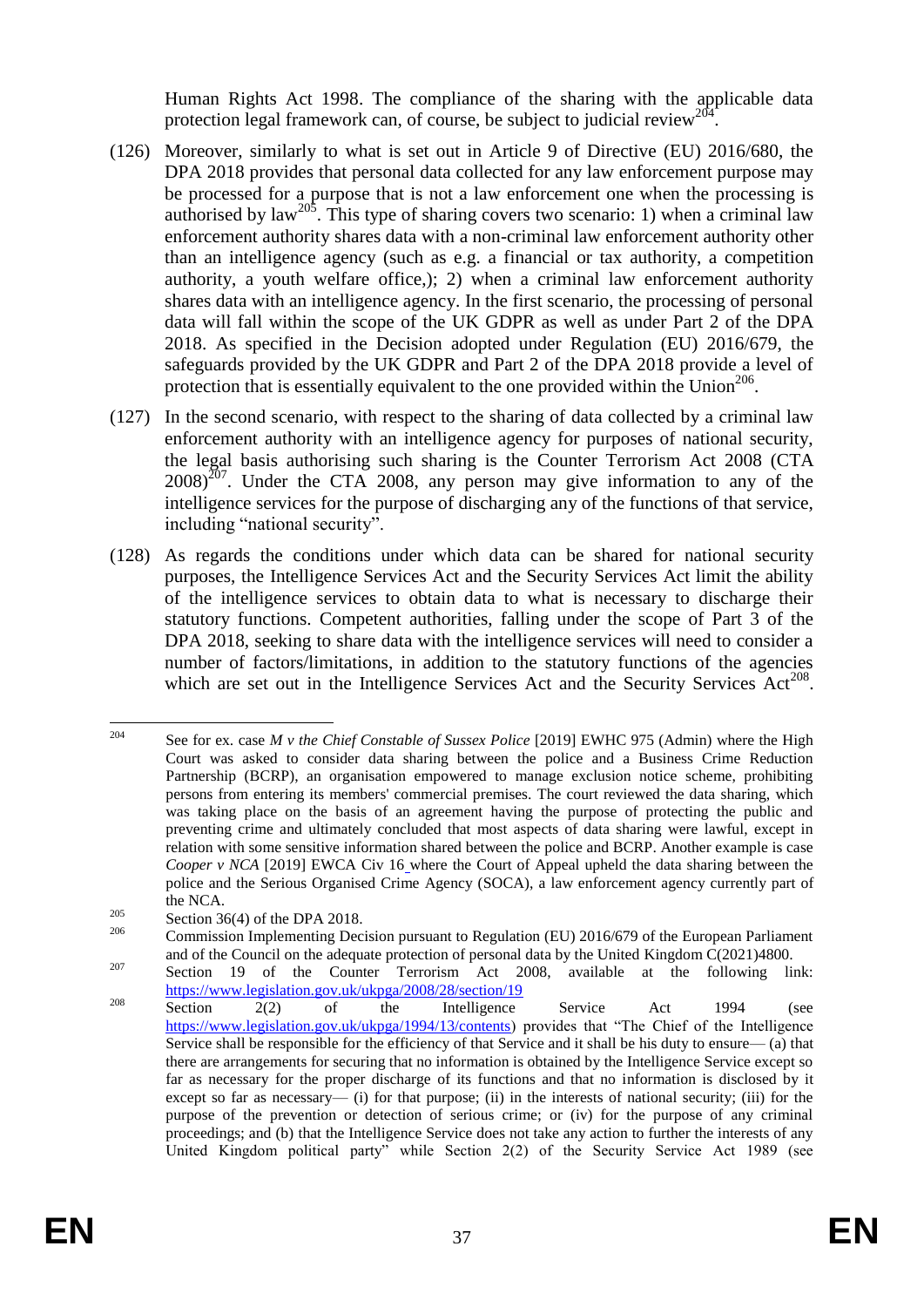Section 20 of the CTA 2008 makes clear that any data sharing pursuant to Section 19 of the CTA 2008 must still comply with the data protection legislation; which means that all of the limitations and requirements of the DPA 2018 apply. Furthermore, law enforcement authorities and intelligence services are public authorities for the purpose of the Human Rights Act 1998, and must thus ensure that they act in compliance with rights guaranteed under the ECHR, including its Article 8. In order words, these requirements mean that all data sharing between law enforcement agencies and intelligence services shall comply with data protection legislation and the ECHR.

(129) The processing by intelligence services of personal data received or obtained from law enforcement authorities purposes of national security is subject to a number of conditions and safeguards<sup>209</sup>. Part 4 of the DPA 2018 applies to all processing by or on behalf of the intelligence services. It sets out the main data protection principles (lawfulness, fairness and transparency<sup>210</sup>; purpose limitation<sup>211</sup>; data minimisation<sup>212</sup>; accuracy<sup>213</sup>; storage limitation<sup>214</sup> and security<sup>215</sup>, imposes conditions on the processing

- <sup>212</sup> Personal data must be adequate, relevant and not excessive (Section 88 of the DPA 2018).
- <sup>213</sup> Personal data must be accurate and up to date (Section 89 of the DPA 2018).
- <sup>214</sup> Personal data must not be kept longer than is necessary (Section 90 of the DPA 2018).
- The sixth data protection principle is that personal data must be processed in a manner that includes taking appropriate security measures as regards risks that arise from processing personal data. The risks include (but are not limited to) accidental or unauthorised access to, or destruction, loss, use, modification or disclosure of, personal data (Section 91 of the DPA 2018). Section 107 also requires that (1) each controller must implement appropriate security measures appropriate to the risks arising from the processing of personal data and (2) in the case of automated processing, each controller and each processor implement preventative or mitigative measures based on an evaluation of risk.

1

[https://www.legislation.gov.uk/ukpga/1989/5/contents\)](https://www.legislation.gov.uk/ukpga/1989/5/contents) provides that "The Director-General shall be responsible for the efficiency of the Service and it shall be his duty to ensure— (a) that there are arrangements for securing that no information is obtained by the Service except so far as necessary for the proper discharge of its functions or disclosed by it except so far as necessary for that purpose or for the purpose of the prevention or detection of] serious crime or for the purpose of any criminal proceedings]; and (b) that the Service does not take any action to further the interests of any political party; and (c) that there are arrangements, agreed with Director General of the National Crime Agency, for co-ordinating the activities of the Service in pursuance of Section 1(4) of this Act with the activities of police forces, the National Crime Agency and other law enforcement agencies".

<sup>&</sup>lt;sup>209</sup> Safeguards and limitations on the powers of the intelligence services are also regulated by the Investigatory Powers Act 2016, which, together with the Regulation of Investigatory Powers Act 2000 for England, Wales and Northern Ireland and the Regulation of Investigatory Powers (Scotland) Act 2000 for Scotland, provide for the legal basis for the use of such powers. However, these powers are not relevant in the context "onward sharing", since they cover direct collection of personal data by intelligence agencies. For an assessment of the powers granted to the intelligence agencies under the Investigatory Powers Act, see the Commission's Implementing Decision pursuant to Regulation (EU) 2016/679 of the European Parliament and of the Council on the adequate protection of personal data by the United Kingdom C(2021)4800.

<sup>&</sup>lt;sup>210</sup> Under Section 86(6) of the DPA 2018, to determine fairness and transparency of the processing, regard is to be had to the method by which data is obtained. In this sense, the fairness and transparency requirement is accomplished if data is obtained from a person who is lawfully authorised or required to supply it.

<sup>&</sup>lt;sup>211</sup> Under Section 87 of the DPA 2018, the purposes of the processing must be specified, explicit and legitimate. The data must not be processed in a manner that is incompatible with the purposes for which it is collected. Under the Sections 87(3) further compatible processing of personal data can be only allowed if the controller is authorised by law to process the data for that purpose and the processing is necessary and proportionate to that other purpose. The processing should be regarded as compatible, if the processing consists of processing for archiving purposes in the public interest, for purposes of scientific or historical research or for statistical purposes, and is subject to appropriate safeguards (Section 87(4) of the DPA 2018).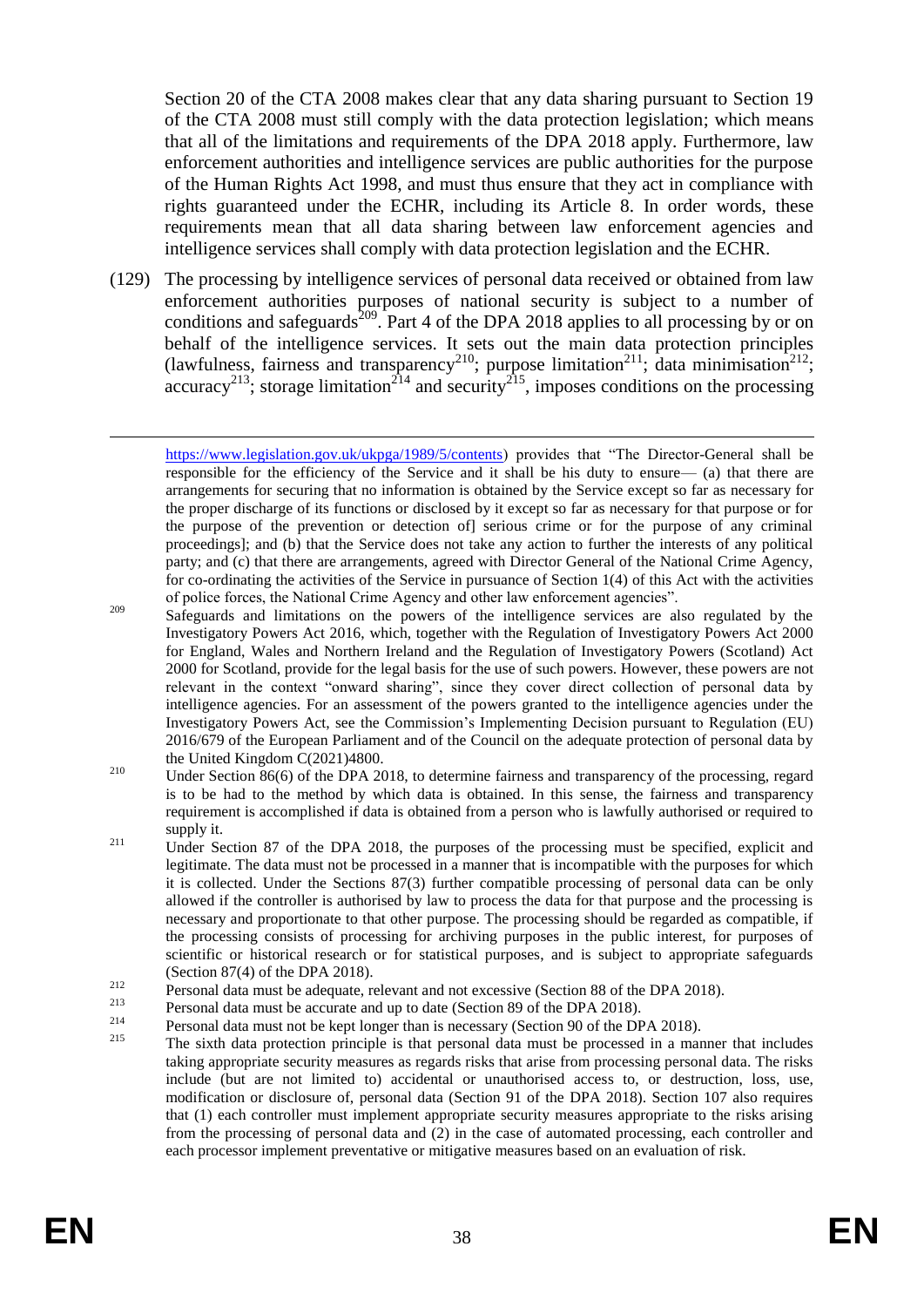<span id="page-39-0"></span>of special categories of data<sup>216</sup>, provides for data subject rights<sup>217</sup>, requires data protection by design<sup>218</sup> and regulates international transfers of personal data<sup>219</sup>.

- (130) At the same time, Section 110 of the DPA 2018 provides for an exemption from specified provisions in Part 4 of the DPA 2018, when such exemption is required to safeguard national security. Section 110(2) of the DPA 2018 lists the provisions from which an exemption is allowed. It includes the data protection principles (except the principle of lawfulness), the data subject rights, the obligation to inform the Information Commissioner about a data breach, the Information Commissioner's powers of inspection in accordance with international obligations, certain of the Information Commissioner's enforcement powers, the provisions that make certain data protection violations a criminal offence, and the provisions relating to special purposes of processing, such as journalistic, academic or artistic purposes. This exemption can be relied upon on the basis of a case-by-case analysis<sup>220</sup>. As explained by the United Kingdom authorities and confirmed by the case law of United Kingdom courts, "(a) controller must consider the actual consequences to national security or defence if they had to comply with the particular data protection provision, and if they could reasonably comply with the usual rule without affecting national security or defence"<sup>221</sup>. Whether or not the exemption has been used appropriately is subject to the oversight of the  $ICO^{222}$ .
- <span id="page-39-1"></span>(131) Moreover, in relation to the possibility to restrict any of the above-mentioned rights for the protection of "national security", section 79 of the DPA 2018 provides for the possibility of a controller to apply for a certificate signed by a Cabinet Minister or the Attorney General certifying that a restriction of such rights is, or at any time was, a

<sup>216</sup> <sup>216</sup> Section 86(2)(b) and Schedule 10 of the DPA 2018.

<sup>217</sup> Chapter 3 of Part 4 of the DPA 2018, notably the rights: of access, of rectification and deletion, to object to the processing and not to be subject to automated decision making, to intervene in automated decision-making and to be informed about the decision-making. Moreover, the controller must give the data subject information about the processing of their personal data.

<sup>218</sup> Section 103 of the DPA 2018.<br>
Section 100 of the DPA 2019

Section 109 of the DPA 2018. Transfers of personal data to international organisations or countries outside of the United Kingdom are possible if the transfer is a necessary and proportionate measure carried out for the purposes of the controller's statutory functions, or for other purposes provided for in specific Sections of the Security Service Act 1989 and the Intelligence Services Act 1994.

<sup>220</sup> See case *Baker v Secretary of State for the Home Department* [2001] UKIT NSA2 (*"Baker v Secretary of State")*.

<sup>&</sup>lt;sup>221</sup> UK Explanatory Framework for Adequacy Discussions, section H: National Security Data Protection and Investigatory Powers Framework, page 15-16, available at the following link [https://assets.publishing.service.gov.uk/government/uploads/system/uploads/attachment\\_data/file/8722](https://assets.publishing.service.gov.uk/government/uploads/system/uploads/attachment_data/file/872239/H_-_National_Security.pdf) [39/H\\_-\\_National\\_Security.pdf.](https://assets.publishing.service.gov.uk/government/uploads/system/uploads/attachment_data/file/872239/H_-_National_Security.pdf) See also *Baker v Secretary of State* (see above footnote [220\)](#page-39-0), in which the Tribunal quashed a national security certificate issued by the Home Secretary and confirming the application of the national security exception, considering that there was no reason to provide for a blanket exception on the obligation to answer access requests and that allowing such exception in all circumstances without a case-by-case analysis exceeded what was necessary and proportionate for the protection of national security.

<sup>&</sup>lt;sup>222</sup> See MoU between ICO and UKIC according to which "Upon the ICO receiving a complaint from a data subject, the ICO will want to satisfy themselves that the issue has been handled correctly, and, where applicable, that the application of any exemption has been used appropriately" (Memorandum of Understandings between Information Commission's Office and the United Kingdom Intelligence Community, paragraph 16, available at the following link: [https://ico.org.uk/media/about-the](https://ico.org.uk/media/about-the-ico/mou/2617438/uk-intelligence-community-ico-mou.pdf)[ico/mou/2617438/uk-intelligence-community-ico-mou.pdf\)](https://ico.org.uk/media/about-the-ico/mou/2617438/uk-intelligence-community-ico-mou.pdf).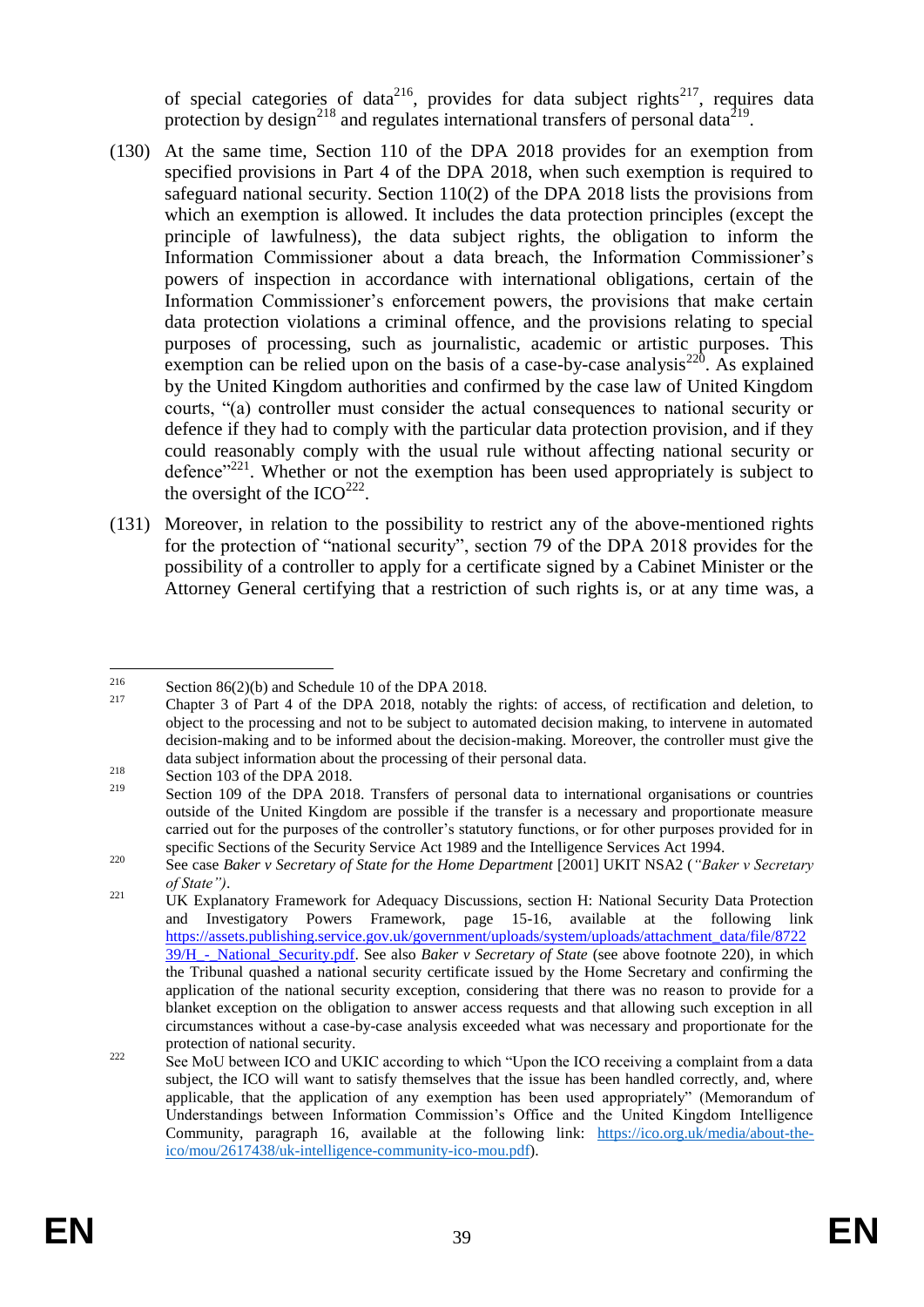<span id="page-40-0"></span>necessary and proportionate measure to protect national security<sup>223</sup>. The United Kingdom government has issued guidance on national security certificates under the DPA 2018 that notably highlight that any limitation to data subjects' rights for safeguarding national security must be proportionate and necessary<sup>224</sup>. All national security certificates must be published on the ICO's website $^{225}$ .

- (132) The certificate should be for a fixed duration of no more than five years, so to be regularly reviewed by the executive<sup>226</sup>. A certificate shall identify the personal data or categories of personal data subject to the exemption as well the provisions of the DPA  $2018$  to which the exemption applies<sup>227</sup>.
- (133) It is important to note that national security certificates do not provide for an additional ground for restricting data protection rights for national security reasons. In other words, the controller or processor can only rely on a certificate when they have concluded it is necessary to rely on the national security exemption, which must be applied on a case-by-case basis. Even if a national security certificate applies to the matter in question, the ICO can investigate whether or not reliance on the national security exemption was justified in a specific case<sup>228</sup>.
- (134) Any person directly affected by the issuing of the certificate can appeal to the Upper Tribunal<sup>229</sup> against the certificate<sup>230</sup> or, where the certificate identifies data by means of a general description, challenge the application of the certificate to specific data $^{231}$ .
- (135) The tribunal will review the decision to issue a certificate and decide whether there were reasonable grounds for issuing the certificate<sup>232</sup>. It can consider a wide range of

<sup>223</sup> The DPA 2018 has repealed the possibility to issue certificate under section 28(2) of the Data Protection Act 1998. However, the possibility to issue "old certificates" still exists to the extent that there is an historic challenge under the 1998 Act (see para 17 of [Part 5 of Schedule 20](https://urldefense.com/v3/__https:/gbr01.safelinks.protection.outlook.com/?url=https*3A*2F*2Fwww.legislation.gov.uk*2Fukpga*2F2018*2F12*2Fschedule*2F20*2Fpart*2F5*2Fenacted&data=04*7C01*7CMartin.Kelly2*40homeoffice.gov.uk*7C8cd255b7fd5748731d0708d8fdb1fb16*7Cf24d93ecb2914192a08af182245945c2*7C0*7C0*7C637538288143165869*7CUnknown*7CTWFpbGZsb3d8eyJWIjoiMC4wLjAwMDAiLCJQIjoiV2luMzIiLCJBTiI6Ik1haWwiLCJXVCI6Mn0*3D*7C1000&sdata=BX9yhobvBB8F*2FvLLLTgLHn3YoMNwHiiQqY8mBCrHuf0*3D&reserved=0__;JSUlJSUlJSUlJSUlJSUlJSUlJSUlJSUlJQ!!DOxrgLBm!R6Cx_0eH6jxy9dbDxxKEvlnrb3N6gt_1BWkwYUSnzvsx1omatUnyd94-5jO5ZbPv1NcTSC0$) of the DPA 2018). However, this possibility seems very rare and will apply only in limited cases, such as, for example, where a data subject brings a challenge on the use of the national security exemption in relation to a processing by a public authority that has carried out its processing under the 1998 Act. It is to be noted that in these cases, section 28 of the DPA 1998 will apply in its entirety, including therefore the possibility for the data subject to challenge the certificate. At the moment there are no national security certificate issued under the DPA 1998.

<sup>&</sup>lt;sup>224</sup> United Kingdom Government Guidance on National Security Certificates under the Data Protection Act 2018, available at the following link: [https://assets.publishing.service.gov.uk/government/uploads/system/uploads/attachment\\_data/file/9102](https://assets.publishing.service.gov.uk/government/uploads/system/uploads/attachment_data/file/910279/Data_Protection_Act_2018_-_National_Security_Certificates_Guidance.pdf) [79/Data\\_Protection\\_Act\\_2018\\_-\\_National\\_Security\\_Certificates\\_Guidance.pdf](https://assets.publishing.service.gov.uk/government/uploads/system/uploads/attachment_data/file/910279/Data_Protection_Act_2018_-_National_Security_Certificates_Guidance.pdf)

<sup>225</sup> According to Section 130 of the DPA 2018, the ICO may decide not to publish the text or part of the text of the certificate, if it would be against the interest of national security or would be contrary to the public interest or might jeopardise the safety of any person. In this cases the ICO will however publish the fact that the certificate has been issued.

<sup>&</sup>lt;sup>226</sup> United Kingdom Government Guidance on National Security Certificates, paragraph 15, see footnote  $224$ 

<sup>&</sup>lt;sup>227</sup> United Kingdom Government Guidance on National Security Certificates, paragraph 5, footnote [224.](#page-40-0)

Section 102 of the DPA 2018 requires the controller to be in a position to demonstrate that it has complied with the DPA 2018. This implies that an intelligence service would need to demonstrate to the ICO that when relying on the exemption, it has considered the specific circumstances of the case. The ICO also publishes a record of the national security certificates, which is available at the following link: is available at the following link: [https://ico.org.uk/about-the-ico/our-information/national-security](https://ico.org.uk/about-the-ico/our-information/national-security-certificates/)[certificates/.](https://ico.org.uk/about-the-ico/our-information/national-security-certificates/)

<sup>&</sup>lt;sup>229</sup> The Upper Tribunal is the court competent to hear appeals against decisions made by lower administrative tribunals and has specific competence for direct appeals against decisions of certain government bodies.

<sup>&</sup>lt;sup>230</sup> Section 111(3) of the DPA 2018.

Section  $11(5)$  of the DPA 2018.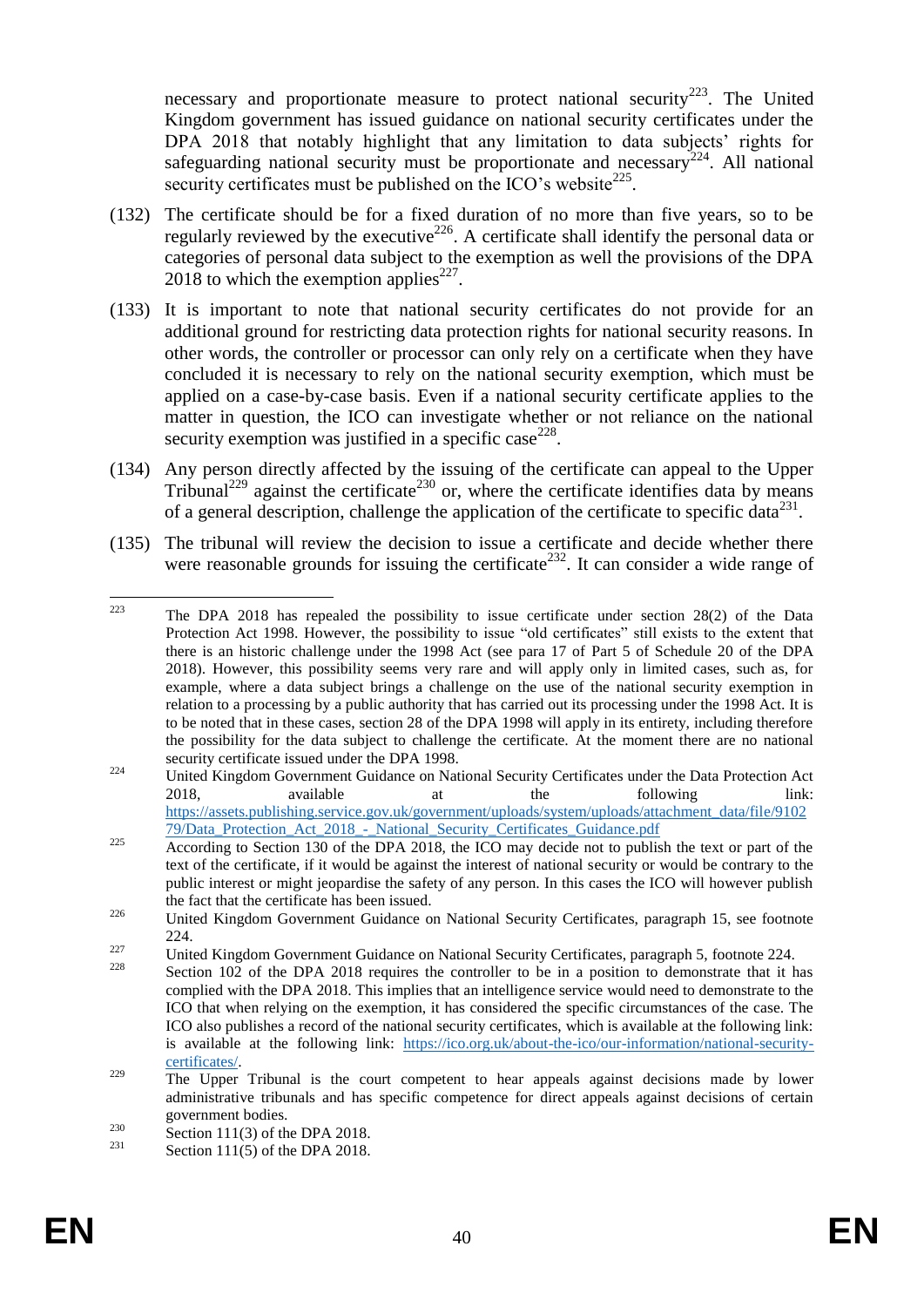issues, including necessity, proportionality and lawfulness, having regard to the impact on the rights of data subjects and balancing the need to safeguard national security. As a result, the tribunal may determine that the certificate does not apply to specific personal data which is the subject of the appeal $^{233}$ .

- (136) A different set of possible restrictions concern those applying, under Schedule 11 of the DPA 2018, to certain provisions of Part 4 of the DPA  $2018^{234}$  to safeguard other important objectives of general public interest or protected interests such as, for example, parliamentary privilege, legal professional privilege, the conduct of judicial proceedings or the combat effectiveness of the armed forces. The application of these provisions is either exempted for certain categories of information ("class based"), or exempted to the extent that the application of these provisions would be likely to prejudice the protected interest ("prejudice based")<sup>235</sup>. Prejudice-based exemptions can only be invoked as far as the application of the listed data protection provision would be likely to prejudice the specific interest in question. The use of an exemption must therefore always be justified by referring to the relevant prejudice that would be likely to occur in the individual case. Class-based exemptions can be invoked only with respect to the specific, narrowly defined category of information for which the exemption is granted. These are similar in purpose and effect to several of the exceptions to the UK GDPR (under Schedule 2 of the DPA 2018) which, in turn, reflect those provided in Article 23 GDPR.
- (137) It follows from the above that limitation and conditions are in place under the applicable United Kingdom legal provisions, as also interpreted by the courts and the Information Commission, to ensure that these exemption and restrictions remain within the boundaries of what is necessary and proportionate to protect national security.
- (138) The processing of personal data carried out by the intelligence services under Part 4 of the DPA 2018 is overseen by the Information Commissioner $^{236}$ .
- (139) The general functions of the Information Commissioner in relation to the processing of personal data by intelligence services under Part 4 of the DPA 2018 are laid down in Schedule 13 to the DPA 2018. The tasks include, but are not limited to, in particular,

<sup>232</sup> <sup>232</sup> In the case *Baker v Secretary of State* (see footnote [220\)](#page-39-0), the information Tribunal quashed a national security certificate issued by the Home Secretary, considering that there was no reason to provide for a blanket exception on the obligation to answer access requests and that allowing such exception in every circumstances without a case-by-case analysis exceeded what was necessary and proportionate for the protection of national security.

<sup>&</sup>lt;sup>233</sup><br>United Kingdom Government Guidance on National Security Certificates, paragraph 25, footnote [224.](#page-40-0)

<sup>234</sup> This includes: (i) the Part 4 data protection principles, except for the lawfulness of processing requirement under the first principle and the fact that the processing must meet one of the relevant conditions set out in Schedules 9 and 10; (ii) the rights of data subjects; and (iii) the duties relating to reporting breaches to the ICO.

<sup>&</sup>lt;sup>235</sup> According to UK Explanatory Framework the exceptions that are "class based" are: (i) information about the conferring of Crown honours and dignities; (ii) legal professional privilege; (iii) confidential employment, training or education references; and (iv) exam scripts and marks. The "prejudice based" exceptions concern the following matters: (i) prevention or detection of crime; apprehension and prosecution of offenders; (ii) parliamentary privilege; (iii) judicial proceedings; (iv) the combat effectiveness of the armed forces of the Crown; (v) the economic well-being of the United Kingdom; (vi) negotiations with the data subject; (vii) scientific or historical research, or statistical purposes; (viii) archiving in the public interest. UK Explanatory Framework for Adequacy Discussions, section H: National Security , page 13, see footnote [221](#page-39-1)

<sup>&</sup>lt;sup>236</sup> Section 116 of the DPA 2018.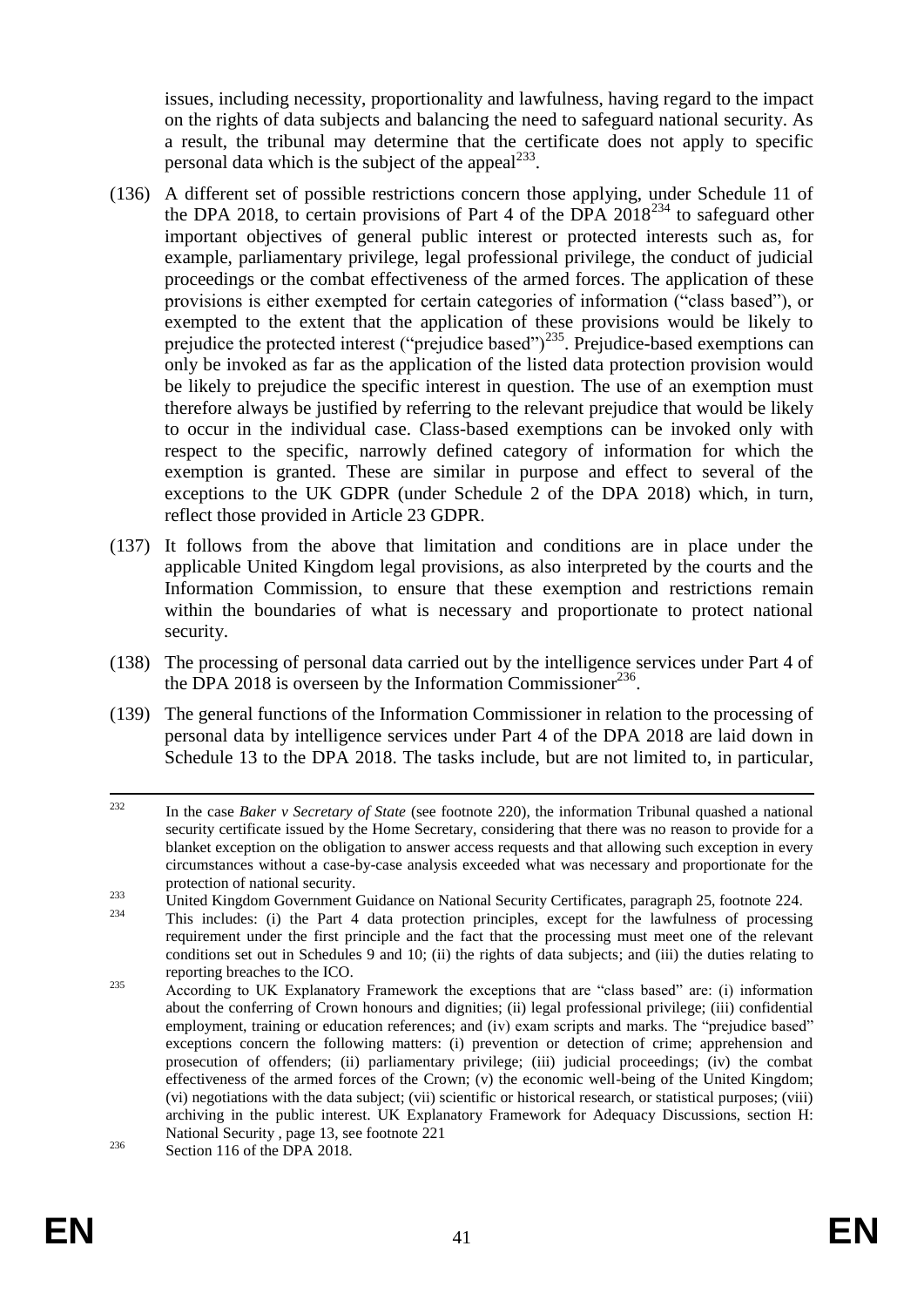monitoring and enforcement of Part 4 of the DPA 2018, promoting public awareness, advising Parliament, the government and other institutions on legislative and administrative measures, promoting the awareness of controllers and processors of their obligations, providing information to a data subject concerning the exercise of the data subject's rights, and conducting investigations

- (140) The Commissioner, as for Part 3 of the DPA 2018, has the power to notify controllers of an alleged infringement and to issue warnings that a processing is likely to infringe the rules, and issues reprimands when the infringement is confirmed. It can also issue enforcement and penalty notices for violations of certain provision of the  $act^{237}$ . However, differently than for other parts of the DPA 2018, the Commissioner cannot give an assessment notice to a national security<sup>238</sup>.
- (141) Moreover, Section 110 of the DPA 2018 provides an exception to the use of certain powers of the Commissioner when this is required for the purposes of safeguarding national security. This includes the power of the Commissioner to issue (any type of) notices under the DPA (information, assessment, enforcement and penalty notices), the power to carry out inspections in accordance with international obligations, the powers of entry and inspection, and the rules on offences<sup>239</sup>. As explained in recital (136), these exceptions will apply only if necessary and proportionate and on case-bycase basis. The application of these exceptions can be subject to a judicial review<sup>240</sup>.
- (142) The ICO and United Kingdom intelligence services have signed a Memorandum of Understanding<sup>241</sup> that establishes a framework for co-operation on a number of issues, including data breach notifications and the handling of data subjects complaints. In particular, it provides that upon receiving a complaint, the ICO will assess whether any national security exemption has been invoked appropriately. Responses to queries made by the ICO in the context of the examination of individual complaints have to be given within 20 working days by the concerned United Kingdom Government Guidance on National Security Certificates under the Data Protection Act, using appropriate secure channels if it involves classified information. From April 2018 to date, the ICO has received 21 complaints from individuals about the intelligence

<sup>237</sup> <sup>237</sup> Pursuant to a combined reading of Section 149(2) and Section 155 of the DPA 2018, enforcement and penalty notices may be issued to a controller or processor in relation to violations of Chapter 2 of Part 4 of the DPA 2018 (principles of processing), a provision of Part 4 of the DPA 2018 conferring rights on a data subject, a requirement to communicate a personal data breach to the Commissioner under Section 108 of the DPA 2018, and the principles for transfers of personal data to third countries, non-Convention countries and international organisations in Section 109 of the DPA 2018. (For further details on enforcement and penalty notice see, recitals (102) to (103)).

<sup>&</sup>lt;sup>238</sup> Under Section 147(6) of the DPA 2018, the Information Commissioner may not give an assessment notice to a body specified in Section 23(3) of the Freedom of Information Act 2000. That includes the Security service (MI5), the Secret Intelligence Service (MI6) and the Government Communications Headquarter.

<sup>&</sup>lt;sup>239</sup> The provisions that can be exempted are: Section 108 (communication of a personal data breach to the Commissioner), Section 119 (inspection in accordance with international obligations); Sections 142 to 154 and Schedule 15 (Commissioner's notices and powers of entry and inspection); and Sections 170 to 173 (offences relating to personal data). In addition in relation to processing by the intelligence services in Schedule 13 (other general functions of the Commissioner), paragraphs  $1(a)$  and  $(g)$  and 2.

<sup>240&</sup>lt;br>
See for example case *Baker v Secretary of State for the Home Department* (see footnote [220\)](#page-39-0).

<sup>241</sup> Memorandum of Understanding between ICO and United Kingdom Intelligence Community, see footnote 230.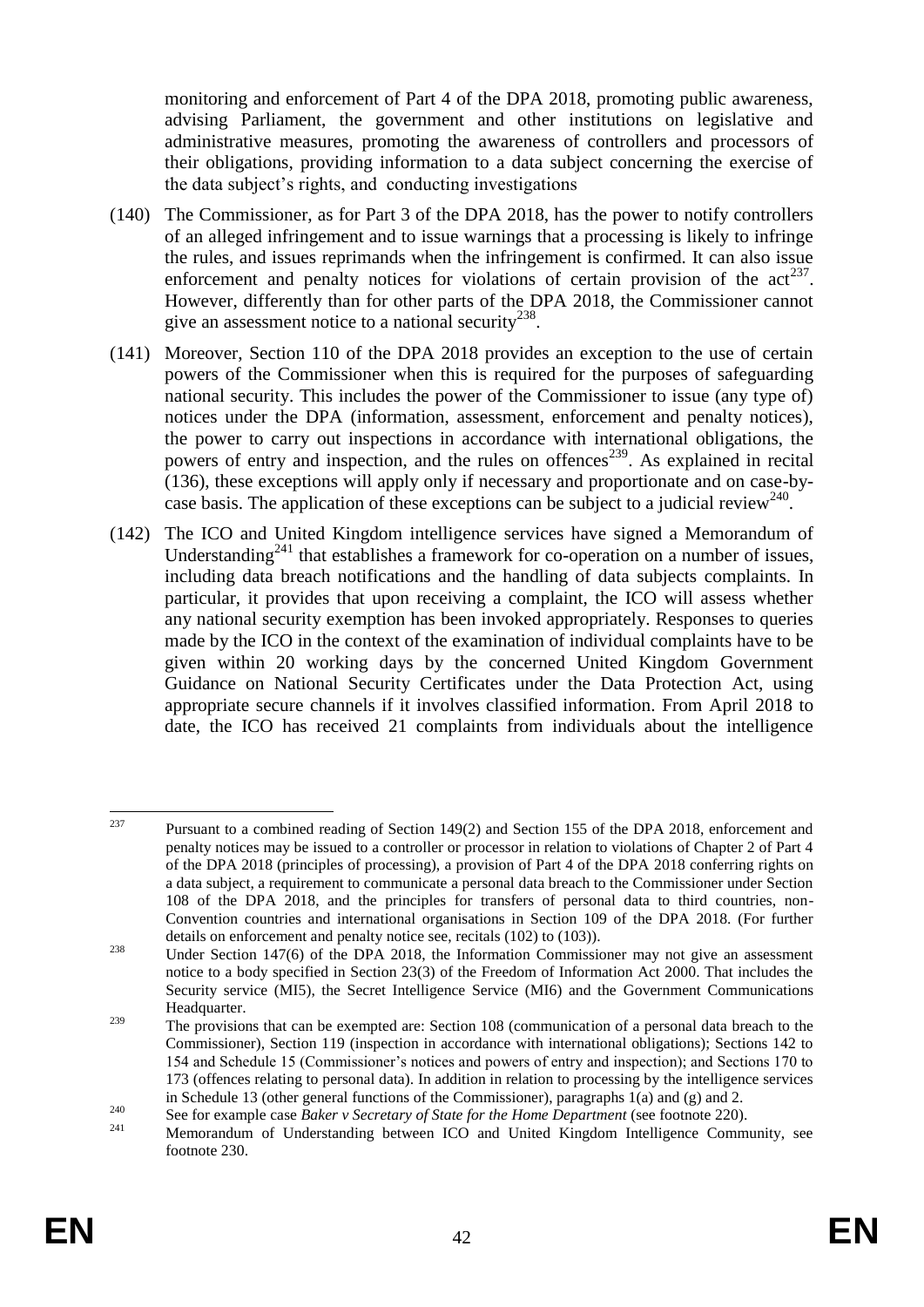services. Each complaint was assessed and the outcome was communicated to the data subject $^{242}$ .

- (143) Moreover, the Intelligence and Security Committee (ISC) carries out parliamentary oversight over data processing by intelligence agencies. This Committee has its statutory basis in the Justice and Security Act 2013 (JSA 2013)<sup>243</sup>. The Act establishes the ISC as a committee of the United Kingdom Parliament. The ISC consists of members belonging to either House of the Parliament and appointed by the Prime Minister after consulting the leader of the opposition<sup>244</sup>. The ISC is required to make an annual report to Parliament on the discharge of its functions and other reports that it considers appropriate<sup>245</sup>.
- <span id="page-43-0"></span>(144) Since 2013, the ISC has been provided with greater powers including the oversight of operational activities of security services. Under Section 2 of the JSA 2013, the ISC has the task to oversee the expenditure, administration, policy and operations of national security agencies. The JSA 2013 specifies that the ISC is able to conduct investigations on operational matters when they do not relate to ongoing operations<sup>246</sup>. The Memorandum of Understanding agreed between the Prime Minister and the  $ISC^{247}$  specifies in detail the elements to be taken into account when considering whether an activity is not part of any ongoing operation<sup>248</sup>. The ISC can also be asked to investigate ongoing operations by the Prime Minister and can review information voluntarily provided by the agencies.

 $242$ In seven of these cases, the ICO advised the complainant to raise the concern with the data controller (this is the case when an individual has raised a concern with the ICO, but should have first raised it with the data controller), in one of these cases, the ICO provided general advice to the data controller (this is used when the actions of the controller do not appear to have breached the legislation, but an improvement of the practices may have avoided the concern being raised with the ICO), and in the other 13 cases, there was no action required from the data controller (this is used when concerns raised by the individual do fall under the Data Protection Act 2018 because they concern the processing of personal information, but based on the information provided the controller does not appear to have breached the legislation).

<sup>&</sup>lt;sup>243</sup> As explained by United Kingdom authorities, the JSA expanded the remit of ISC to include a role in overseeing intelligence community beyond the three agencies and allowing retrospective oversight of the operational activities of the Agencies on matters of significant national interest.

<sup>&</sup>lt;sup>244</sup> Section 1 of the JSA 2013. Ministers are not eligible for members. Members hold their position on the ISC for the duration of the Parliament during which they were appointed. They can be removed by a resolution of the House by which they were appointed, or if they cease to be an MP, or they become a Minister. A member may also resign.

<sup>&</sup>lt;sup>245</sup> Reports and statements of the Committee are available online at the following link: [http://isc.independent.gov.uk/committee-reports.](http://isc.independent.gov.uk/committee-reports) In 2015 the ISC issued a report on "Privacy and Security: A modern and transparent legal framework" (see: [https://b1cba9b3-a-5e6631fd-s](https://b1cba9b3-a-5e6631fd-s-sites.googlegroups.com/a/independent.gov.uk/isc/files/20150312_ISC_P%2BS%2BRpt%28web%29.pdf)[sites.googlegroups.com/a/independent.gov.uk/isc/files/20150312\\_ISC\\_P%2BS%2BRpt%28web%29.pd](https://b1cba9b3-a-5e6631fd-s-sites.googlegroups.com/a/independent.gov.uk/isc/files/20150312_ISC_P%2BS%2BRpt%28web%29.pdf)  $\hat{p}$  in which it considered the legal framework for surveillance techniques used by the intelligence agencies and issued a series of recommendation that were then considered and integrated in the draft Investigatory Powers Bill that was converted into law, the IPA 2016. The government's answer to the Privacy and Security report is available at the following link: [https://b1cba9b3-a-5e6631fd-s](https://b1cba9b3-a-5e6631fd-s-sites.googlegroups.com/a/independent.gov.uk/isc/files/20151208_Privacy_and_Security_Government_Response.pdf)sites.googlegroups.com/a/independent.gov.uk/isc/files/20151208\_Privacy\_and\_Security\_Government [Response.pdf](https://b1cba9b3-a-5e6631fd-s-sites.googlegroups.com/a/independent.gov.uk/isc/files/20151208_Privacy_and_Security_Government_Response.pdf)

 $\frac{246}{\text{Section 2 of the JSA 2013}}$ .

<sup>247</sup> Memorandum of Understanding between the Prime minister and the ISC, available at the following link: [http://data.parliament.uk/DepositedPapers/Files/DEP2013-0415/AnnexA-JSBill](http://data.parliament.uk/DepositedPapers/Files/DEP2013-0415/AnnexA-JSBill-summaryofISCMoU.pdf)[summaryofISCMoU.pdf](http://data.parliament.uk/DepositedPapers/Files/DEP2013-0415/AnnexA-JSBill-summaryofISCMoU.pdf)

 $\frac{248}{\text{Memon}}$  Memorandum of Understanding between the Prime minister and the ISC, para 14, see footnote [247.](#page-43-0)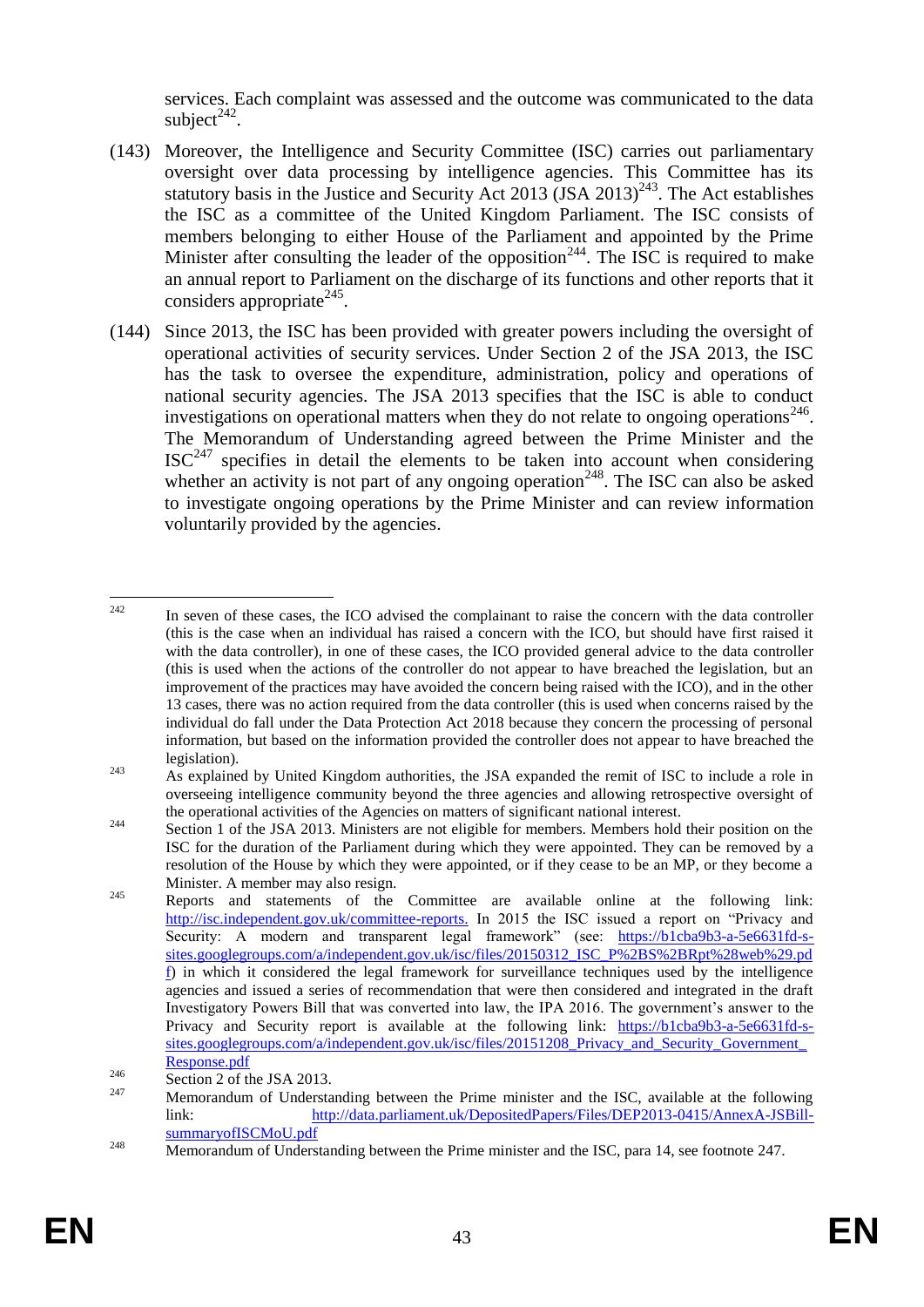- (145) Under Schedule 1 of the JSA 2013 the ISC may ask the heads of any of the three intelligence services to disclose any information. The agency must make such information available, unless the Secretary of State vetoes  $it^{249}$ . The United Kingdom authorities explained that in practice very little information is withheld from the  $\mathrm{ISC}^{250}$ .
- (146) With respect to redress, first of all, under section 165 (2) of the DPA 2018, a data subject may bring a complaint before the ICO if he or she believes that, in connection to personal data relating to him or her, there is a violation of Part 4 of the DPA 2018, including any abusive use of the national security derogations and restrictions.
- (147) Moreover, under Part 4 of the DPA 2018, individuals are entitled to apply to the High Court (or Court of Session in Scotland) for an order requiring the controller to comply with the rights of access to data<sup>251</sup>, to object to processing<sup>252</sup> and to rectification or erasure.
- (148) Individuals are also entitled to seek compensation for damage suffered due to a contravention of a requirement of Part 4 of the DPA 2018 from the controller or a processor<sup>253</sup>. Damage includes both financial loss and damage not involving financial  $\cos$ , such as distress<sup>254</sup>.
- (149) Finally, an individual can submit a complaint to the Investigatory Powers Tribunal for any conduct by or on behalf of the United Kingdom intelligence agencies<sup>255</sup>. The Investigatory Powers Tribunal (IPT) is established by the Regulation of Investigatory Powers Act 2000 for England, Wales and Northern Ireland and the Regulation of Investigatory Powers (Scotland) Act 2000 for Scotland (RIPA 2000) and is independent from the executive<sup>256</sup>. In accordance with Section 65 of the RIPA 2000, the members of the IPT are appointed by Her Majesty for a period of five years.
- (150) A member of the Tribunal may be removed from office by Her Majesty on an Address<sup>257</sup> by both Houses of Parliament<sup>258</sup>.
- (151) To bring an action before the IPT ("standing requirement"), according to Section 65 of the RIPA 2000, an individual has to believe (i) that the conduct of an intelligence service has taken place in relation to him, any of his property, any communications sent by or to him, or intended for him, or his use of any postal service, telecommunications service or telecommunications system<sup>259</sup>, and (ii) that the conduct

<sup>249</sup> The Secretary of State may only veto disclosure of information on two grounds: the information is sensitive and should not be disclosed to the ISC in the interests of national security; or it is information of such a nature that, if the Secretary of State were requested to produce it before a Departmental Select Committee of the House of Commons, the Secretary of State would consider (on grounds not limited to national security) it proper not to do so. (Schedule 1 paragraph 4(2) of the JSA 2013).

<sup>&</sup>lt;sup>250</sup> UK Explanatory Framework – section H: National Security, p. 43.

<sup>&</sup>lt;sup>251</sup> Section 94(11) of the DPA 2018.

<sup>&</sup>lt;sup>252</sup> Section 99(4) of the DPA 2018.

Section 169 of the DPA 2018, which allows claims from "A person who suffers damage by reason of a contravention of a requirement of the data protection legislation."

<sup>&</sup>lt;sup>254</sup> Section 169(5) of the DPA 2018.

<sup>&</sup>lt;sup>255</sup> See section 65 (2) (b) of the RIPA.

Under Schedule 3 to the RIPA 2000, the members must have specified judicial experience and are eligible for reappointment.

<sup>&</sup>lt;sup>257</sup> On the notion of "Address", see footnote 182.<br><sup>258</sup> Caba dela 2 on manual 1(5) to the PIDA 2000.

<sup>&</sup>lt;sup>258</sup> Schedule 3 paragraph 1(5) to the RIPA 2000.

Section  $65(4)$  of the RIPA 2000.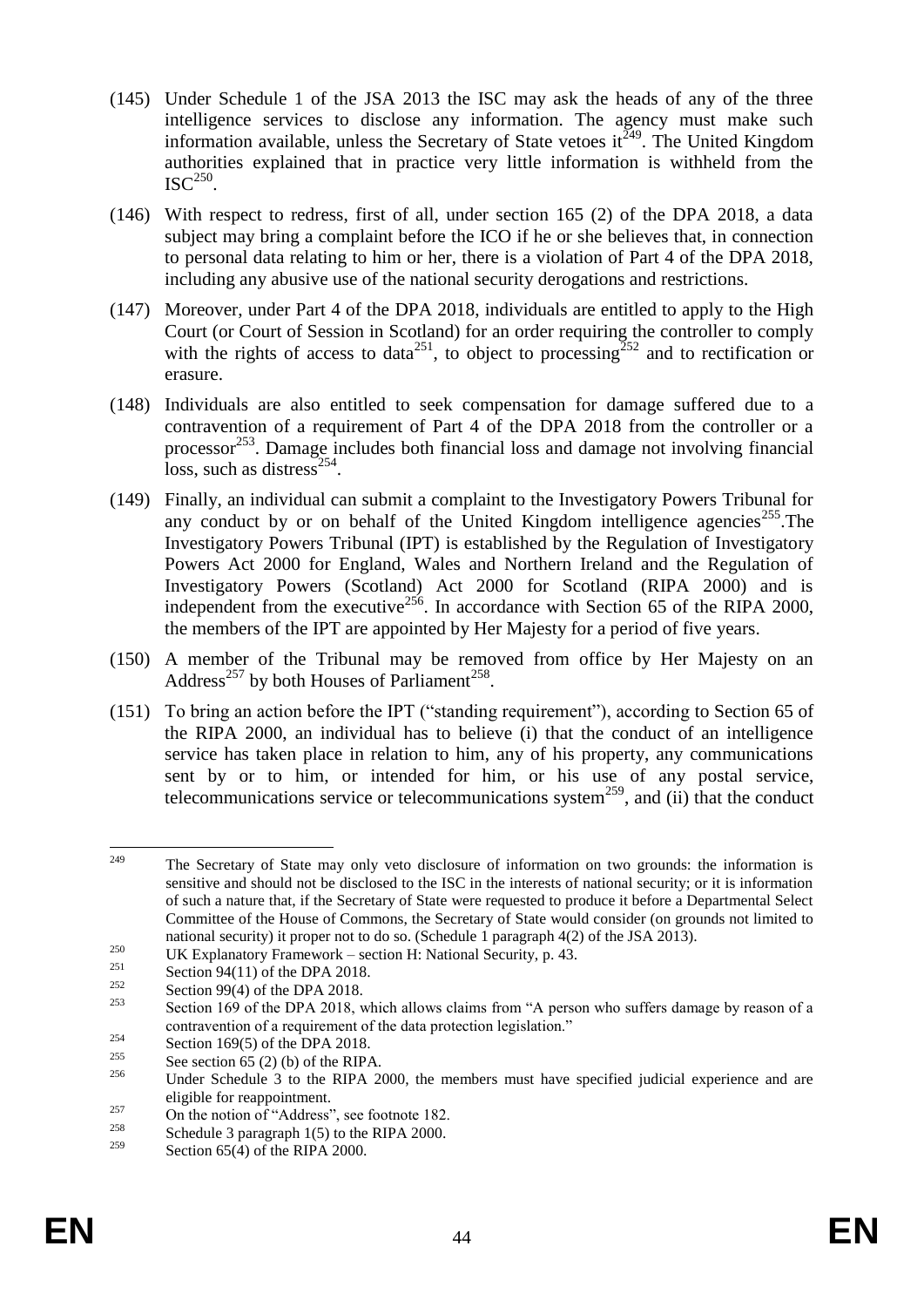has taken place in "challengeable circumstances"<sup>260</sup> or "been carried out by or on behalf of the intelligence services  $^{261}$ . As in particular this "belief" standard has been interpreted quite broadly<sup>262</sup>, bringing a case before the Tribunal is subject to relatively low standing requirements.

- (152) Where the Tribunal considers a complaint made to them, it is the duty of the Tribunal to investigate whether the persons against whom any allegation is made in the complaint have engaged in relation to the complainant as well as to investigate the authority that has allegedly engaged in the violations and whether the alleged conduct has taken place<sup>263</sup>. Where the Tribunal hears any proceedings, it must apply the same principles for making their determination in those proceedings as would be applied by  $\alpha$  court on an application for judicial review<sup>264</sup>.
- (153) The Tribunal must give notice to the complainant whether there has been determination in his or her favour or not<sup>265</sup>. Under Section 67(6) and (7) of the RIPA 2000, the Tribunal has the power to issue interim orders and to provide any such award of compensation or other order as it thinks  $fit^{266}$ . According to Section 67A of the RIPA 2000, a determination of the Tribunal can be appealed, subject to leave granted by the Tribunal or relevant appellate court.
- (154) In particular, individuals can bring a claim and obtain redress before the IPT in case where they consider that a public authority has acted (or proposes to act) in a way which is incompatible with a ECHR rights, including the right to privacy and data protection, and is consequently unlawful under Section 6(1) of the Human Rights Act

<sup>260</sup> Such circumstances refer to conduct of public authorities taking place with authority (e.g. an warrant, an authorisation/notice for the acquisition of communications, etc.), or if the circumstances are such that (whether or not there is such authority) it would not have been appropriate for the conduct to take place without it, or at least without proper consideration having been given to whether such authority should be sought. Conduct authorised by a Judicial Commissioner are considered as to have taken place in challengeable circumstance (Section 65 (7ZA) of the RIPA 2000) while other conducts that take place with the permission of a person holding judicial office are considered not to have taken place in challengeable circumstance (Section 65(7) and (8) of the RIPA 2000).

<sup>&</sup>lt;sup>261</sup> According to the information provided by United Kingdom authorities, the low threshold for making a complaint determines that it is not unusual for the Tribunal's investigation to determine that the complainant was in-fact never subject to investigation by a public authority. The latest Statistical Report of the IPT specifies that in 2016 the Tribunal received 209 complaints, 52% of those were considered frivolous or vexatious and 25% received a "no determination" outcome. United Kingdom authorities explained that this either means that no covert activity/powers were used in relation to the complainant, or that covert techniques were used and the Tribunal determined that the activity was lawful. Additionally, 11% were ruled out of jurisdiction, withdrawn or not valid, 5% were ruled out of time 7% were found in favour of the complainant. Statistical Report of the Investigatory Powers Tribunal 2016, available at the following link:<https://www.ipt-uk.com/docs/IPT%20Statisical%20Report%202016.pdf>

<sup>&</sup>lt;sup>262</sup> See case *Human Rights Watch v Secretary of State* [2016] UKIPTrib15 165-CH. In this case, the IPT, by referring to the ECtHR case law, held that the appropriate test in respect of the belief that any conduct falling within Subsection 68(5) of RIPA 2000 has been carried out by or on behalf of any of the intelligence services is whether there is any basis for such belief, including the fact that an individual may claim to be a victim of a violation occasioned by the mere existence of secret measures or legislation permitting secret measures, only if he is able to show that due to his personal situation, he is potentially at risk of being subjected to such measures (see *Human Rights Watch v Secretary of State,* paragraph 41).

 $\frac{263}{264}$  Section 67(3) of the RIPA 2000.

<sup>&</sup>lt;sup>264</sup> Section 67(2) of the RIPA 2000.

<sup>&</sup>lt;sup>265</sup> Section 68(4) of the RIPA 2000.

<sup>266</sup> This may include an order requiring the destruction of any records of information held by any public authority in relation to any person.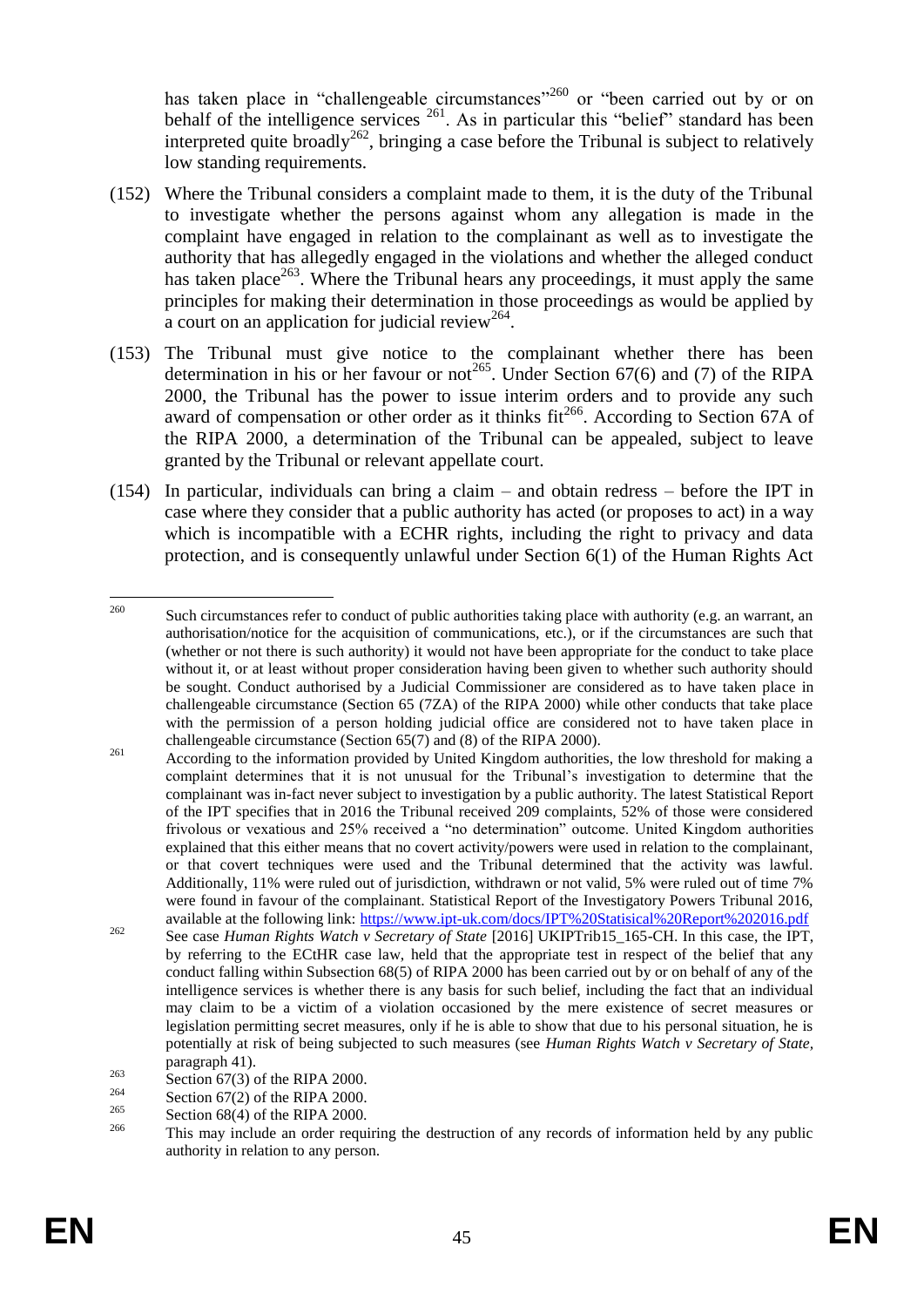1998. The IPT that has been granted exclusive jurisdiction for all Human Rights Act claims in relation to the intelligence agencies. This means, as noted by the High Court, "whether there has been a breach of the HRA on the facts of a particular case is something that can in principle be raised and adjudicated by an independent tribunal which can have access to all relevant material, including secret material. [...] We also bear in mind in this context that the IPT is itself now subject to the possibility of an appeal to an appropriate appellate court (in England and Wales that would be the Court of Appeal); and that the Supreme Court has recently decided that the IPT is in principle amenable to judicial review: see R (Privacy International) v Investigatory Powers Tribunal [2019] UKSC 22; [2019] 2 WLR 1219<sup> $2^{267}$ </sup>. If the IPT finds any act of a public authority to be unlawful, it can grant such relief or remedy, or make such order, within its powers as it considers just and appropriate<sup>268</sup>.

- (155) After exhausting national remedies, an individual can obtain redress before the European Court of Human Rights for violations of the rights guaranteed under the ECHR, including the right to privacy and data protection.
- (156) It follows from the above that the sharing by United Kingdom criminal law enforcement authorities of data transferred under this Decision with other public authorities, including intelligence agencies, is framed by limitations and conditions ensuring that such onward sharing will be necessary and proportionate and subject to specific data protection safeguards under the DPA 2018. Moreover, processing of data by the concerned public authorities is overseen by independent bodies and affected individuals have access to effective judicial remedies.

## **3. CONCLUSION**

- (157) The Commission considers that Part 3 of the DPA 2018 ensures a level of protection for personal data transferred for criminal law enforcement purposes from competent authorities in the Union to United Kingdom competent authorities which is essentially equivalent to the one guaranteed by Directive (EU) 2016/680.
- (158) Moreover, the Commission considers that, taken as a whole, the oversight mechanisms and redress avenues in United Kingdom law enable infringements to be identified and sanctioned in practice and offer legal remedies to the data subject to obtain access to personal data relating to him/her and, eventually, the rectification or erasure of such data.
- (159) Finally, on the basis of the available information about the United Kingdom legal order, the Commission considers that any interference with the fundamental rights of the individuals whose personal data are transferred from the European Union to the United Kingdom by United Kingdom public authorities for public interest purposes, including in the context of the sharing of personal data between law enforcement authorities and other public authorities such as national security bodies, will be limited to what is strictly necessary to achieve the legitimate objective in question, and that effective legal protection against such interference exists.
- (160) Therefore, it should be decided that the United Kingdom ensures an adequate level of protection within the meaning of Article 36(2) of Directive (EU) 2016/680, interpreted in light of the Charter of Fundamental Rights.

<sup>267</sup> <sup>267</sup> High Court of Justice, *Liberty*, [2019] EWHC 2057 (Admin), paragraph 170.

Section 8(1) of the Human Rights Act 1998.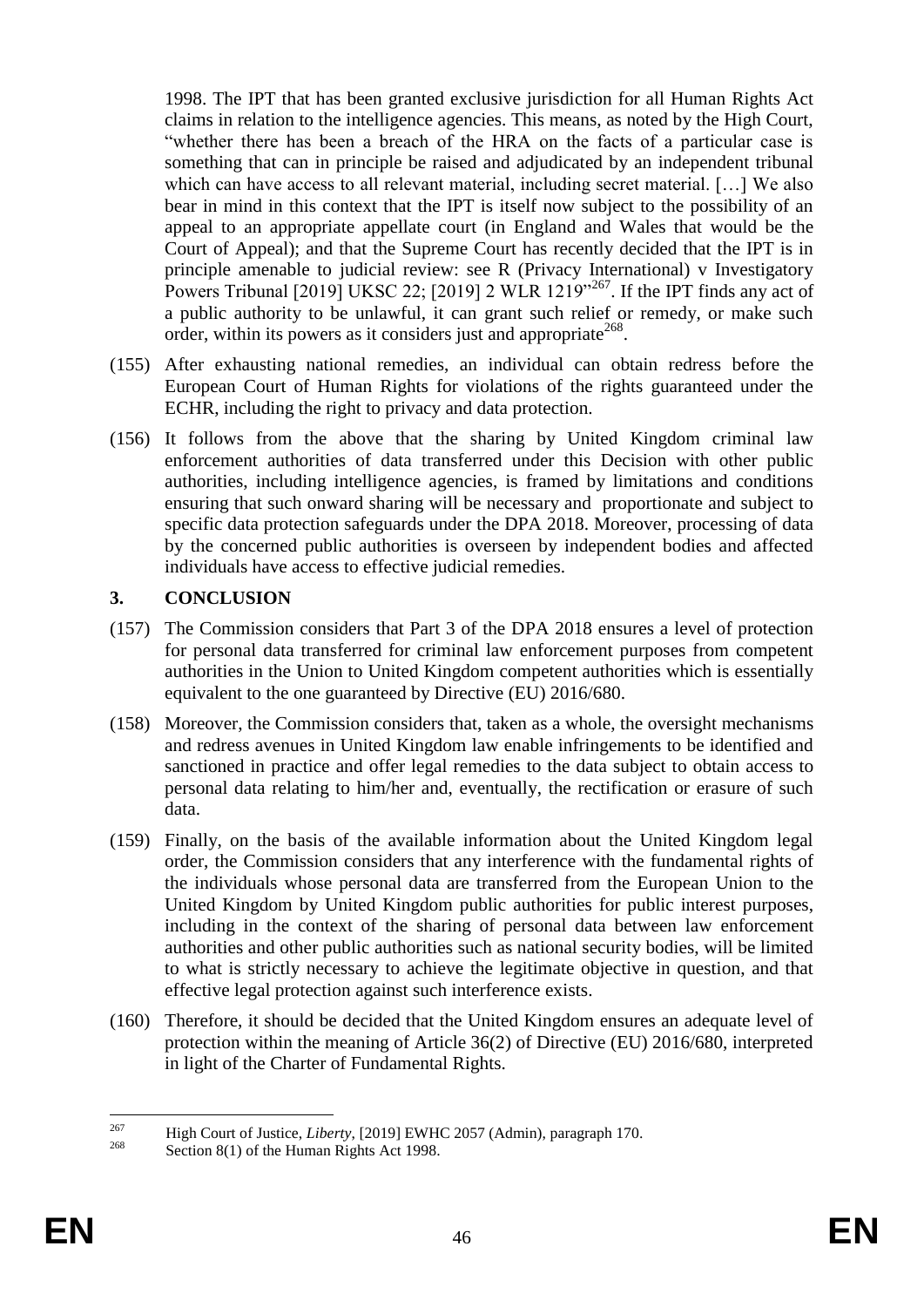(161) This conclusion is based on both the relevant United Kingdom domestic regime and its international commitments, in particular adherence to the European Convention of Human Rights and submission to the jurisdiction of the European Court of Human Rights. Continued adherence to such international obligations is therefore a particularly important element of the assessment on which this Decision is based.

#### **4. EFFECTS OF THIS DECISION AND ACTION OF DATA PROTECTION AUTHORITIES**

- (162) Member States and their organs are required to take the measures necessary to comply with acts of the Union institutions, as the latter are presumed to be lawful and accordingly produce legal effects until such time as they expire, are withdrawn, annulled in an action for annulment or declared invalid following a reference for a preliminary ruling or a plea of illegality.
- (163) Consequently, a Commission adequacy decision adopted pursuant to Article 36(3) of Directive (EU) 2016/680 is binding on all organs of the Member States to which it is addressed, including their independent supervisory authorities. In particular, during the period of application of this Decision, transfers from a controller or processor in the Union to controllers or processors in the United Kingdom may take place without the need to obtain any further authorisation.
- (164) At the same time, it should be recalled that, pursuant to Article 47(5) of Directive (EU) 2016/680, and as explained by the Court of Justice in the *Schrems* judgment, where a national data protection authority questions, including upon a complaint, the compatibility of a Commission adequacy decision with the fundamental rights of the individual to privacy and data protection, national law must provide it with a legal remedy to put those objections before a national court, which may be required to make a reference for a preliminary ruling to the Court of Justice<sup>269</sup>.

#### **5. MONITORING, SUSPENSION, REPEAL OR AMENDMENT OF THIS DECISION**

- (165) Pursuant to Article 36(4) of Directive (EU) 2016/680, the Commission is to monitor, on an ongoing basis, relevant developments in the United Kingdom after the adoption of this Decision in order to assess whether it still ensures an essentially equivalent level of protection. Such monitoring is particular important in this case, as the United Kingdom will administer, apply and enforce a new data protection regime no longer subject to Union law, which may be liable to evolve. In that respect, special attention will be paid to the application in practice of the United Kingdom rules on transfers of personal data to third countries, including through the conclusion of international agreements, and the impact it may have on the level of protection afforded to data transferred under this Decision; as well as to the effectiveness of the exercise of individual rights in the areas covered by this Decision. Amongst other elements, case law developments and oversight by the ICO and other independent bodies will inform the Commission's monitoring.
- (166) In order to facilitate this monitoring, the United Kingdom authorities should promptly and regularly inform the Commission of any material change to the United Kingdom legal order that has an impact on the legal framework that is the object of this Decision, as well as any evolution in practices related to the processing of the personal

<sup>269</sup> <sup>269</sup> *Schrems*, paragraph 65.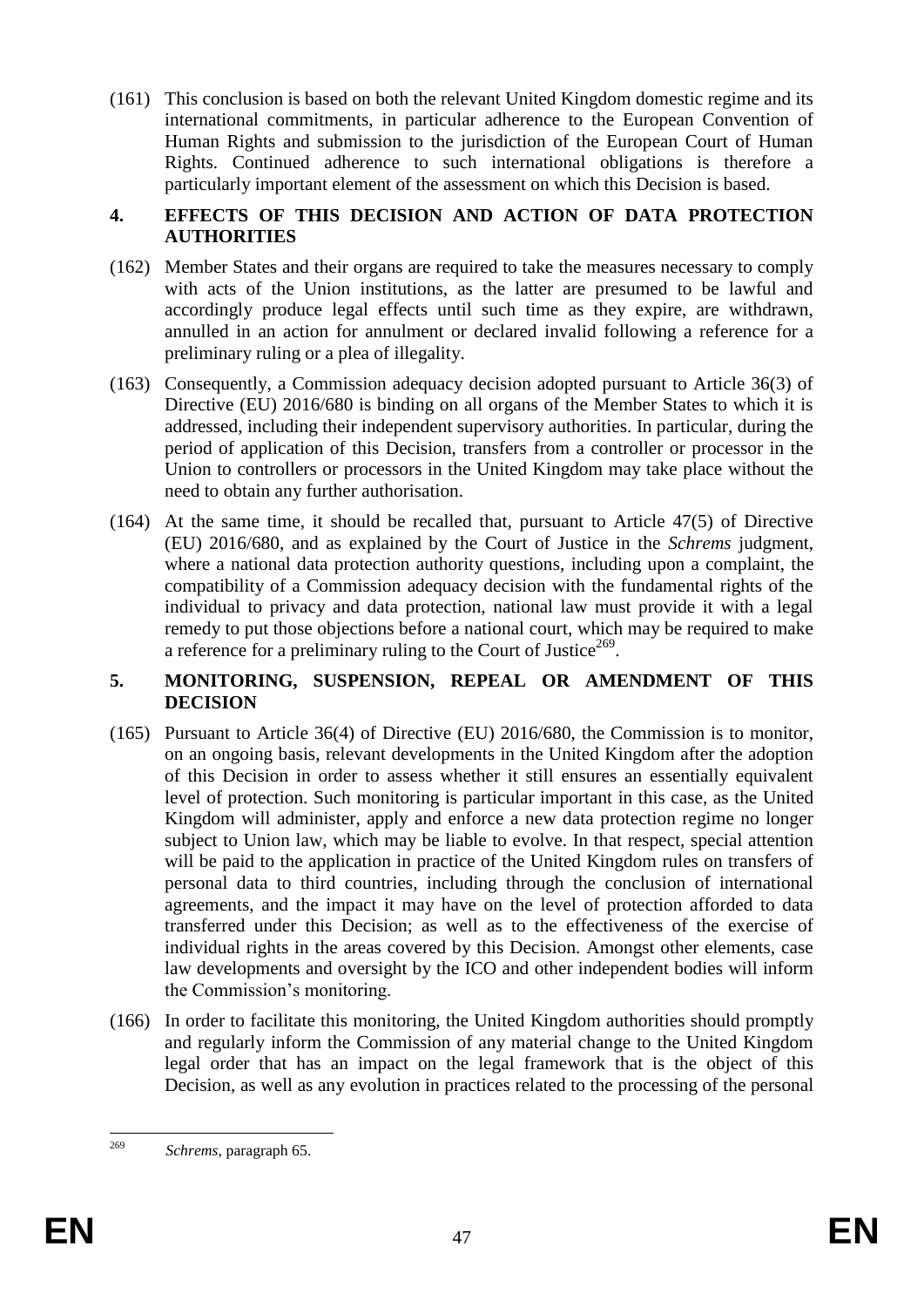data assessed in this Decision, in particular with respect to the elements mentioned in recital (165).

- (167) Moreover, in order to allow the Commission to effectively carry out its monitoring function, the Member States should inform the Commission about any relevant action undertaken by the national data protection authorities, in particular regarding queries or complaints by EU data subjects concerning the transfer of personal data from the Union to competent authorities in the United Kingdom. The Commission should also be informed about any indications that the actions of United Kingdom public authorities responsible for the prevention, investigation, detection or prosecution of criminal offences, including any oversight bodies, do not ensure the required level of protection.
- (168) Where available information, in particular information resulting from the monitoring of this Decision or provided by United Kingdom or Member States' authorities, reveals that the level of protection afforded by the United Kingdom may no longer be adequate, the Commission should promptly inform the competent United Kingdom authorities thereof and request that appropriate measures be taken within a specified timeframe, which may not exceed three months. Where necessary, this period may be extended for a specified period of time, taking into account the nature of the issue at stake and/or of the measures to be taken.
- (169) If, at the expiry of that specified timeframe, the competent United Kingdom authorities fail to take those measures or otherwise demonstrate satisfactorily that this Decision continues to be based on an adequate level of protection, the Commission will initiate the procedure referred to in Article 58(2) of the Directive (EU) 2016/680 with a view to partially or completely suspend or repeal this Decision.
- (170) Alternatively, the Commission will initiate this procedure with a view to amend the Decision, in particular by subjecting data transfers to additional conditions or by limiting the scope of the adequacy finding only to data transfers for which an adequate level of protection continues to be ensured.
- (171) On duly justified imperative grounds of urgency, the Commission will make use of the possibility to adopt, in accordance with the procedure referred to in Article 58(3) of the Directive (EU) 2016/680, immediately applicable implementing acts suspending, repealing or amending the Decision.

## **6. DURATION AND RENEWAL OF THIS DECISION**

- (172) It should be taken into account that, with the end of the transition period provided by the Withdrawal Agreement and as soon as the interim provision under Article 782 of the EU-UK Trade and Cooperation Agreement will cease to apply, the United Kingdom will administer, apply and enforce a new data protection regime compared to the one in place when it was bound by European Union law. This may notably involve amendments or changes to the data protection framework assessed in this Decision, as well as other relevant developments.
- (173) It is therefore appropriate to provide that this Decision will apply for a period of four years as of its entry into force.
- (174) Where in particular information resulting from the monitoring of this Decision reveals that the findings relating to the adequacy of the level of protection ensured in the United Kingdom are still factually and legally justified, the Commission should, at the latest six months before this Decision ceases to apply, initiate the procedure to amend this Decision by extending its temporal scope, in principle, for an additional period of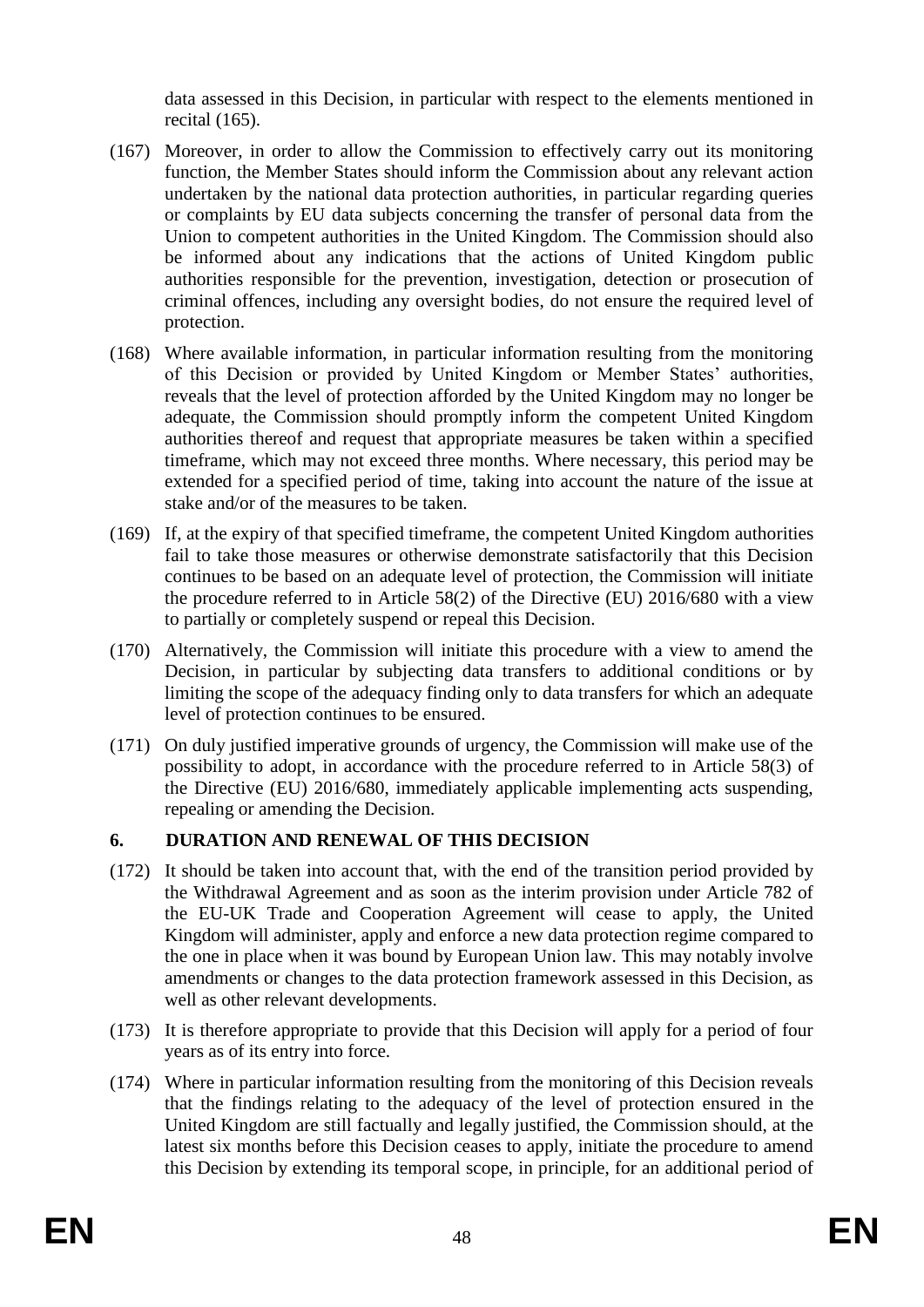four years Any such implementing act amending this Decision is to be adopted in accordance with the procedure referred to in Article 58(2) of Directive (EU) 2016/680.

## **7. FINAL CONSIDERATIONS**

- (175) The European Data Protection Board published its opinion<sup>270</sup>, which has been taken into consideration in the preparation of this Decision.
- (176) The measures provided for in this Decision are in accordance with the opinion of the Committee established under Article 58 of Directive (EU) 2016/680.
- (177) In accordance with Article 6a of Protocol No 21 on the position of the United Kingdom and Ireland in respect of the area of freedom, security and justice, as annexed to the TEU and to the TFEU, Ireland is not bound by the rules laid down in Directive (EU) 2016/680, and hence this implementing decision, which relate to the processing of personal data by the Member States when carrying out activities which fall within the scope of Chapter 4 or Chapter 5 of Title V of Part Three of the TFEU where Ireland is not bound by the rules governing the forms of judicial cooperation in criminal matters or police cooperation which require compliance with the provisions laid down on the basis of Article 16 TFEU. Moreover, by virtue of Council Implementing Decision (EU) 2020/1745 of 18 November 2020 on the putting into effect of the provisions of the Schengen acquis on data protection and on the provisional putting into effect of certain provisions of the Schengen acquis in Ireland<sup>271</sup>, Directive (EU)  $2016/680$  is to be put into effect and applied on a provisional basis in Ireland as of 1 January 2021. Ireland is therefore bound by this Implementing Decision, under the same conditions as apply to the application of Directive (EU) 2016/680 in Ireland as set out in Council Implementing Decision (EU) 2020/1745, as regards the Schengen acquis it participates in.
- (178) In accordance with Articles 2 and 2a of Protocol No 22 on the position of Denmark, annexed to the Treaty on European Union and to the Treaty on the Functioning of the European Union, Denmark is not bound by the rules laid down in Directive (EU) 2016/680, and hence this Implementing Decision, or subject to their application which relate to the processing of personal data by the Member States when carrying out activities which fall within the scope of Chapter 4 or Chapter 5 of Title V of Part Three of the TFEU. However, given that Directive (EU) 2016/680 builds upon the Schengen acquis, Denmark, in accordance with Article 4 of that Protocol, notified on 26 October 2016 its decision to implement Directive (EU) 2016/680. Denmark is therefore bound under international law to implement this Implementing Decision.
- (179) As regards Iceland and Norway, this implementing Decision constitutes a development of provisions of the Schengen acquis, as provided for by the Agreement concluded by the Council of the European Union and the Republic of Iceland and the Kingdom of Norway concerning the association of those two States with the implementation, application and development of the Schengen acquis $^{272}$ .

<sup>1</sup>  $270$  Opinion 15/2021 regarding the European Commission draft implementing decision pursuant to Directive (EU) 2016/680 on the adequate protection of personal data in the United Kingdom, available at the following link [https://edpb.europa.eu/our-work-tools/our-documents/opinion-led/opinion-152021](https://edpb.europa.eu/our-work-tools/our-documents/opinion-led/opinion-152021-regarding-european-commission-draft_en) [regarding-european-commission-draft\\_en.](https://edpb.europa.eu/our-work-tools/our-documents/opinion-led/opinion-152021-regarding-european-commission-draft_en)

 $\frac{271}{272}$   $\frac{0J L 393, 23.11.2020, p. 3.}{0.11.256, 10.712020, p. 3.5}$ 

<sup>272</sup> [OJ L 176, 10.7.1999, p. 36.](https://eur-lex.europa.eu/legal-content/EN/AUTO/?uri=OJ:L:1999:176:TOC)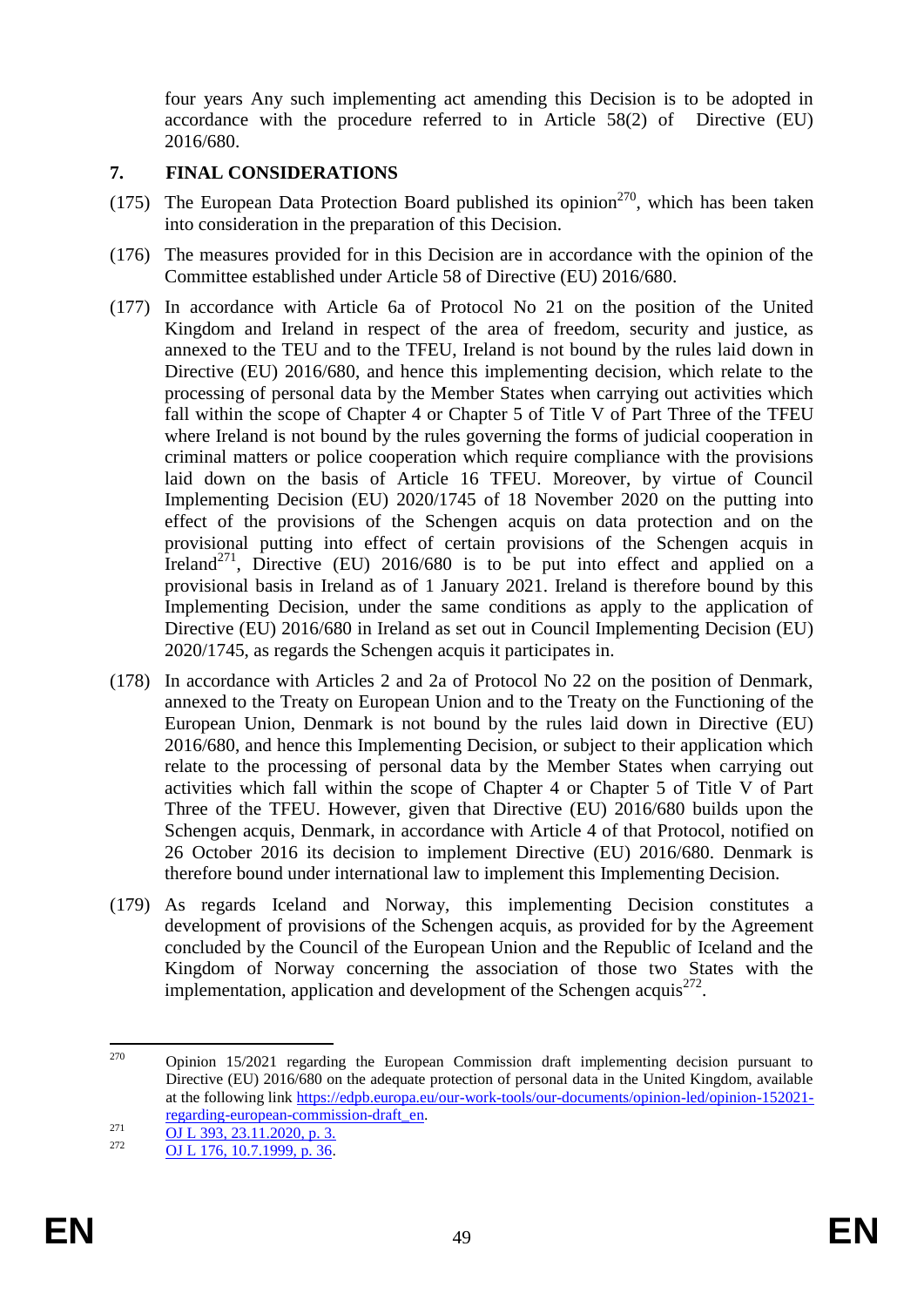- (180) As regards Switzerland, this implementing Decision constitutes a development of provisions of the Schengen acquis, as provided for by the Agreement between the European Union, the European Community and the Swiss Confederation concerning the association of the Swiss Confederation with the implementation, application and development of the Schengen acquis<sup>273</sup>.
- (181) As regards Liechtenstein, this implementing Decision constitutes a development of provisions of the Schengen acquis, as provided for by the Protocol between the European Union, the European Community, the Swiss Confederation and the Principality of Liechtenstein on the accession of the Principality of Liechtenstein to the Agreement between the European Union, the European Community and the Swiss Confederation on the Swiss Confederation's association with the implementation, application and development of the Schengen acquis<sup>274</sup>.

#### HAS ADOPTED THIS DECISION:

#### *Article 1*

For the purposes of Article 36 of Directive (EU) 2016/680, the United Kingdom ensures an adequate level of protection for personal data transferred from the European Union to United Kingdom public authorities responsible for the prevention, investigation, detection or prosecution of criminal offences or the execution of criminal penalties.

#### *Article 2*

Whenever the competent supervisory authorities in Member States, in order to protect individuals with regard to the processing of their personal data, exercise their powers pursuant to Article 47 of Directive (EU) 2016/680 with respect to data transfers to public authorities in the United Kingdom within the scope of application set out in Article 1, the Member State concerned shall inform the Commission without delay.

#### *Article 3*

- 1. The Commission shall continuously monitor the application of the legal framework upon which this Decision is based, including the conditions under which onward transfers are carried out and individual rights are exercised, with a view to assessing whether the United Kingdom continues to ensure an adequate level of protection within the meaning of Article 1.
- 2. The Member States and the Commission shall inform each other of cases where the Information Commissioner, or any other competent United Kingdom authority, fails to ensure compliance with the legal framework upon which this Decision is based.
- 3. The Member States and the Commission shall inform each other of any indications that interferences by United Kingdom public authorities with the right of individuals to the protection of their personal data go beyond what is strictly necessary, or that there is no effective legal protection against such interferences.

<sup>273</sup>  $\frac{273}{274}$  <u>OJ L [53, 27.2.2008, p.](https://eur-lex.europa.eu/legal-content/EN/AUTO/?uri=OJ:L:2008:053:TOC) 52</u>.

 $\overline{O_1L_160.18.6.2011.}$  p. 21.